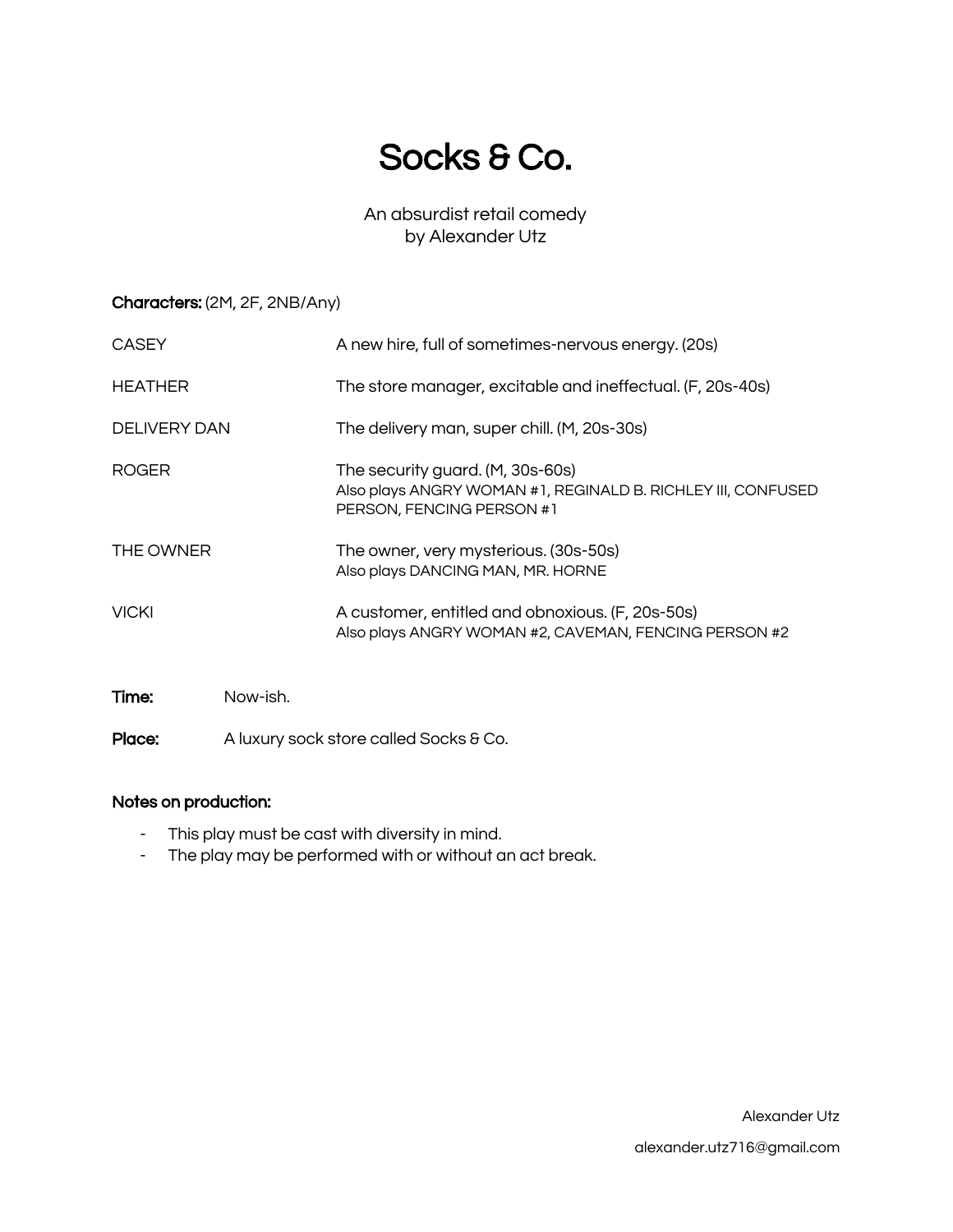### ACT<sub>1</sub>

#### **One**

Lights up. The interior of a luxury sock store: displays, a counter, a front door, a door leading into a back room. Night. A big noise comes from the back room! ROGER, a security guard, enters to unlock the front door and step inside. He shines his flashlight around the sock displays.

#### **ROGER**

Hello? Somebody there? Hello?

ROGER opens the door to the back room. His flashlight flickers off. He tries to turn it back on, to no avail. He sets the flashlight down and steps inside. The door closes behind him. Transition.

#### Two

The sock store, Dav. HEATHER, the manager, stands behind the counter. CASEY, a new employee, enters and comes through the front door. CASEY's hand is fully wrapped in a bandage.

#### **HEATHER**

You're late.

### **CASEY**

Oh my god, I'm so sorry -

#### **HEATHER**

I'm just messing with you, you're fine.

#### **CASEY**

Oh. Okay. Sorry. Am I late, though?

#### **HEATHER**

 $-$  No.

### **CASEY**

Cool. Okay. (Off to a great start, Case.)

#### **HEATHER**

You alright?

#### **CASEY**

Yes. Absolutely. I'm just nervous, I guess. I don't want to mess this up.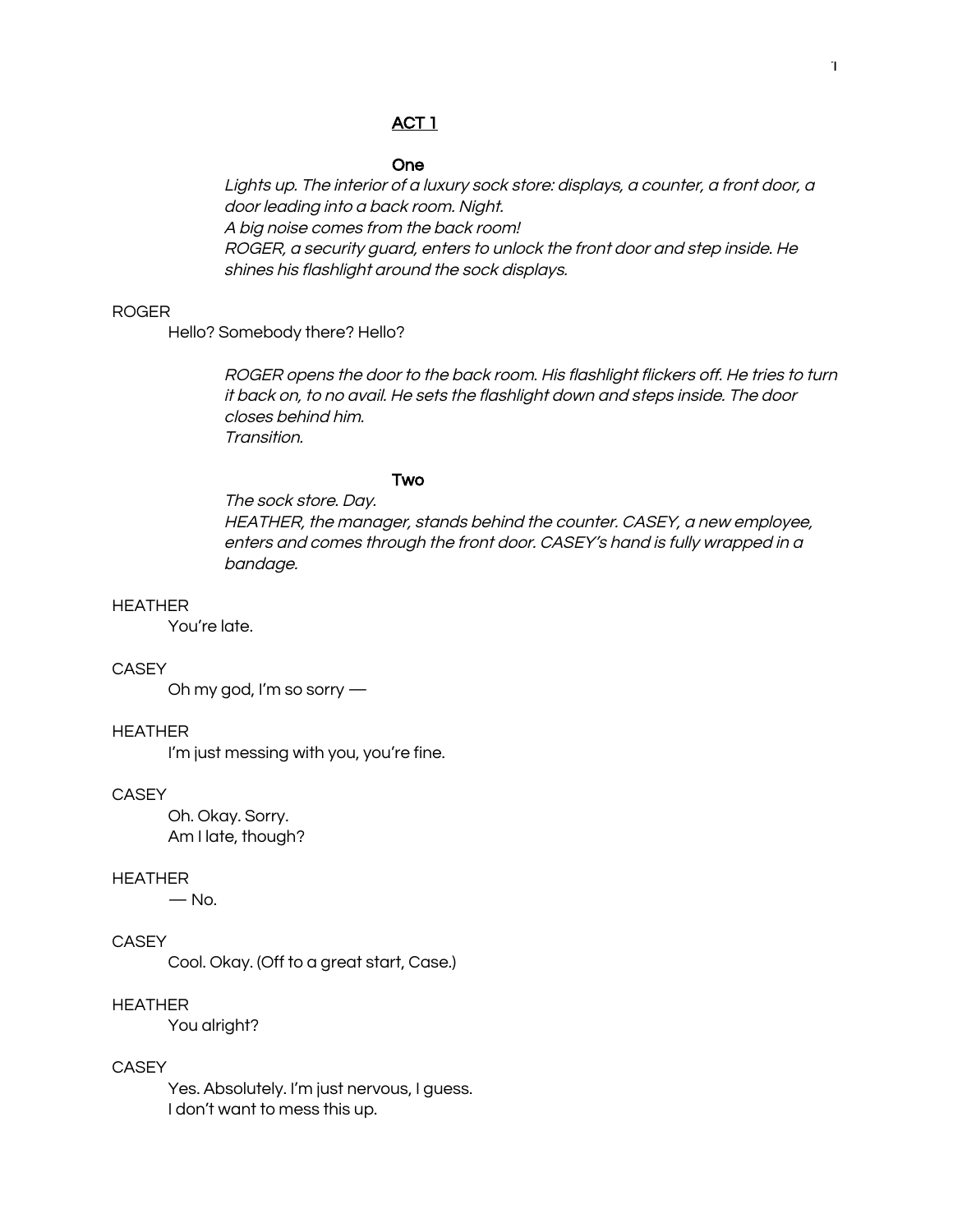That's fine. Your second day, you're allowed to be nervous. Do you talk to yourself often?

### CASEY

No, not at all. Not at all.

#### **HEATHER**

Great. Our clients can be very particular, so they might be thrown off if you're talking to yourself.

#### **CASEY**

Right, I totally understand. It's really only when I'm nervous.

#### **HEATHER**

Do you want to go over styles before we open? We've got a few minutes.

### **CASEY**

Let's do it.

#### HEATHER holding up a sock What's this one?

### **CASEY**

Crew.

### **HEATHER**

Specs.

#### **CASEY**

Six to eight inches, typically ending below the calf muscle. Great versatile option for casual or dress.

#### HEATHER holding up a different sock Correct. This?

#### **CASEY**

 $Um - \text{calf}$ ?

### **HEATHER**

Nice, Tell me about it.

### **CASEY**

Rests above the calf muscle. Great for coverage. Best for men with large calf muscles because it won't slide down the leg.

### HEATHER holding up a third sock Perfect. How about this one?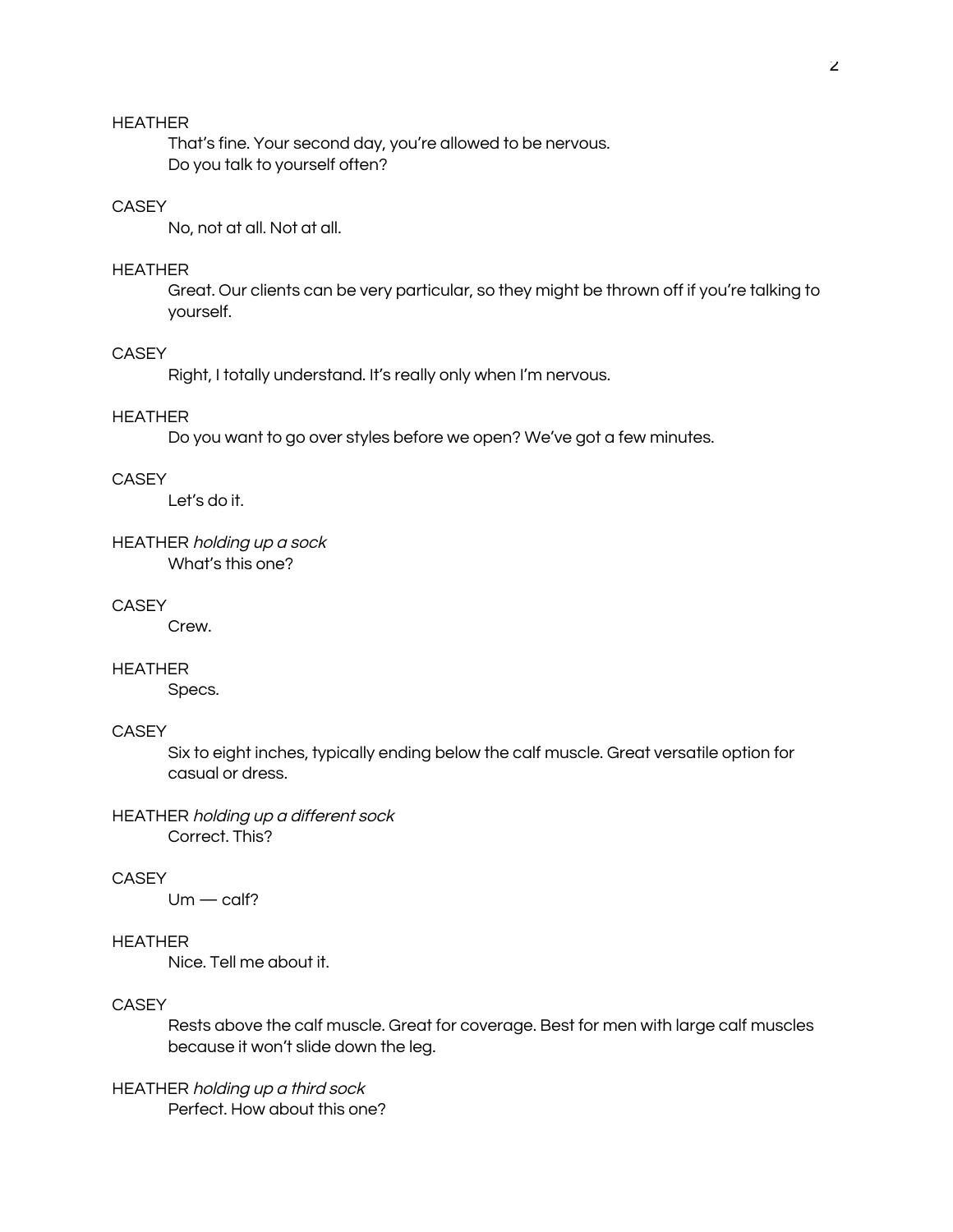No-show.

#### **HEATHER**

Or low cut.

### CASEY

Or low cut. Sits below the ankle. Casual or athletic wear. Good for low cut sneakers.

**HEATHER a fourth sock** Next up.

#### **CASEY**

Knee sock! Wear it with boots!

#### **HEATHER** a fifth

You got it! What's this?

### **CASEY**

Another crew?

### **HEATHER**

Nope! This is the quarter sock. Covers the whole ankle, can be casual or dress but tends to slide down the leg.

#### **CASEY**

Got it, got it.

#### **HEATHER**

One more, Know what it is?

### **CASEY**

Sorry, I have to see it. Still learning.

#### HEATHER holding up a sixth sock Here you go.

### **CASEY**

Oh, of course! The liner sock. Ultra low cut, can't be seen outside of the shoe. Perfect for slips, loafers, boat shoes, all of that.

### **HEATHER**

And just like that, you got it. Nicely done. This is going to sound crazy, but you're picking this up faster than most people.

### **CASEY**

I'm a fast learner.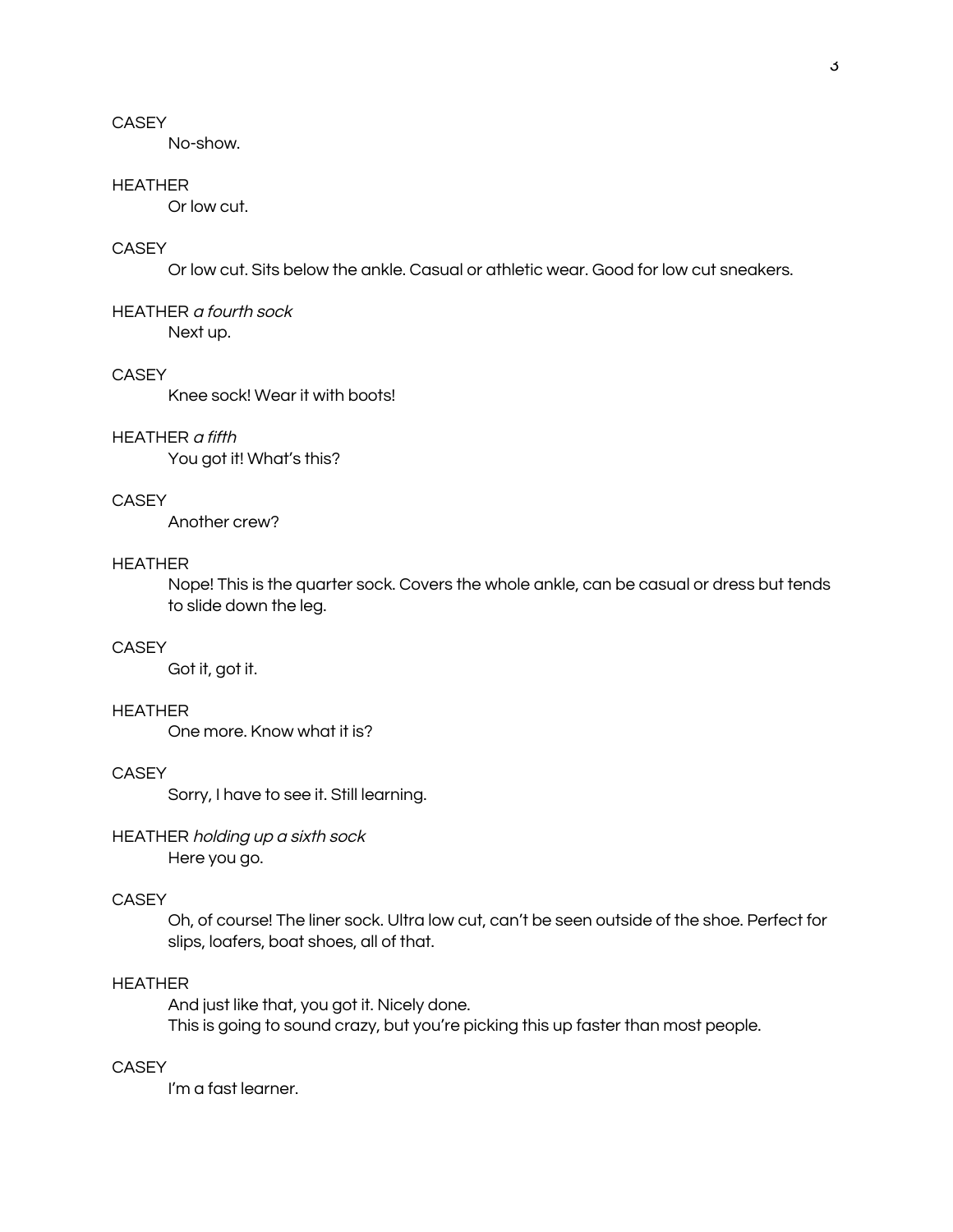That's kinda surprising, actually.

#### **CASEY**

 $-Why?$ 

### **HEATHER**

Because on your resume, it looked like you haven't stayed long at any job you've had.

### **CASEY**

Um, yeah, but that's because those jobs weren't quite the right fit. I still did okay at them.

#### **HEATHER**

Oh! Got it. Got it.

### **CASEY**

Did you even call any of my references?

#### **HEATHER**

 $-$  I forgot a little bit. And you interviewed so well, I figured you'd be perfect! And I was right!

#### **CASEY**

Well that's a relief. Hopefully I don't mess up too bad, I need this job.

#### **HEATHER**

Doing great so far!

#### CASEY looking at the time

Should Lunlock the door?

### **HEATHER**

Look at that, you're already nailing it! Go for it. Unlock that door. CASEY unlocks the front door. Yes! I love it!

### **CASEY**

So there are a lot of people who didn't understand the styles at first?

### **HEATHER**

Were. They don't work here anymore, obviously. We've gone through fifteen sales associates in the last year.

### **CASEY**

Woah. That's insane.

#### **HEATHER**

You're telling me, I had to train them.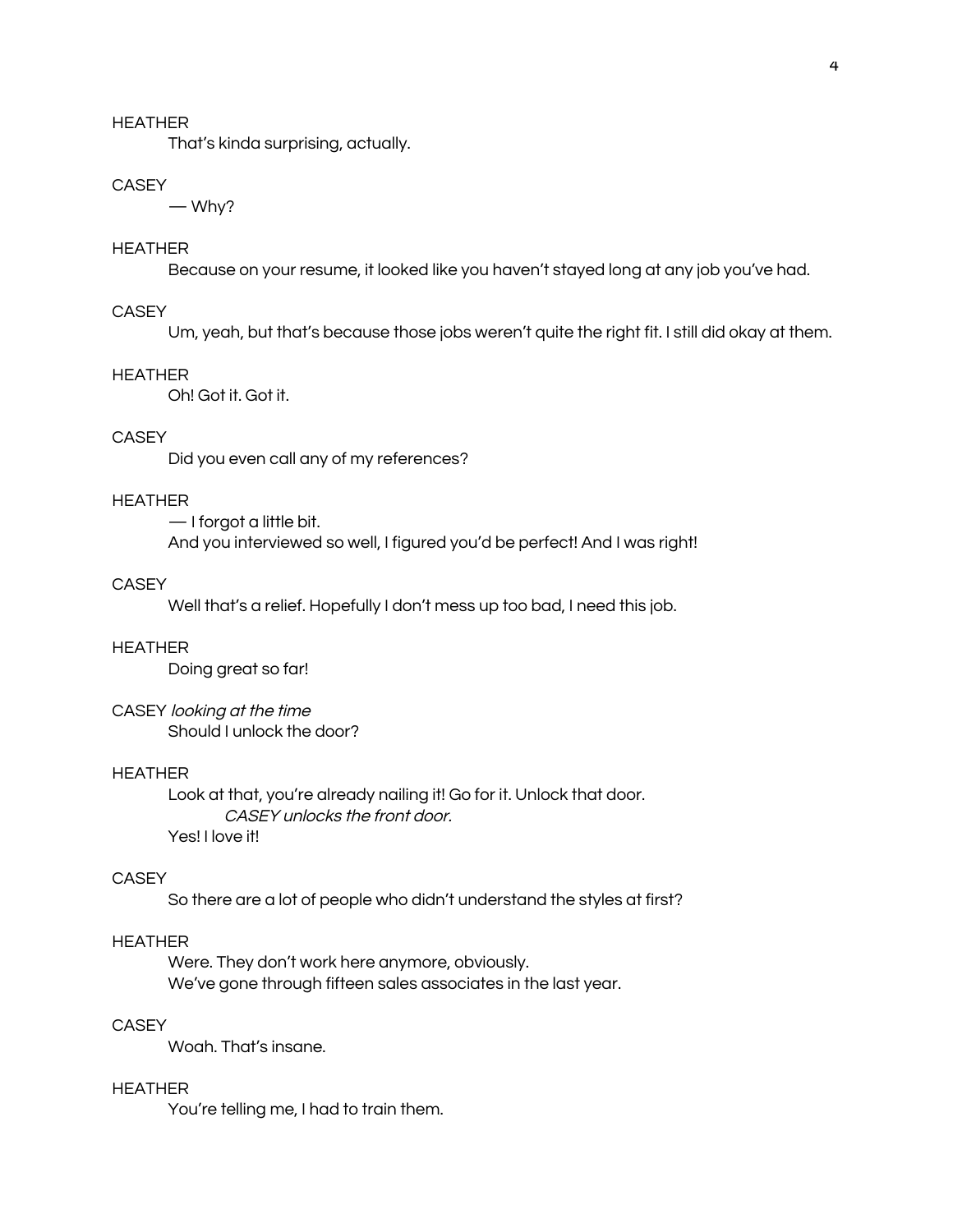Why'd they all leave?

#### **HEATHER**

Some of them couldn't get the hang of selling luxury socks, some of them got other opportunities and left.

Lately it's been this weird security situation.

### **CASEY**

Yeah, I've noticed there's no one at the desk -

#### **HEATHER**

No one. It used to be Roger, but he... disappeared.

#### **CASEY**

What??

### **HEATHER**

He disappeared! He straight up vanished one night! They haven't been able to find a replacement.

### **CASEY**

Oh my god. Why not?

#### **HEATHER**

Promise you won't quit on me. He disappeared inside this very store.

### **CASEY**

Okay, you're messing with me again.

### **HEATHER**

I swear to god. You never opened the door to the back room when you were in yesterday, did you?

CASEY holding up their bandaged hand

I tried, but the handle burned me, remember? I had to leave early.

#### **HEATHER**

Oh, right. Yes. Duh. That was really weird.

#### **CASEY**

Why was it so hot?

### **HEATHER**

I wish I could tell you. You're okay, right?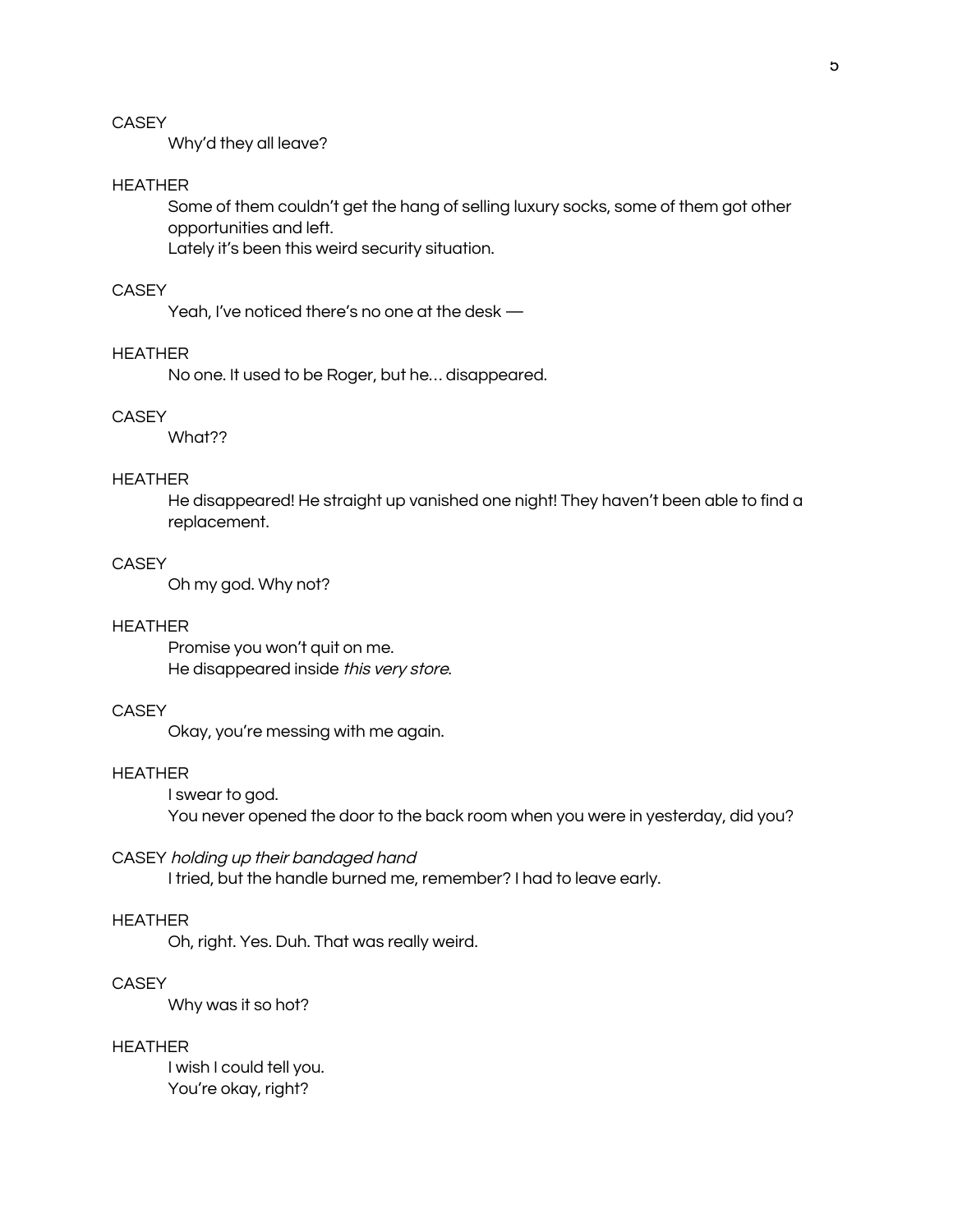Yeah, I'll be fine.

#### **HEATHER**

Do you want to try opening it again?

### **CASEY**

Well, I'm curious now. Do you want me to?

### **HEATHER**

Sure, go for it! Be careful this time, too.

#### **CASEY**

#### I'm nervous.

CASEY opens the door to the back room. There is a DANCING MAN, dressed as if from the 1920s, doing a soft shoe number. Who's are you?

## **DANCING MAN**

Hello!

### CASEY to HEATHER Who is this?

#### **HEATHER**

Oh, I have no idea.

#### **CASEY**

Is he always in there?

### **HEATHER**

First time I've seen him. Shut the door,

CASEY shuts the door.

#### **CASEY**

But who was that?

#### **HEATHER**

Open it again.

### **CASEY**

Is this part of my training, or  $-$ ?

CASEY opens the door to the back room again. There are now two ANGRY WOMEN waiting at what appears to be a bus stop.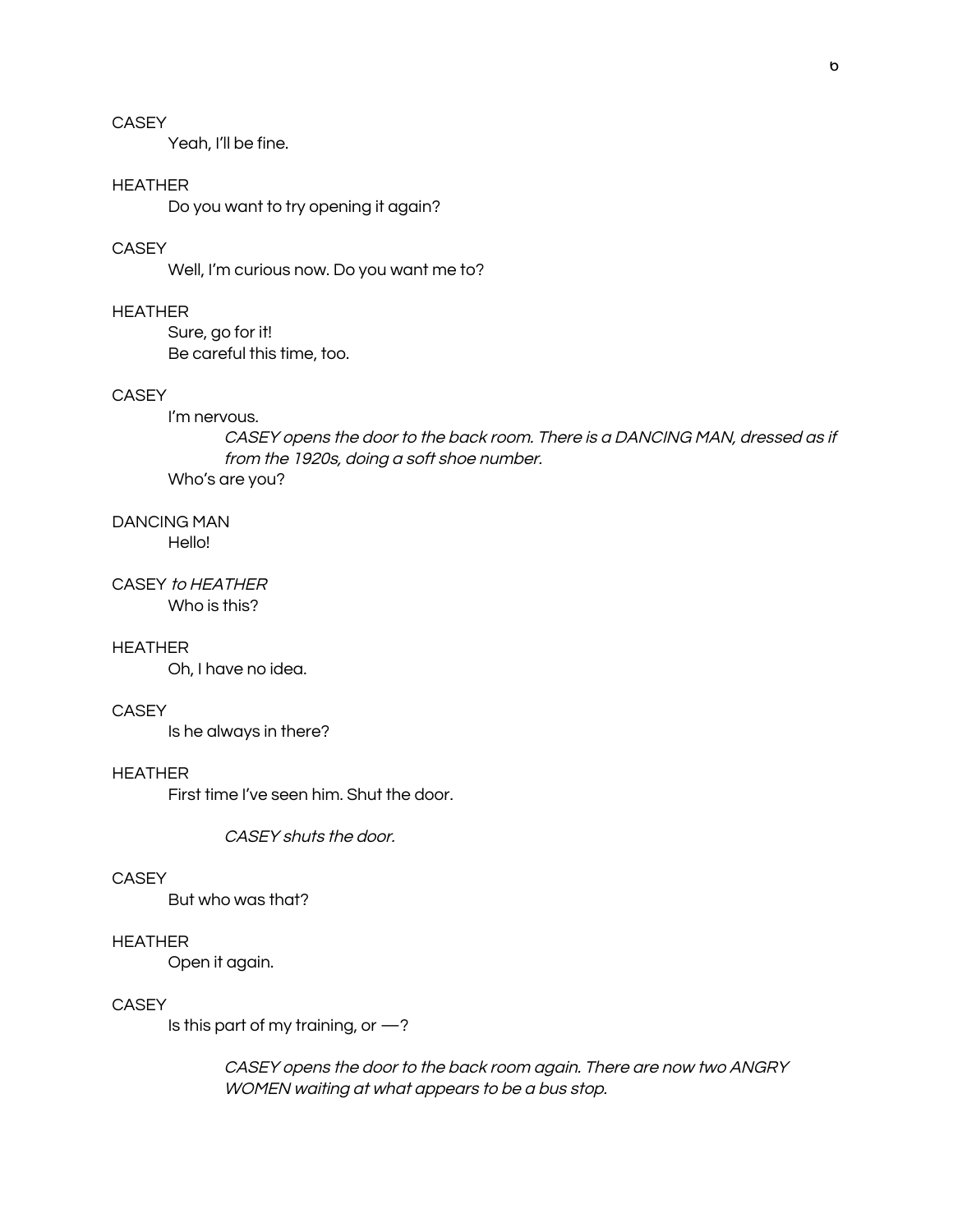#### ANGRY WOMAN #1

- BECAUSE YOU ALWAYS ORDER THE BISCUIT WITHOUT ASKING ME WHAT I WANT, MEREDITH!

#### ANGRY WOMAN #2

YOU LIKE BISCUITS, SUSAN. I ORDER THE BISCUIT BECAUSE YOU LIKE BISCUITS!

CASEY shuts the door.

### CASEY

Okay, what's going on here?

#### **HEATHER**

I wish I could tell you. It's been like that as long as I've been here.

### **CASEY**

You've always had a *portal to alternate dimensions* in the store??

#### **HEATHER**

I wouldn't say alternate dimensions. We don't know if it's an alternate dimension. It could just be a time machine. Or a teleportation device. I'm not an expert.

#### **CASEY**

But that's where the security guy went. He's lost somewhere in there.

#### **HEATHER**

Apparently.

#### **CASEY**

Have you done anything to find him? If it did this to my hand, geez, who knows what's happening to him.

#### **HEATHER**

What do you want me to do? It's scary. Plus I'm really busy selling socks.

### **CASEY**

Should we tell anyone?

#### **HEATHER**

I've sent an email about it to our owner already, but he hasn't responded yet. He's really hard to get ahold of.

### **CASEY**

Great. So what should we do?

#### **HEATHER**

I don't know. Like I said, really really busy selling lots of socks.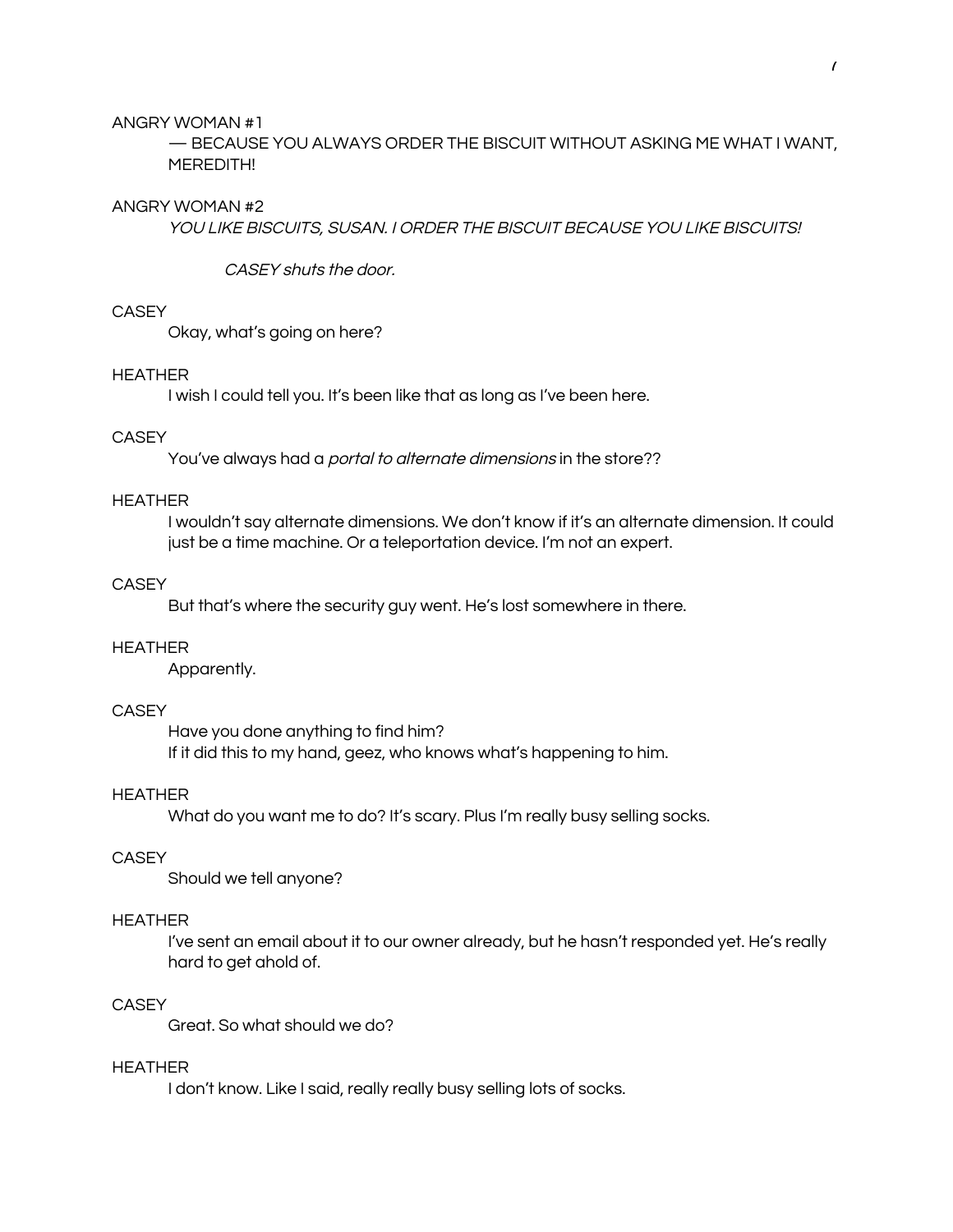Well, we need to do something. We can't just leave him lost in there.

#### **HEATHER**

He'll probably find his own way out!

### **CASEY**

It's the right thing to do, Heather.

#### **HEATHER**

Hey, maybe this can be your first official project! That'd be fun, right? What do you think? Please say yes.

### **CASEY**

-Um. Sure?

#### **HEATHER**

Awesome! I'm sure you'll do fine, you're a fast learner.

### **CASEY**

I don't know how to start.

### **HEATHER**

I don't know either, I'm not an expert. You'll pick it up!

#### **CASEY**

- Okay. Great. I'll pick it up.

#### **HEATHER**

And if you find him, that might lead to consideration for the Assistant Manager position...! If you don't, then I don't know, he'll probably die or something.

#### **CASEY**

Geez. This is a lot for my second day  $-$ You're not going to do anything to help?

#### **HEATHER**

Of course I'll help! I'll be here for any moral support you need. You've got this, Casey! I believe in you.

### **CASEY**

Thanks?

### HEATHER holding up a sock

Oh, and one more thing. What's this?

#### **CASEY**

A crew sock?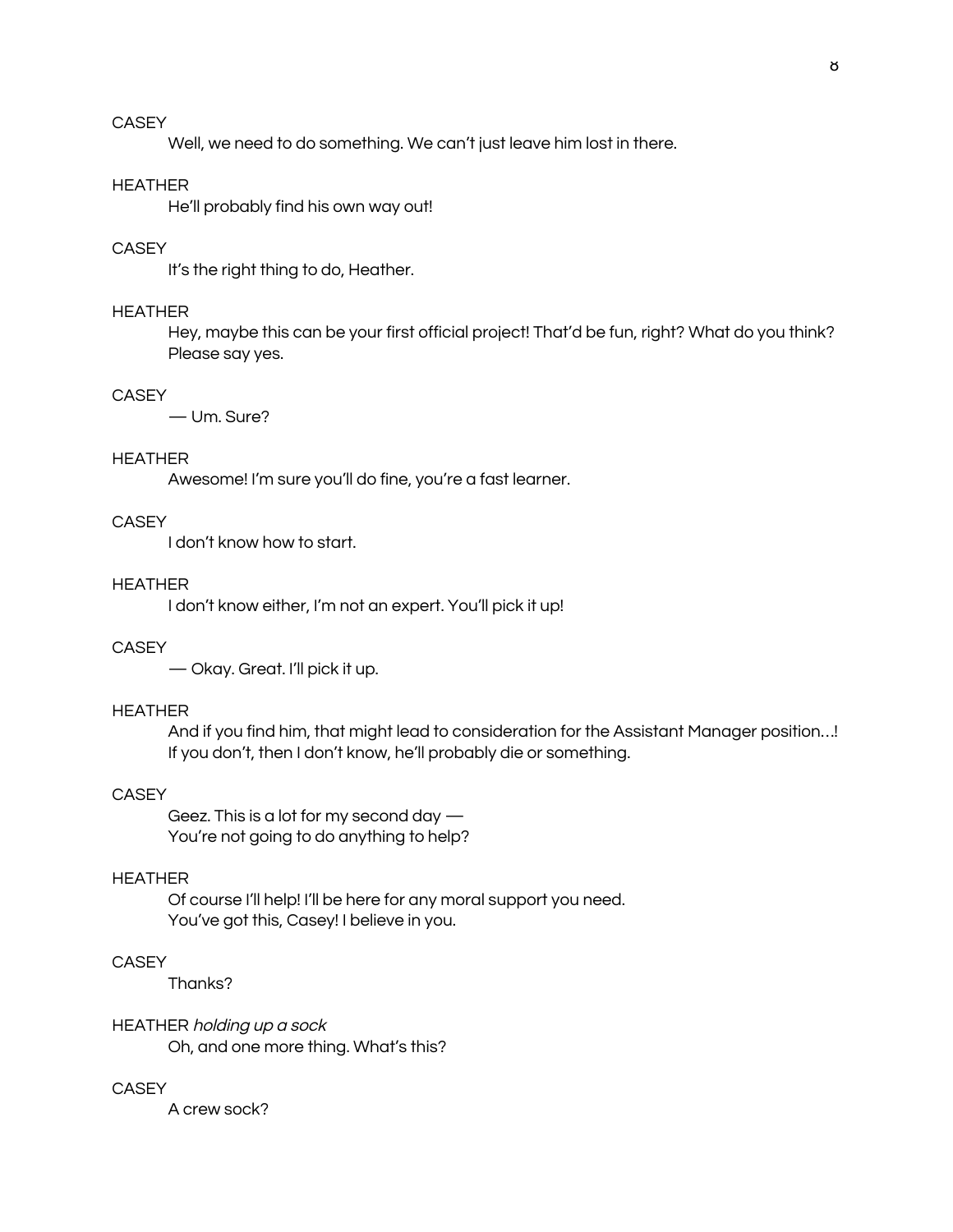Wrong! It's a quarter sock. You really need to get this inventory stuff down, Casey.

#### **CASEY**

- Alright. Um. Yeah. I will.

### **HEATHER**

Wow. Your first project! I'm so excited for you!

Transition.

#### Three

The sock store. Later the same day. CASEY is on a laptop doing research. HEATHER is helping a client, VICKI. There are eight sock pairs - black, grey, brown, khaki, blue, purple, green, red-laid out on the counter.

### **VICKI**

Seriously? These are the only colors you have available?

### **HEATHER**

Yes, we run a custom set of about eight colors each year, to add to the exclusivity of the socks. So these are the colors we have right now.

### **VICKI**

Do you have - orange?

#### **HEATHER**

No, the ones on the counter here are the only colors we have available right now.

#### **VICKI**

I hate this blue, I would never wear that.

#### **HEATHER**

Okay, no problem.

HEATHER takes the blue pair off the counter.

#### **VICKI**

And grey is so - I don't know - boring?

#### **HEATHER**

Agreed.

HEATHER takes the grey sock off the counter. VICKI sees the back room.

#### **VICKI**

What's back here?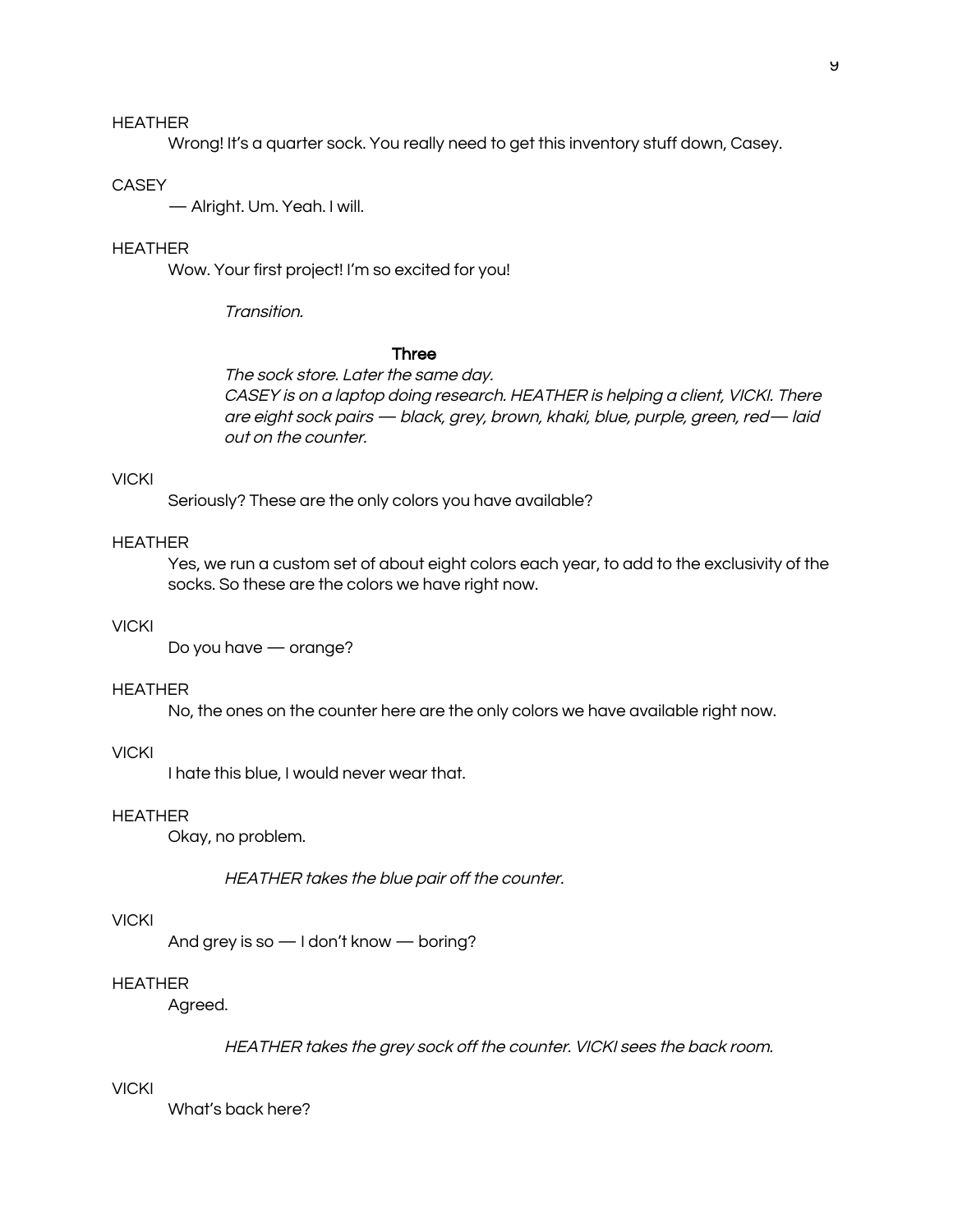Oh, um, you can't go back there.

#### **VICKI**

Excuse me? Why not?

### **HEATHER**

It's closed to the public at the moment.

### **VICKI**

Can I just take a peek?

#### **CASEY**

No, it's closed right now -

### **VICKI**

It's okay, I'll make it quick. VICKI tries to open the back room door and CASEY pulls her away. Excuse me, did you just grab me with a weird diseased hand??

### **CASEY**

I'm sorry, I'm sorry. You can't go back there, though. And the hand is burned.

#### **VICKI**

Wow. Gross. Who even are you? Do you even work here?

#### **HEATHER**

Casey's a new hire. Now would you -

#### **VICKI**

You should look for someone better.

### **CASEY**

What was that?

### **HEATHER to CASEY**

Casey.

To VICKI

Would you like to take another look at your options?

### **VICKI**

Fine. Do you have anything else besides these?

### **HEATHER**

- No. These are the eight colors that we are carrying at this time.

### **VICKI**

What about patterns? Do you have any patterns?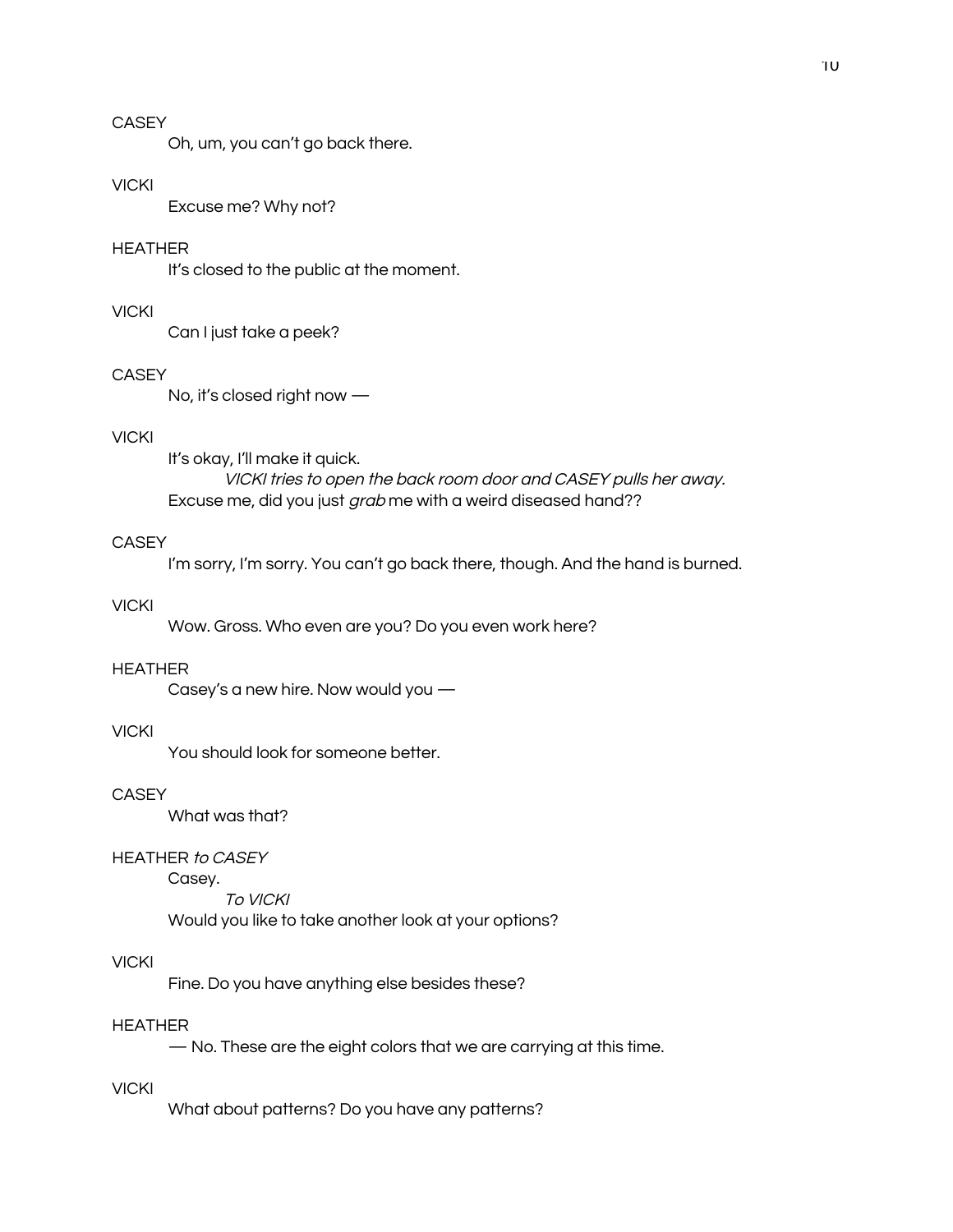We don't carry any patterns.

#### **VICKI**

I thought you guys custom made your socks.

### **HEATHER**

We do. But we don't work with any patterns.

### **VICKI**

Why not?

#### **HEATHER**

Working with a single color increases the quality of construction of the sock, and adds to the luxury of the product.

#### **VICKI**

What if I wanted to custom order a patterned sock?

### **HEATHER**

We wouldn't be able to do that.

#### **VICKI**

And you don't have orange, like I want?

#### **HEATHER**

I think the Rustic Red we're carrying right now is light enough to be close to orange, and still gives you that pop of color you're looking for. And the Rustic Red looks great with your complexion. Plus, I think orange might give you a Halloween-y look, which is going to limit you on what you can wear the socks with.

#### **VICKI**

Oh my god, that's so right. You know what? I'll take them.

### **HEATHER**

Excellent!

#### **VICKI**

I'm so excited to wear these.

HEATHER scans the socks.

#### **HEATHER**

That'll be \$540, after tax.

### **VICKI**

-Um. How much?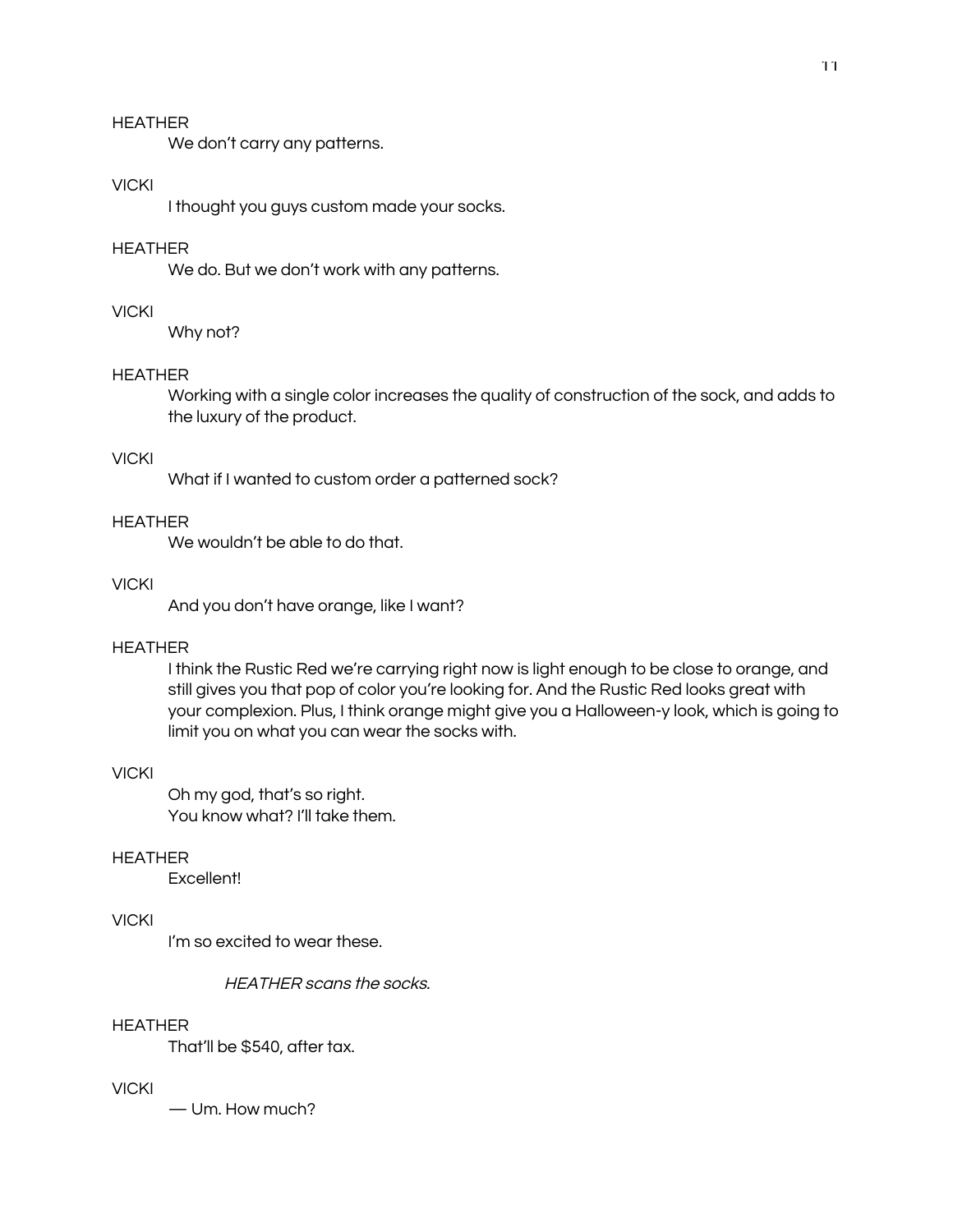\$540.

### **VICKI**

Why is it so expensive? They're, like, socks.

### **HEATHER**

We're the only place in the world to make custom socks at this level of quality.

### **VICKI**

Yeah, but that's way more than I was expecting. I thought they'd be, like, \$100 at most?

#### **HEATHER**

Our price point is due to the quality of the materials, the manufacturing process, and the durability of the socks. Like I was saying earlier, these will last you forever. You won't wear a hole in them.

### **VICKI**

Right, I totally get that, but there's no way I'm paying \$500 for socks. That's a ripoff! You know what? I'm leaving, and I'm going to tell all my friends that this place is a SCAM!

**VICKI storms out.** 

#### **HEATHER**

- Have a good day!

### **CASEY**

Yikes.

#### **HEATHER**

She was just charming.

#### **CASEY**

Does that happen a lot?

#### **HEATHER**

We're selling \$500 socks.

#### **CASEY**

Got it.

#### **HEATHER**

And I know why you did it, but please don't grab customers anymore.

### **CASEY**

She was going to get herself lost back there. And burned. Burned and lost. Which, now that I think about it, might have been okay.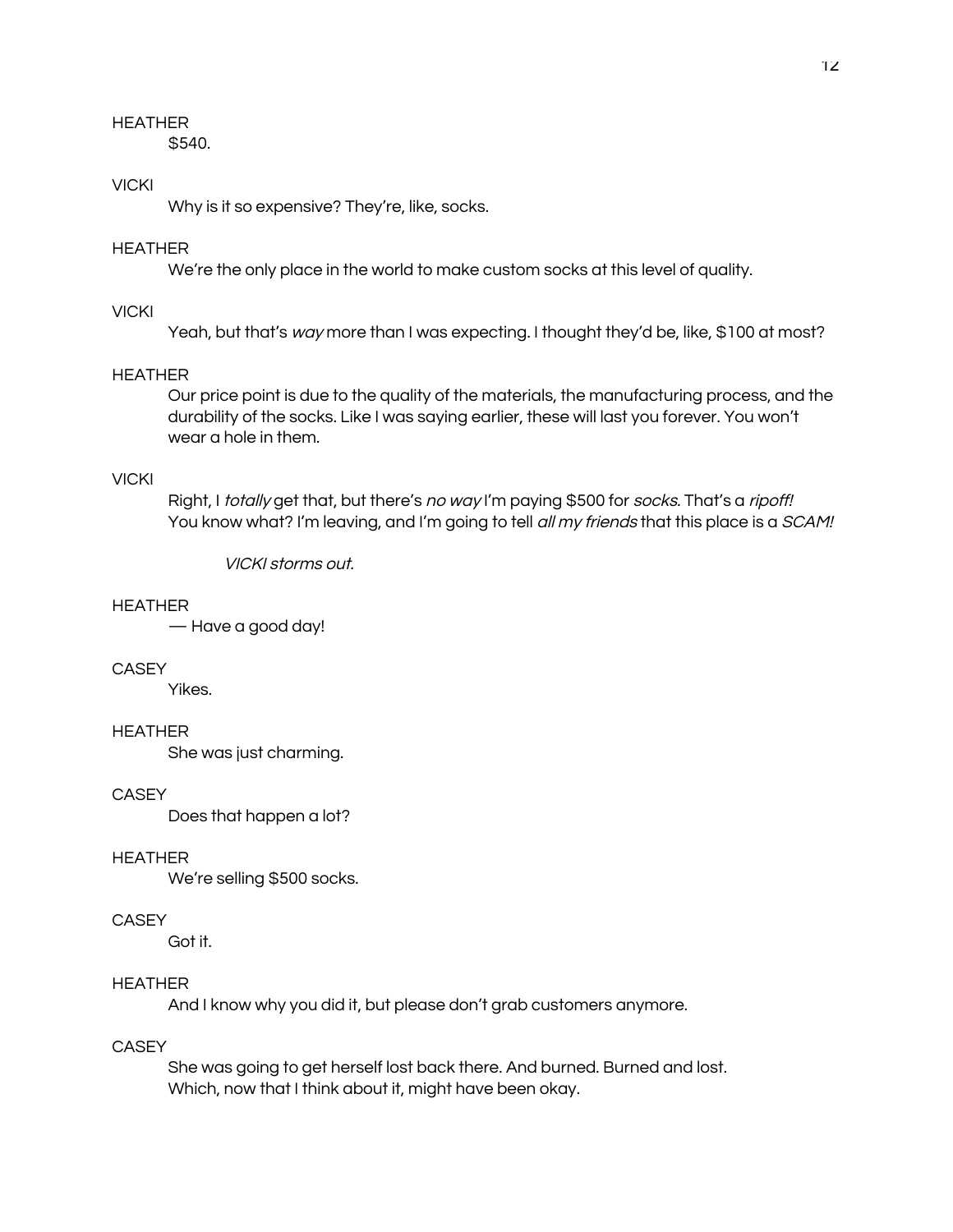How's your research coming?

#### **CASEY**

Well, I'm not sure yet. I wish I could -

DELIVERY DAN, the delivery man, comes into the store.

#### **DELIVERY DAN**

Howdy howdy. Anything going out today?

HEATHER handing over a stack of sock-sized boxes Got a couple things for you.

#### **DELIVERY DAN**

Nice. How's everything been in here?

### **HEATHER**

Not too bad. Oh! We've got Casey working on where Roger went.

#### **DELIVERY DAN**

Who?

#### **CASEY**

Hi!

### **DELIVERY DAN**

Oh hey! Didn't see you there. New hire?

#### **CASEY**

I started yesterday.

#### **DELIVERY DAN**

Nice to meet you, Casey. I'm Delivery Dan. I like your bandage, that's cool. You could call it a handage. Right? Haha.

Anyway. Enjoying the sock business so far?

### **CASEY**

It's  $-$  interesting.

#### **DELIVERY DAN**

Don't quit on us.

#### **CASEY**

Um. Okay.

#### **HEATHER**

Casey's the fastest learner I've trained so far.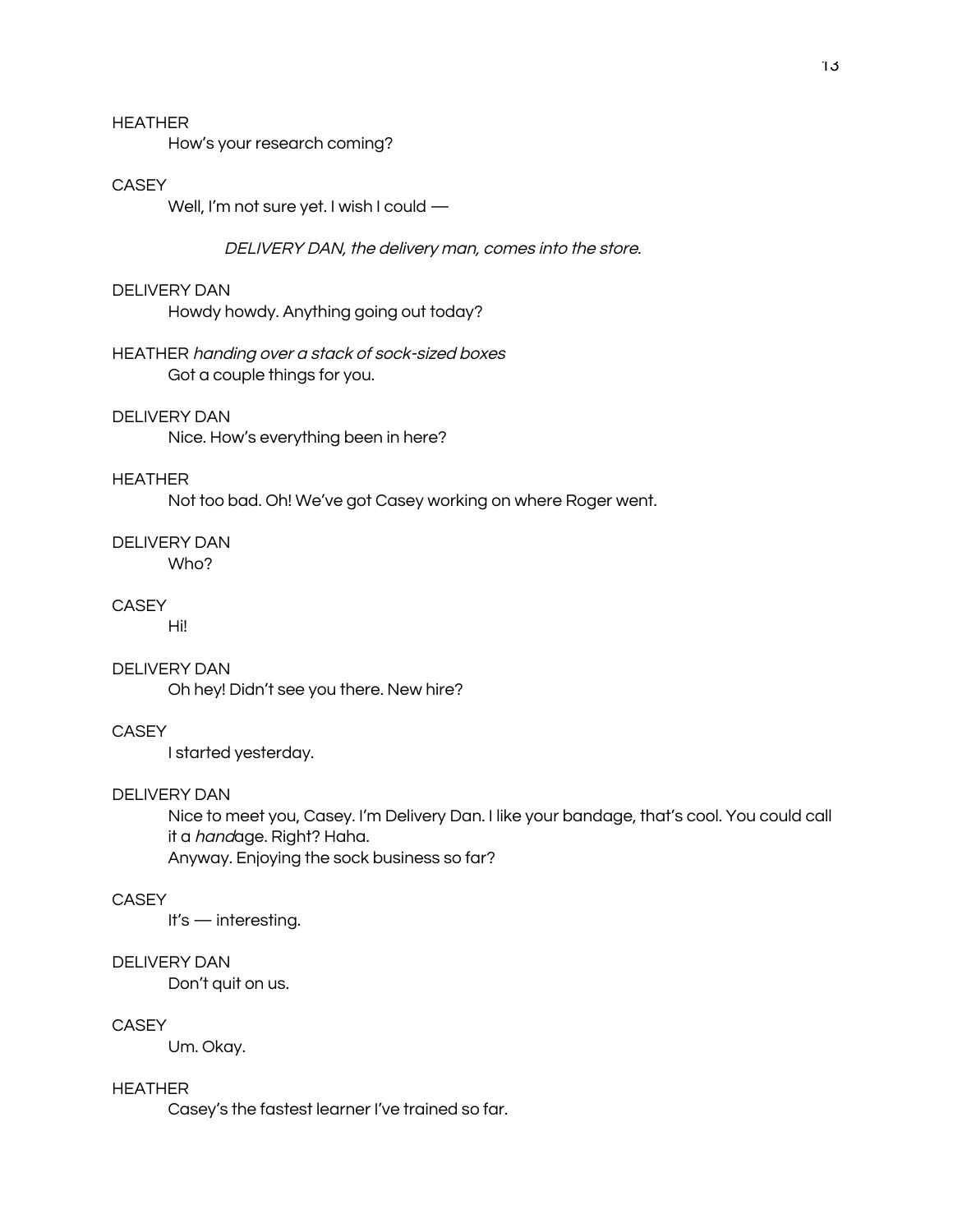Delivery Dan? Is that really your name?

#### DELIVERY DAN to HEATHER

The fastest learner? You sure?

**TO CASEY** 

I'm the delivery guy. Delivery Dan the Delivery Man. I deliver socks to our in-town clients.

#### **CASEY**

We do that?

#### **HEATHER**

It's a special service we offer. Socks On Foot.

### **DELIVERY DAN**

Socks On Foot, baby!

### **CASEY**

Socks On Foot?

### **DELIVERY DAN**

Hell yeah! Came up with the name myself.

It hasn't technically been approved by the owner, but he's, like, really hard to get ahold

#### **CASEY**

of.

So I've heard.

#### **DELIVERY DAN**

Oh, you've heard? Did Heather show you the -

### **HEATHER**

No, we haven't talked about any of that yet.

#### **CASEY**

What? What haven't we talked about?

#### MR. HORNE enters the store.

#### MR. HORNE

Hello Miss Heather -

### **HEATHER**

No! No! You get out!

#### MR. HORNE

I was just hoping to look at some socks -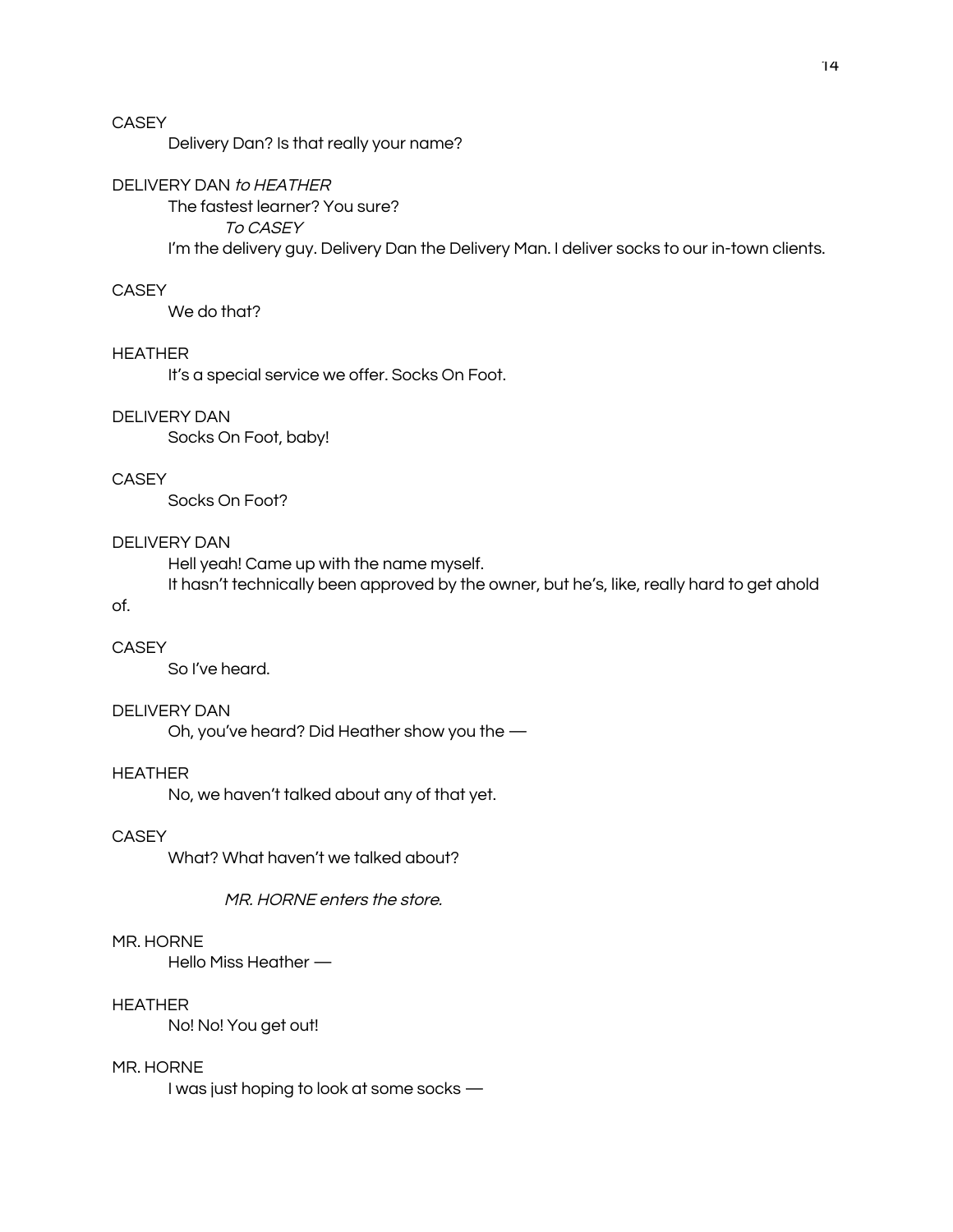Not today, Mr. Horne! Get out! Now!

#### MR. HORNE

Alright, I'm leaving, I'm leaving.

#### MR. HORNE exits.

### CASEY

Geez, what was that about?

#### **HEATHER**

That's Mr. Horne. He's not allowed in the store.

### **CASEY**

Why not?

#### **HEATHER**

Don't worry about it.

#### **DELIVERY DAN**

So you're working on where Roger disappeared to, huh?

### **CASEY**

Um, yeah. It's my first project.

#### **DELIVERY DAN**

You've seen the back room, right?

#### **CASEY**

Yeah, I'm trying to figure out what's going on there.

#### **DELIVERY DAN**

I think it has to be some sort of teleportation portal, or something.

#### **CASEY**

Why's that? Why not a time machine?

#### **DELIVERY DAN**

Well, every time I've seen it open, it's been something that looks like it's from our time period. Our world. So I don't think it's manipulating time.

### **CASEY**

I think it might be a doorway into different dimensions.

#### **DELIVERY DAN**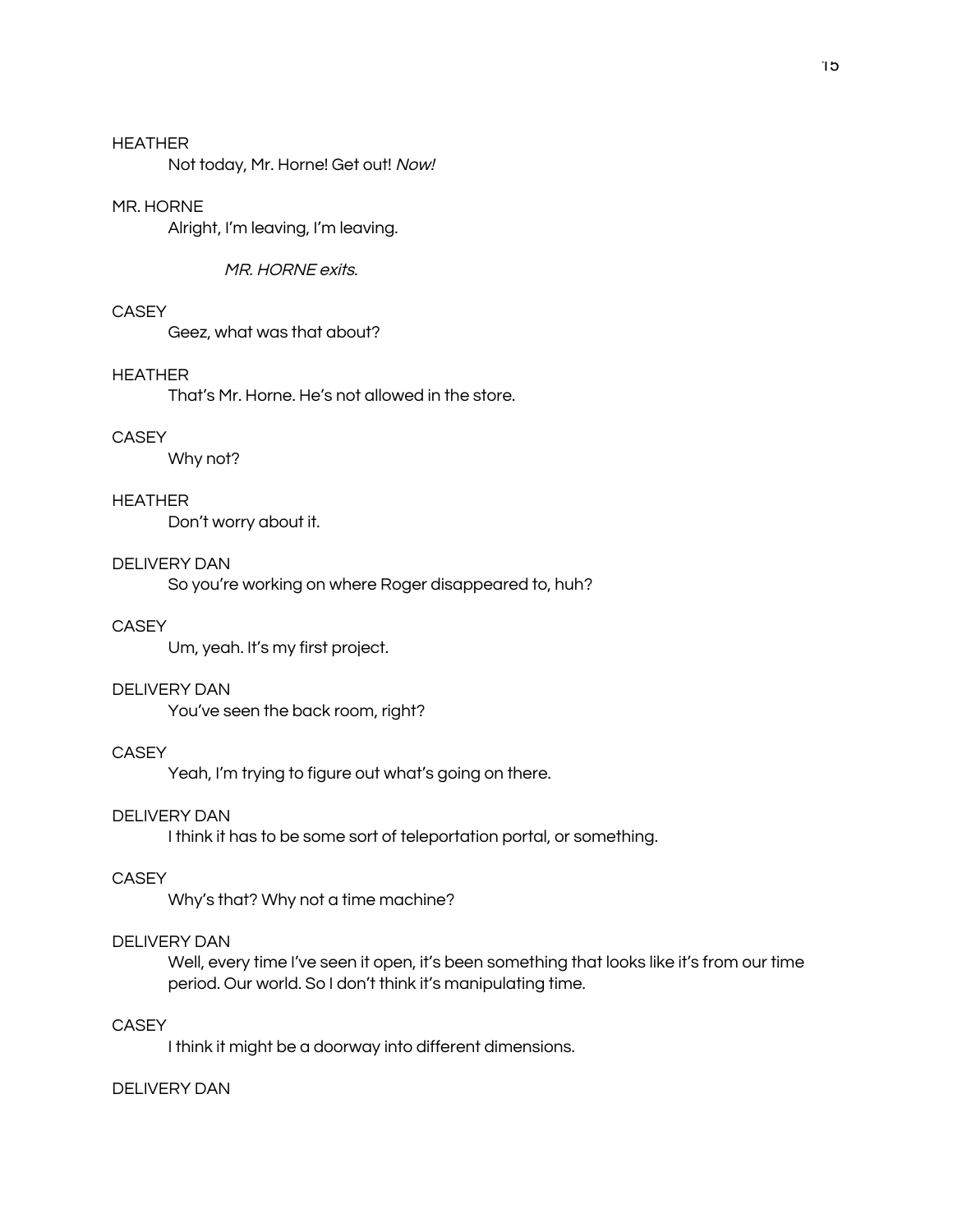I don't know about that. I've never seen anything really weird in there. It's all stuff that seems like it could be happening here and now. If it were going into different dimensions, we'd see some crazy interplanetary shit, right?

#### **CASEY**

I guess so. But I've only looked in twice. What have you seen?

### **DELIVERY DAN**

Oh. I've only looked in twice too. But I have to make these deliveries now. I'll tell you more about it another time. Wish I could help more!

#### **CASEY**

No, it's okay, I think you did.

#### **DELIVERY DAN**

Is Heather helping you out?

### **HEATHER**

You're doing great, Casey! Keep doing what you're doing!

#### **CASEY**

Moral support.

#### **DELIVERY DAN**

Excellent. Moral support is huge. Alright, I gotta get going. See y'all later!

#### **HEATHER**

**Bye Dan!** 

DELIVERY DAN exits. MR. HORNE has been waiting by the door and tries to come in again.

No no no! I see you trying to get in, Mr. Horne!

#### MR. HORNE

I'm not doing anything wrong!

#### **HEATHER**

You know you're not allowed!

#### MR. HORNE

 $B$ ut I $-$ 

**HEATHER** 

**NO! GET OUT!** 

MR. HORNE exits, grumbling.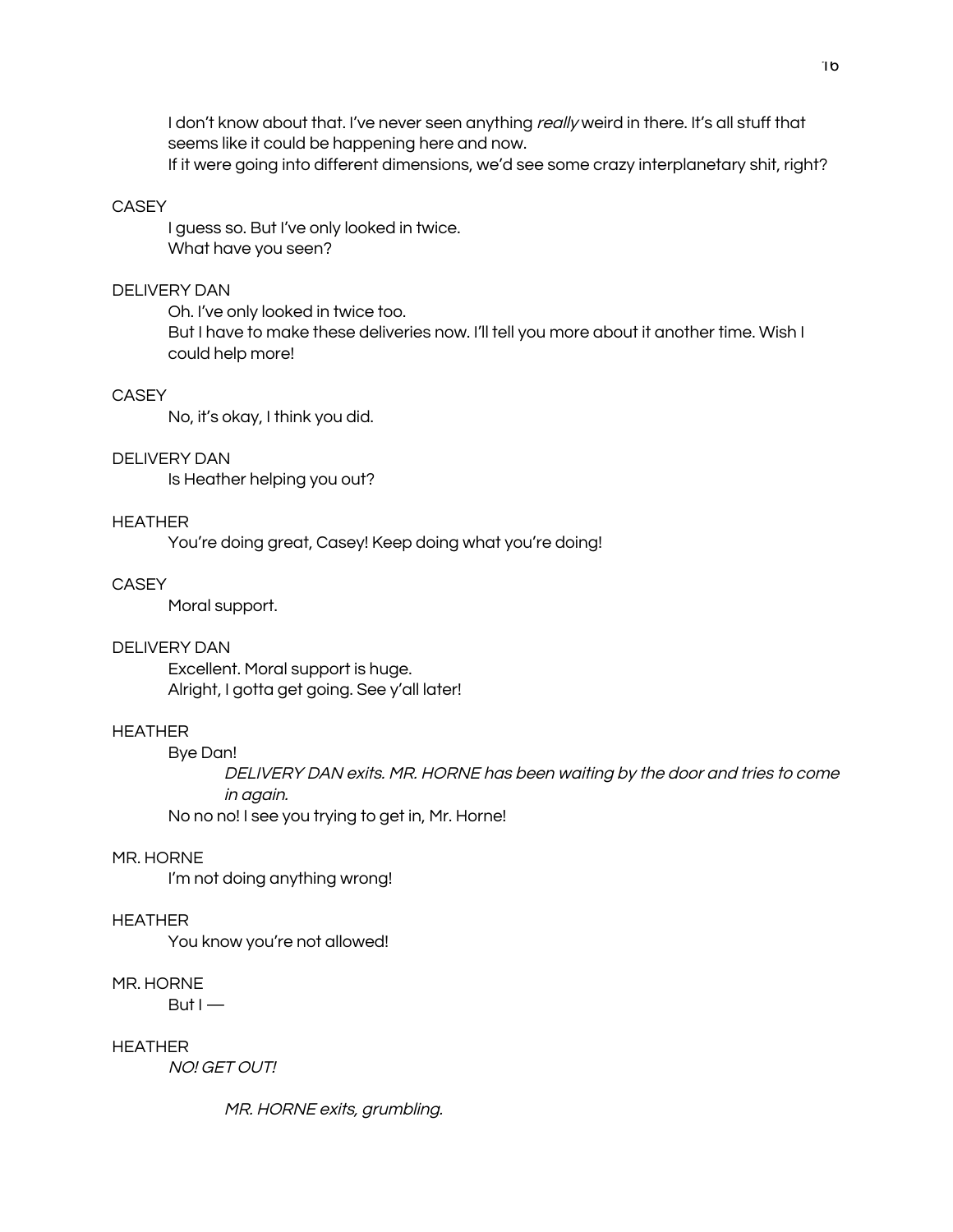What is his problem?

#### **HEATHER**

You just have to yell at him, he scares away pretty easily. Actually, you should probably practice.

### CASEY

Practice what?

#### **HEATHER**

The yelling. As part of your training. It's an important skill! Okay, imagine I'm Mr. Horne and I've just come in. What do you do?

### **CASEY**

Um, you can't be in here?

### **HEATHER**

Not authoritative enough!

#### **CASEY**

You can't be in here.

#### **HEATHER**

I'm not leaving -

### **CASEY**

You can't be in here!

### **HEATHER**

What did you say?

### **CASEY**

You can't be in here!!

#### **HEATHER**

Try something different -

#### **CASEY**

You can't be in here! You're banned!!!

#### **HEATHER**

Ooh, very nice! I think that would've done the trick. Maybe you could use your gross hand to scare him, too! He's squeamish. Anyway, good job, Casey! You're such a fast learner. But hopefully you won't have to yell at anyone while you're here.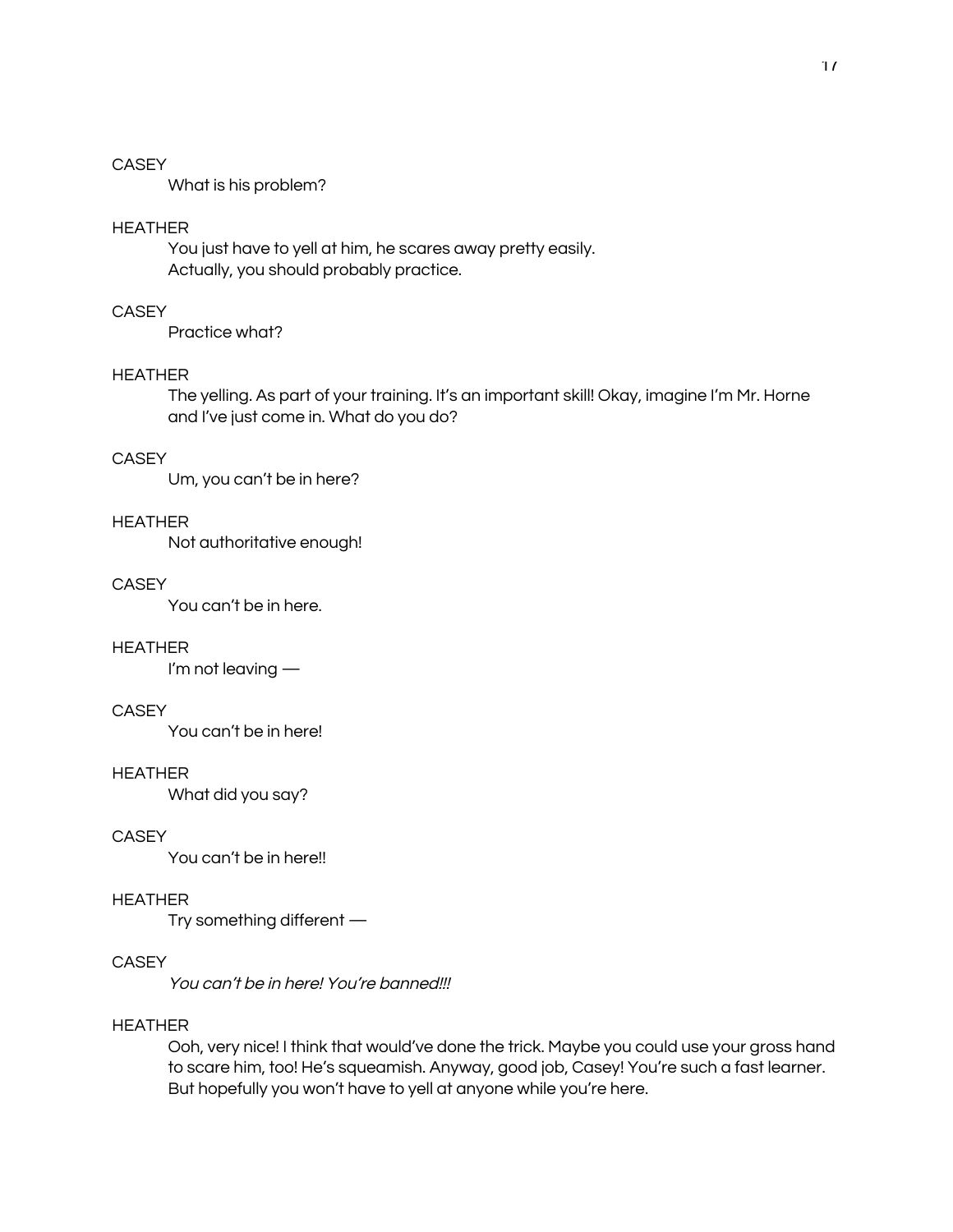I hope not.

### **HEATHER**

If you do have to yell at someone, though, I'll be here for moral support!

#### **CASEY**

Thanks, Heather.

Transition.

#### Four

The sock store. The next day. CASEY is still researching on the laptop, and taking notes. HEATHER is putting up new sock displays.

#### **HEATHER**

You know what I hate? People who wear socks with sandals. So annoying, right?

### **CASEY**

I guess so, yeah.

### **HEATHER**

It's gross. Just decide on one or the other! My aunt Gertie married a guy who likes to wear socks with sandals and I haven't spoken to her in, like, six years.

### **CASEY**

Geez, because of her husband's footwear?

### **HEATHER**

Well yeah. Plus she's been dead. We weren't very close anyway.

### **CASEY**

Oh. I'm sorry.

### **HEATHER**

Don't be. She made bad decisions. Alright, I'm going to go to lunch! Will you be okay here alone for a bit?

### **CASEY**

Yeah, it seems to be pretty slow today. I think I'll be alright.

#### **HEATHER**

Sounds good. See you soon!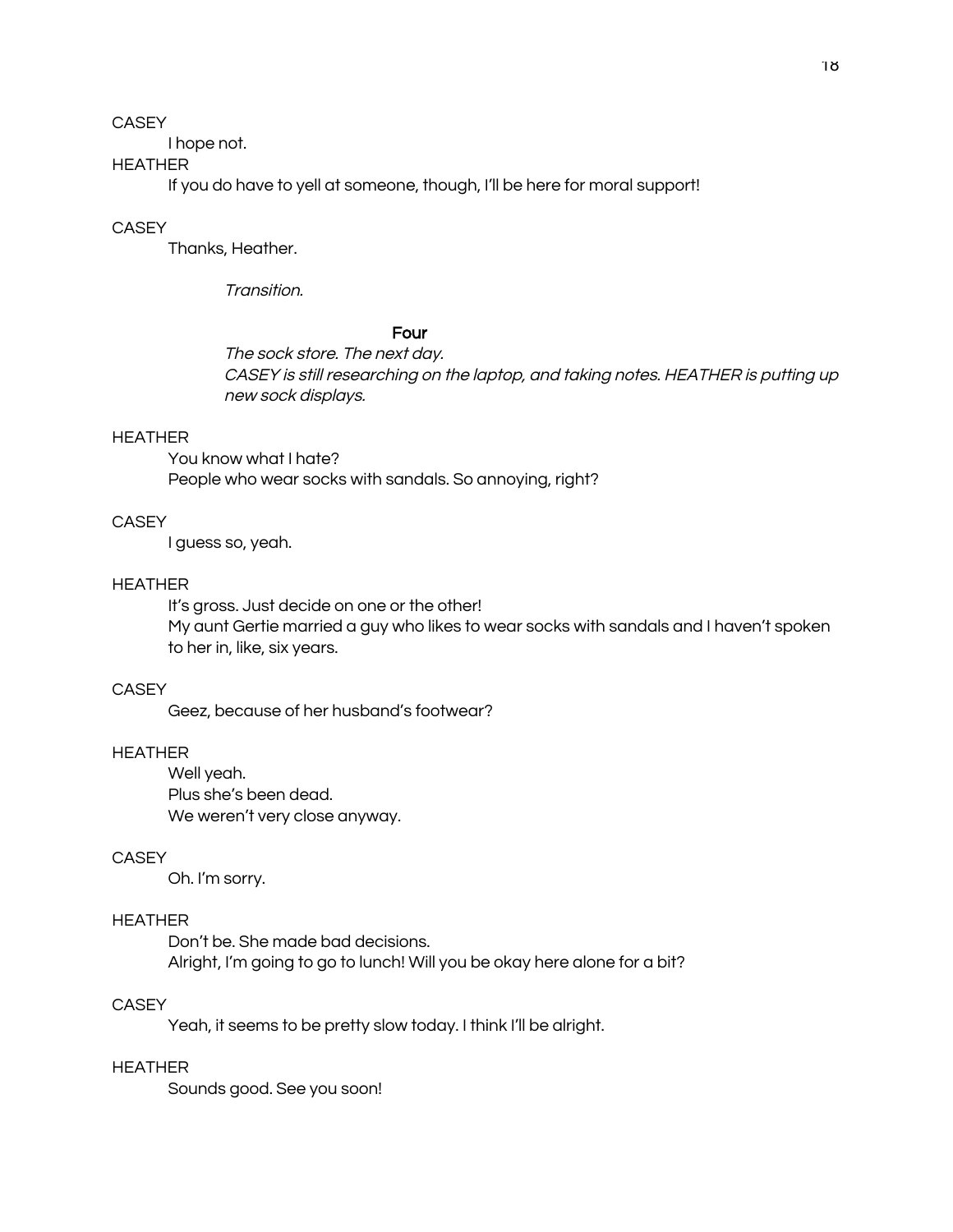HEATHER exits. CASEY continues taking notes. Then, CASEY looks up at the door to the back room.

#### **CASEY**

### I wonder...

CASEY goes to the back room door and knocks. There are knocks heard coming from the other side. Oh geez. Oh geez. Okay.

As CASEY is about to open the door. MR. HORNE bursts into the store.

#### MR. HORNE

I see Miss Heather isn't here -

#### **CASEY**

Um, no - wait! You can't be in here!

#### MR. HORNE

I'm just having a looksie...

### **CASEY**

No, you have to get out.

#### MR. HORNE

Don't mind me.

VICKI enters the store.

#### **VICKI**

Hi. I'm back. I decided to go with those socks.

### **CASEY**

Oh! Great. Okay. I think I can ring you up. Sorry, I'm still in training. The Rustic Red knee socks, right?

### **VICKI**

Yeah, weren't you paying attention yesterday?

#### MR. HORNE

Well hello, miss.

### **VICKI**

Hi.

CASEY putting VICKI's socks on the counter. Okay, that's going to be, um  $-$ 

### **VICKI**

Can you not touch them with your weird hand?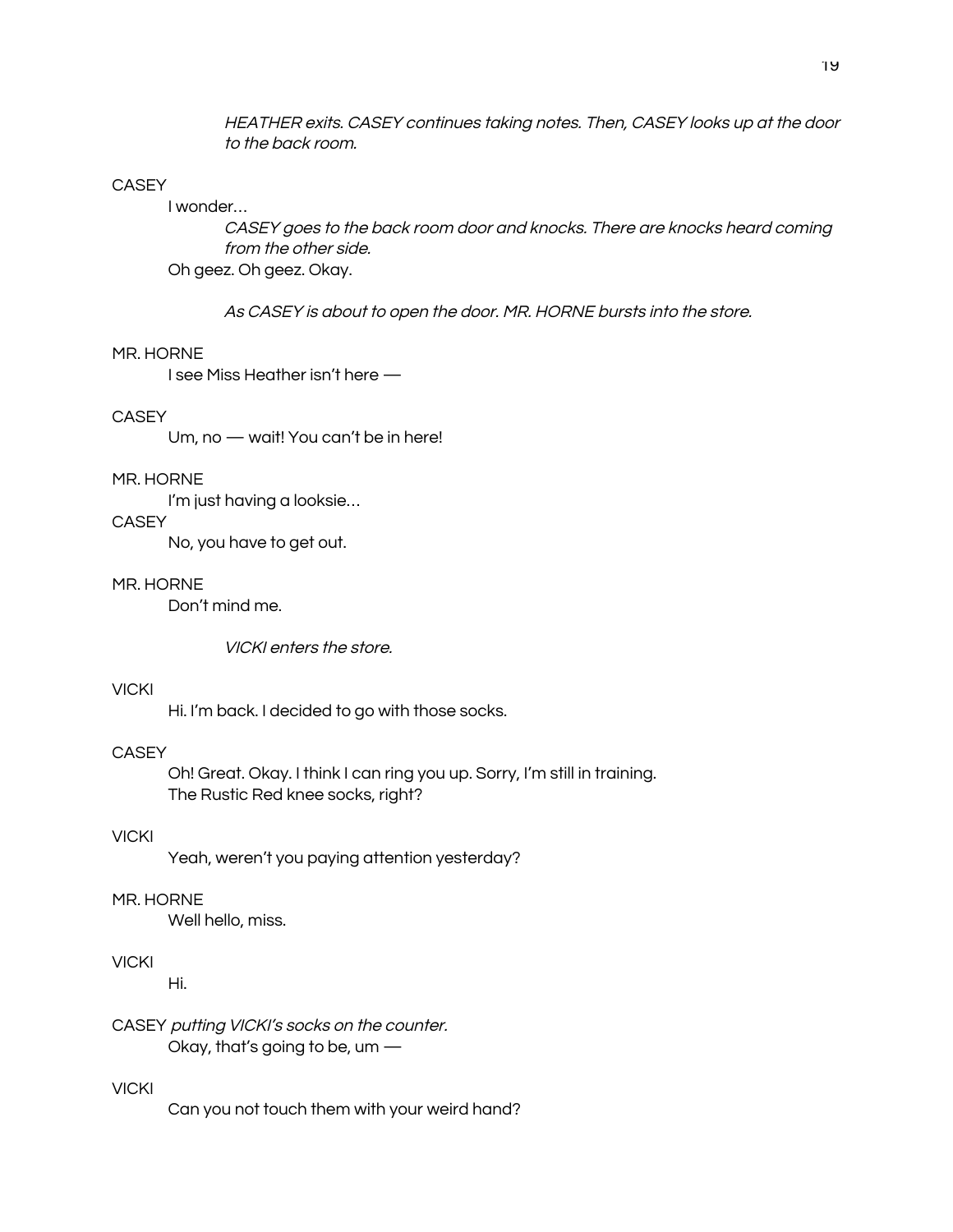I'm sorry,  $I -$ 

#### MR. HORNE

So what size are you?

#### **VICKI**

Excuse me?

#### MR. HORNE

What size are you?

#### **VICKI**

Oh. Like, an 8?

### MR. HORNE

Mmm. That's a good size.

### **VICKI**

Thanks.

#### **CASEY**

Sir, you have to go  $-$ 

### MR. HORNE

I'm just having a nice conversation with the young lady -

### **CASEY**

No,  $\sin$  —

### MR. HORNE

Are these the socks you're buying?

### **VICKI**

Yes, I was going to go with orange but I decided on these.

#### MR. HORNE

Excellent color. Let's see them on!

### **CASEY**

Excuse me -

#### **VICKI**

Oh! Well, I guess it can't hurt.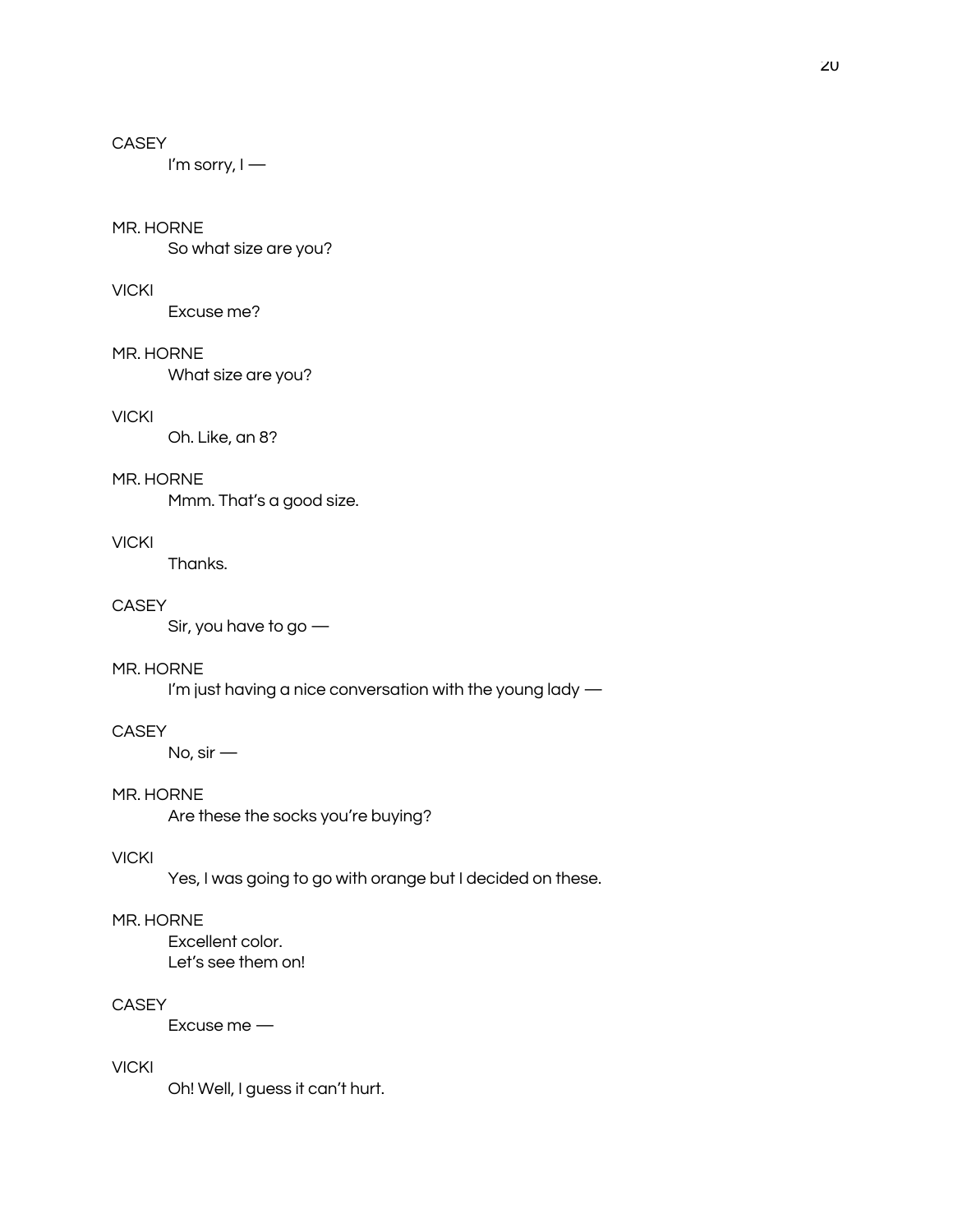Mr. Horne, I'm going to have to ask you to  $-$ 

#### MR. HORNE

Yes, that's a lovely color.

### **CASEY**

Mr. Horne, you can't be in here!

### **VICKI**

Why are you being so mean to this man?

### **CASEY**

I'm just trying to  $-$ 

### **VICKI**

You have terrible customer service here, you know that?

#### MR. HORNE

Can I touch them?

#### **CASEY**

Oh my god - you need to get out!

### **VICKI**

What, my feet?

#### MR. HORNE

If you don't mind -

### **CASEY**

**GET OUT NOW!!!** 

MR. HORNE scuttles out the front door.

### **VICKI**

I can't believe you would yell at that man!

#### **CASEY**

He was being a creep! He was trying to touch your feet!

### **VICKI**

This is the rudest place I've ever been. I've decided not to buy these socks.

### **CASEY**

Fine! I don't care!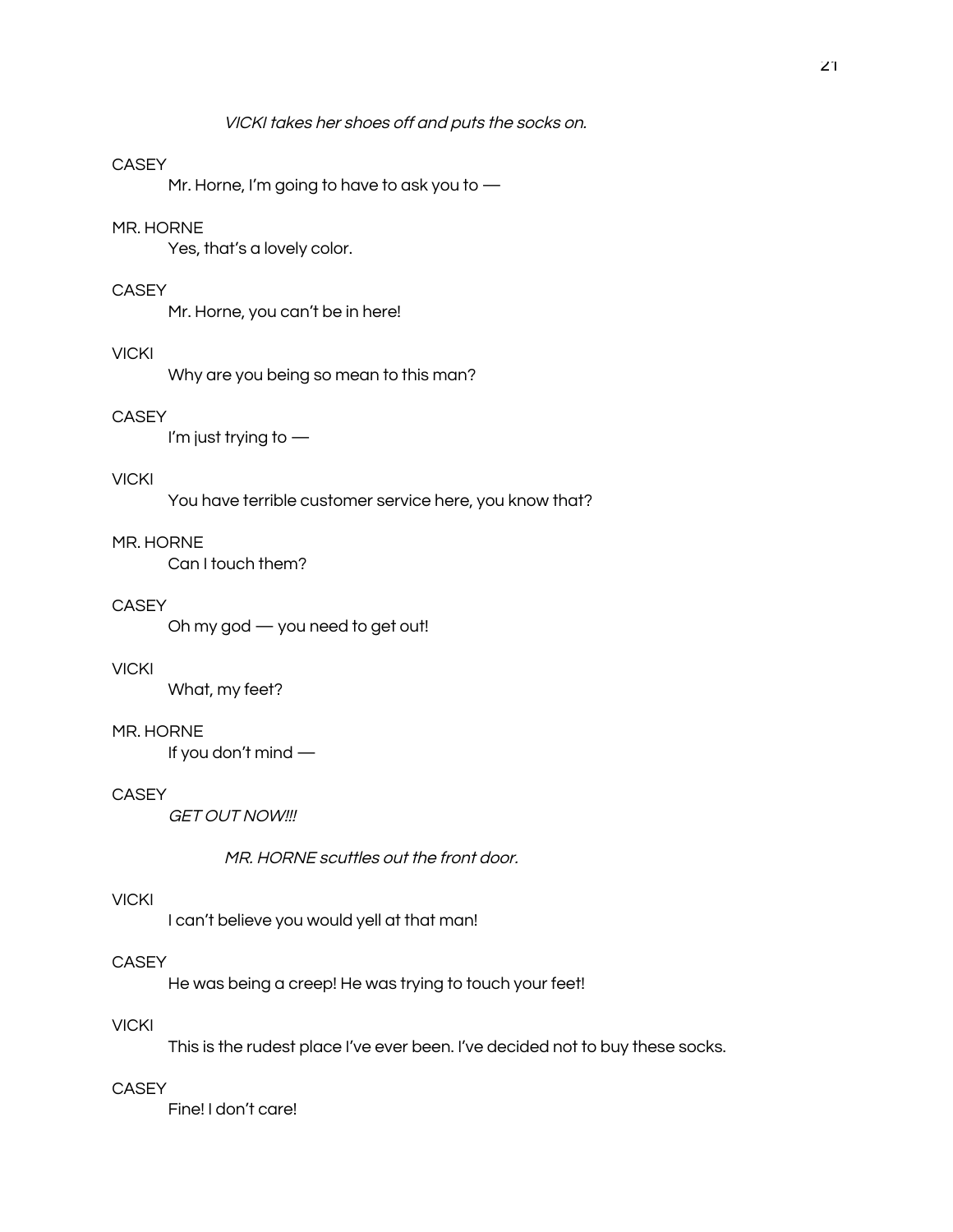#### **VICKI**

This is the last you'll see of me!

### **CASEY**

I was trying to help! - And she's gone.

DELIVERY DAN enters through the front door.

#### **DELIVERY DAN**

What's that lady's problem?

#### **CASEY**

She's mad I wouldn't let a creepy foot fetish guy touch her feet.

### **DELIVERY DAN**

 $-$  What?

### **CASEY**

Mr. Horne came into the store and I couldn't get him out fast enough.

#### **DELIVERY DAN**

You gotta yell at that dude, Case.

### **CASEY**

I know, I know, I was trying. I was thrown off because I heard knocks through the door to the back room.

### **DELIVERY DAN**

Wait, knocks  $-$ ?

### **CASEY**

Yeah. I don't know what it was. Before I could open the door, there he was, like a, um like a guy with a foot fetish in a sock store.

#### **DELIVERY DAN**

Good metaphor.

#### **CASEY**

It's a simile.

#### **DELIVERY DAN**

That's still a metaphor.

#### **CASEY**

Oh, right. Thanks.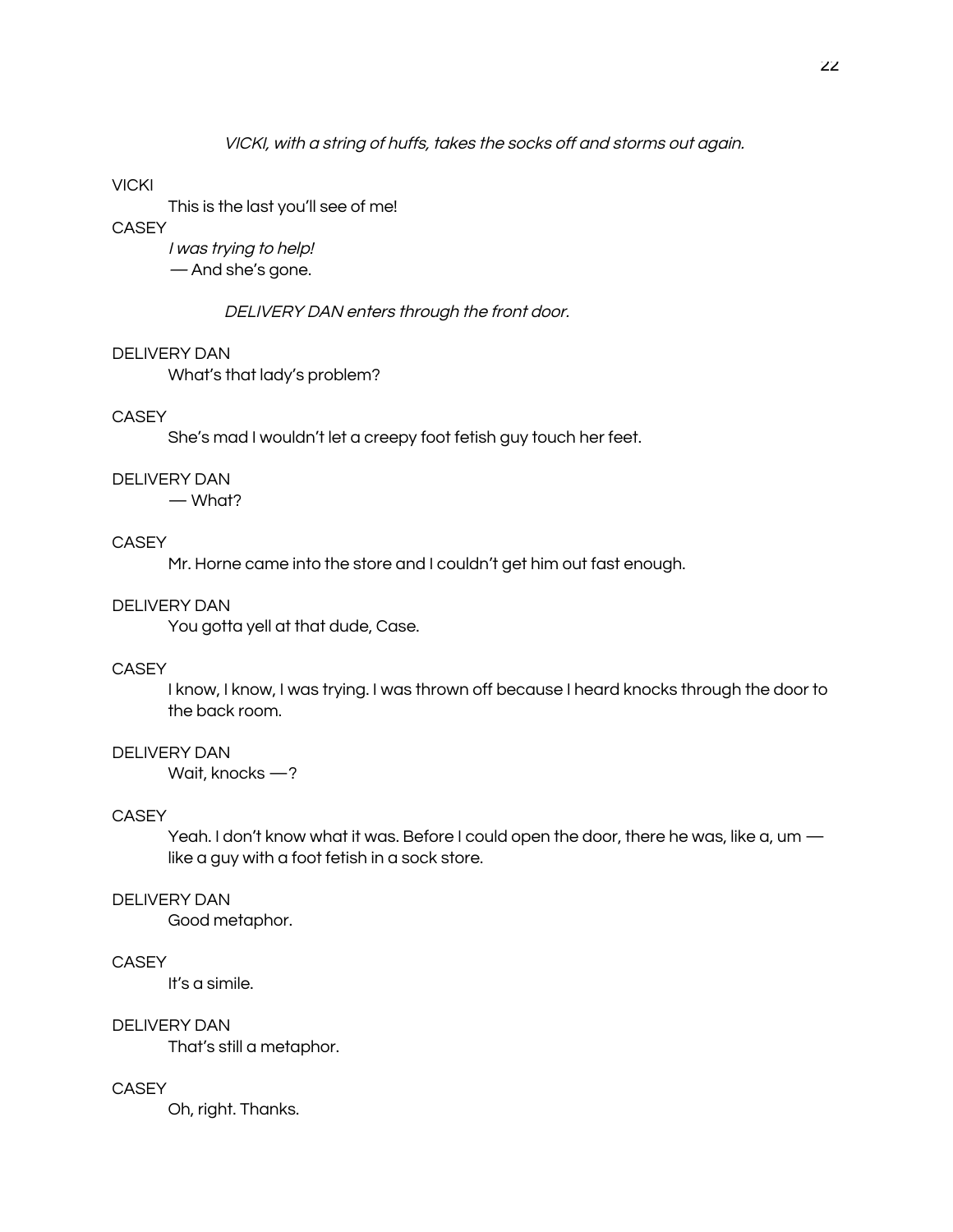So. Somebody was knocking on the back door.

#### **CASEY**

Gross.

### **DELIVERY DAN**

You know what I mean.

Anyway, I've personally never seen anybody go back there.

#### **CASEY**

Gross.

### **DELIVERY DAN**

Stop it.

#### **CASEY**

So - whoever was knocking must be trapped, right?

### **DELIVERY DAN**

I guess so. If they could open it, they wouldn't be trapped. You didn't see the Owner go back there, did you?

#### **CASEY**

I haven't seen anybody. Do you think it's Roger the security guard?

#### **DELIVERY DAN**

It might be.

#### **CASEY**

But either way, if somebody can knock from the other side, that means this doorway can be accessed from the other side. Which means Roger can come back out!

#### **DELIVERY DAN**

It's a long shot, but yeah. That would have to be the case. He could re-enter.

#### **CASEY**

Gross.

### **DELIVERY DAN**

I swear to god, bro -

CASEY handing DELIVERY DAN a few delivery boxes Alright, here are your deliveries, thanks, bye!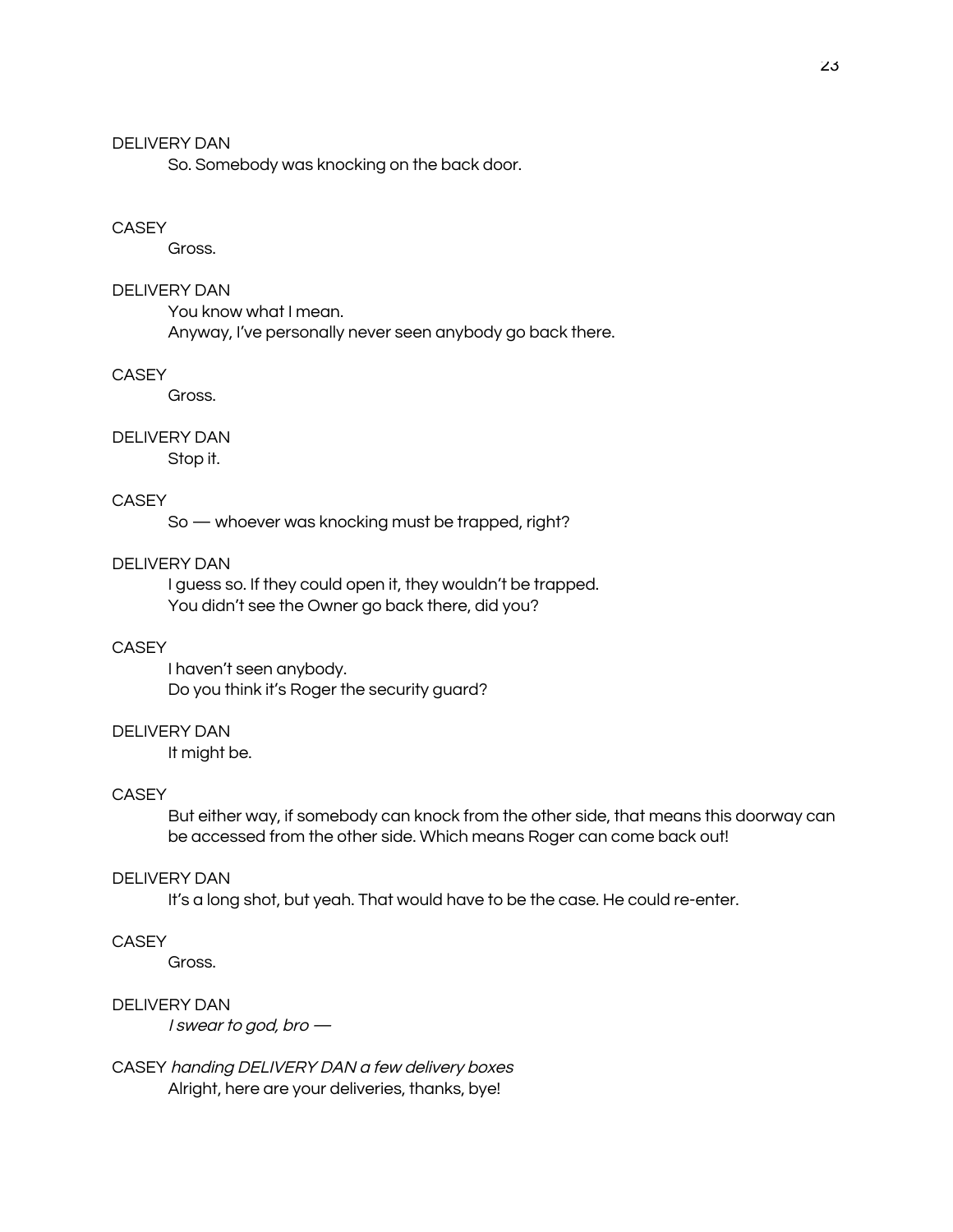Transition.

### Five

The sock store. Later that day. CASEY is reading a book about portals, HEATHER is folding socks.

#### **HEATHER**

Do you ever think about how cool our product is?

#### **CASEY**

- They're socks, but sure?

#### **HEATHER**

Right, but they're part of people's lives! People have traveled the world in these socks.

#### **CASEY**

I'm sure people have traveled the world in a lot of socks.

#### **HEATHER**

I think it's cool that it becomes, like, a part of the person. Part of their personality. People wear these like a badge of honor.

### **CASEY**

The price tag probably has something to do with that.

#### **HEATHER**

What are you thinking your first pair will be? I was thinking you'd look good in blue.

#### **CASEY**

Oh! Um. I hadn't thought about it. I don't think I can afford a pair yet.

### **HEATHER**

But we get a discount!

#### **CASEY**

It's still a lot to pay for  $-$  socks.

#### **HEATHER**

Good socks. They'll last forever.

#### **CASEY**

I know that.

### **HEATHER**

If you're not passionate about the product, Casey, then there might be a problem here.

#### **CASEY**

No, I am passionate -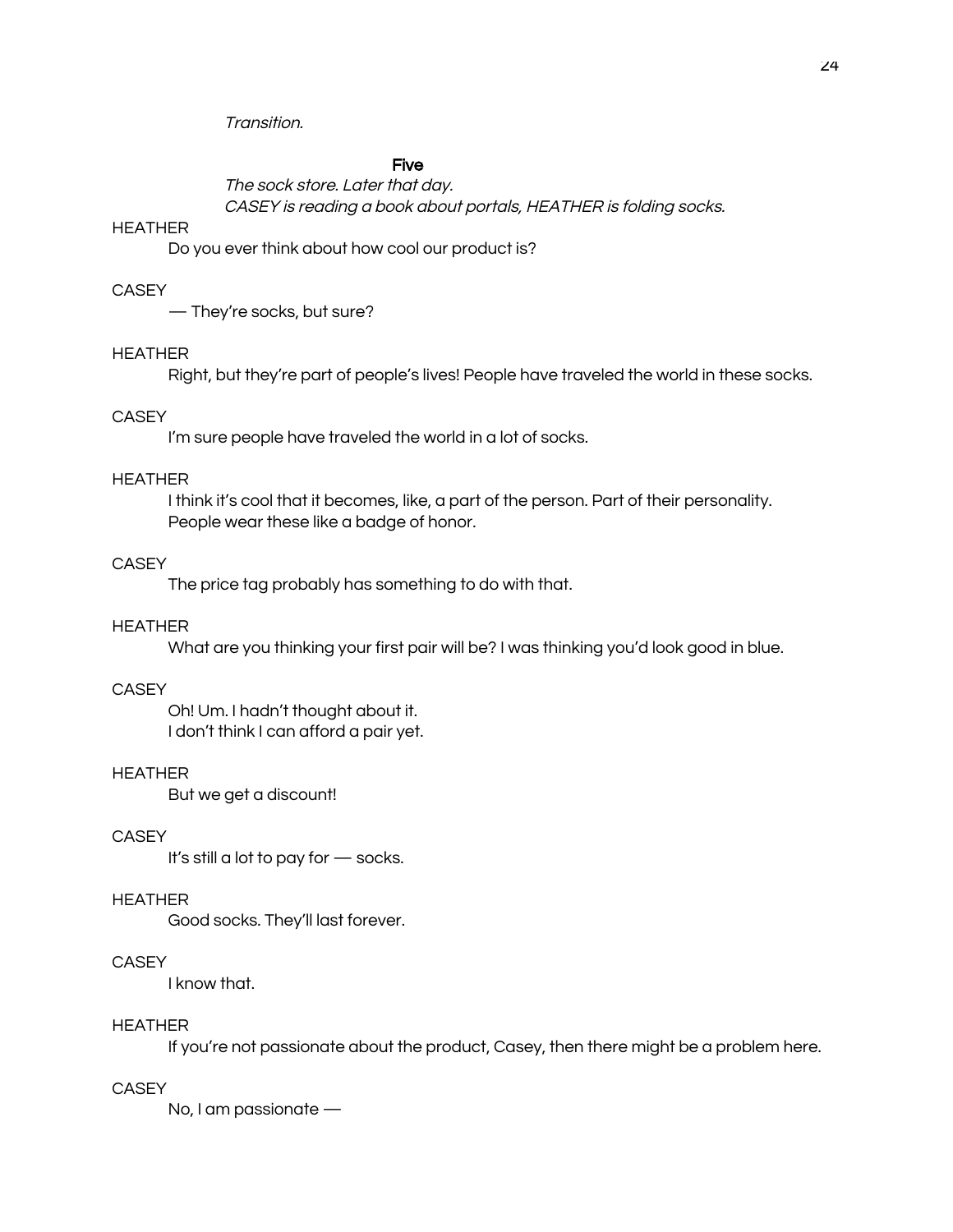**HEATHER chipper** Don't worry, I believe you! Just making sure!

### **CASEY**

 $-$  Was that a test?

### **HEATHER**

And you passed! She holds up a sock. Part two: what's this?

### **CASEY**

Oh! Quarter sock!

#### **HEATHER**

Wrong! Crew sock this time! Come on, Casey, get your head in the game!

### **CASEY**

They look the same!

The front door opens and THE OWNER enters. They are wearing sunglasses, a scarf, gloves, and a long trench coat. What little can be seen of their face is obscured by a white face bandage. The flashlight is in their coat pocket.

### THE OWNER

Hello.

### **HEATHER**

Hi there! How are you?

### THE OWNER

Fine, fine.

CASEY referring to the OWNER's bandages Hey, um, I guess we match!

Pause. THE OWNER regards CASEY.

### THE OWNER

Who is this?

#### **HEATHER**

The new hire. Casey.

#### THE OWNER

Casey. How do you do.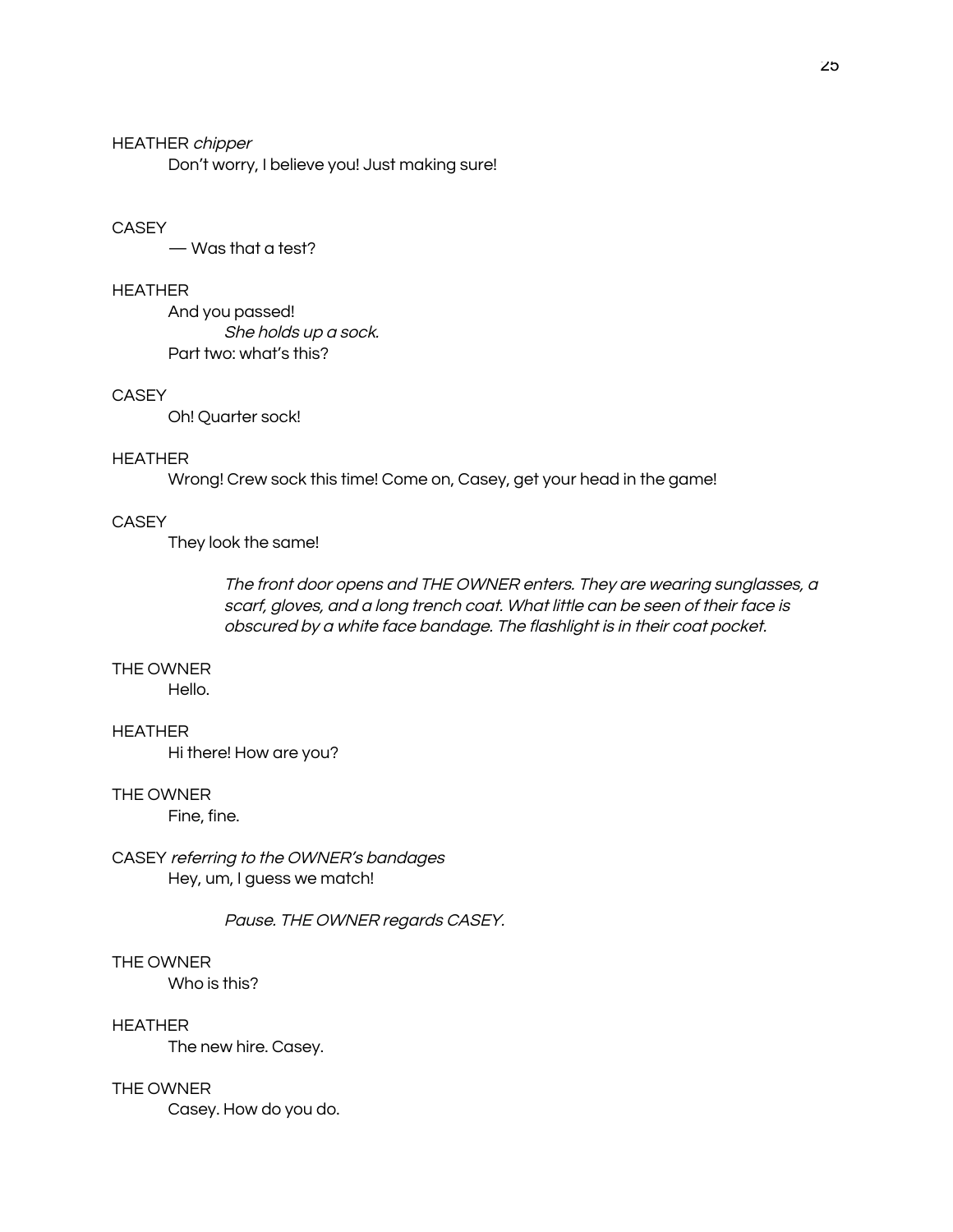Oh, I'm fine, thanks. Nice to meet you!

#### THE OWNER

If you say so. Back to work.

### **CASEY**

Right, of course, of course. (Don't mess this up, Casey.)

#### THE OWNER

 $Hm?$ 

### **CASEY**

Nothing! (That was close.)

### **HEATHER**

What brings you in today?

#### THE OWNER

Errands.

#### THE OWNER goes to open the back room.

#### **CASEY**

Wait!

### THE OWNER

Yes, Casey. I am waiting.

### **HEATHER**

It's fine, Casey.

#### **CASEY**

 $But -$ 

### **HEATHER**

Don't let us keep you from your errands.

#### THE OWNER

You wouldn't be able to if you tried.

### THE OWNER opens the door to the back room and disappears into it.

#### **CASEY**

 $Um - that was the owner?$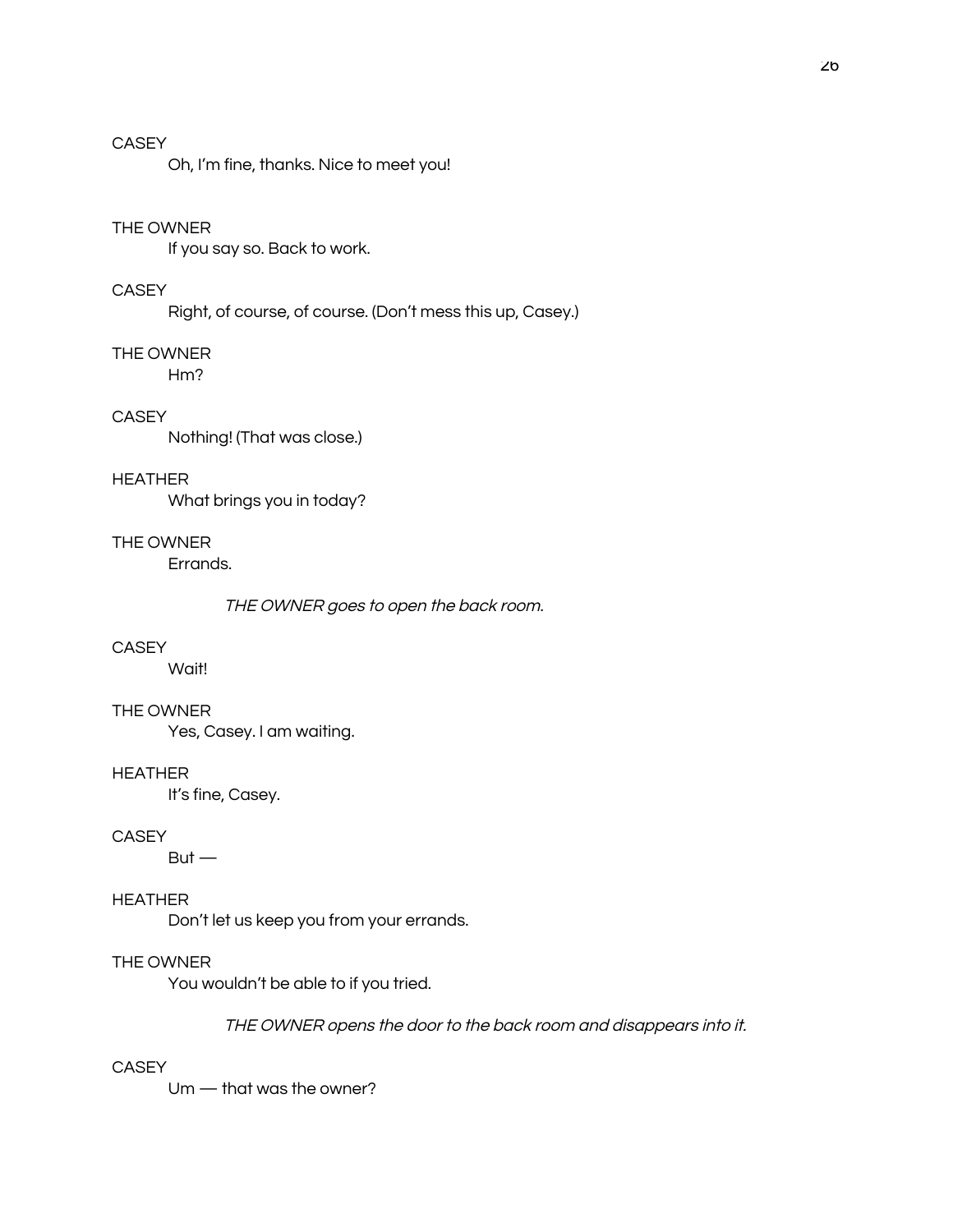Yep.

#### **CASEY**

What happened to his face??

### **HEATHER**

An accident, I guess. He hasn't told me.

### **CASEY**

What does he usually look like?

### **HEATHER**

Oh, I don't know. He's always had that bandage.

### **CASEY**

Does he usually go into the back room like that?

#### **HEATHER**

Every time he's in.

#### **CASEY**

And he comes out?

#### **HEATHER**

I don't ask questions.

CASEY goes to the back room door and knocks on it. No response.

### **CASEY**

He doesn't get lost?

### **HEATHER**

I guess not. Like I said, I don't ask questions.

### **CASEY**

Don't you want to know??

#### **HEATHER**

My job's to sell socks. I come in, I sell socks, I go home. That's all I'm getting paid for.

#### REGINALD B. RICHLEY III enters through the front door. Very rich.

### **REGINALD**

Miss Heather!

#### **HEATHER**

Well look who it is! Good to see you, Reggie!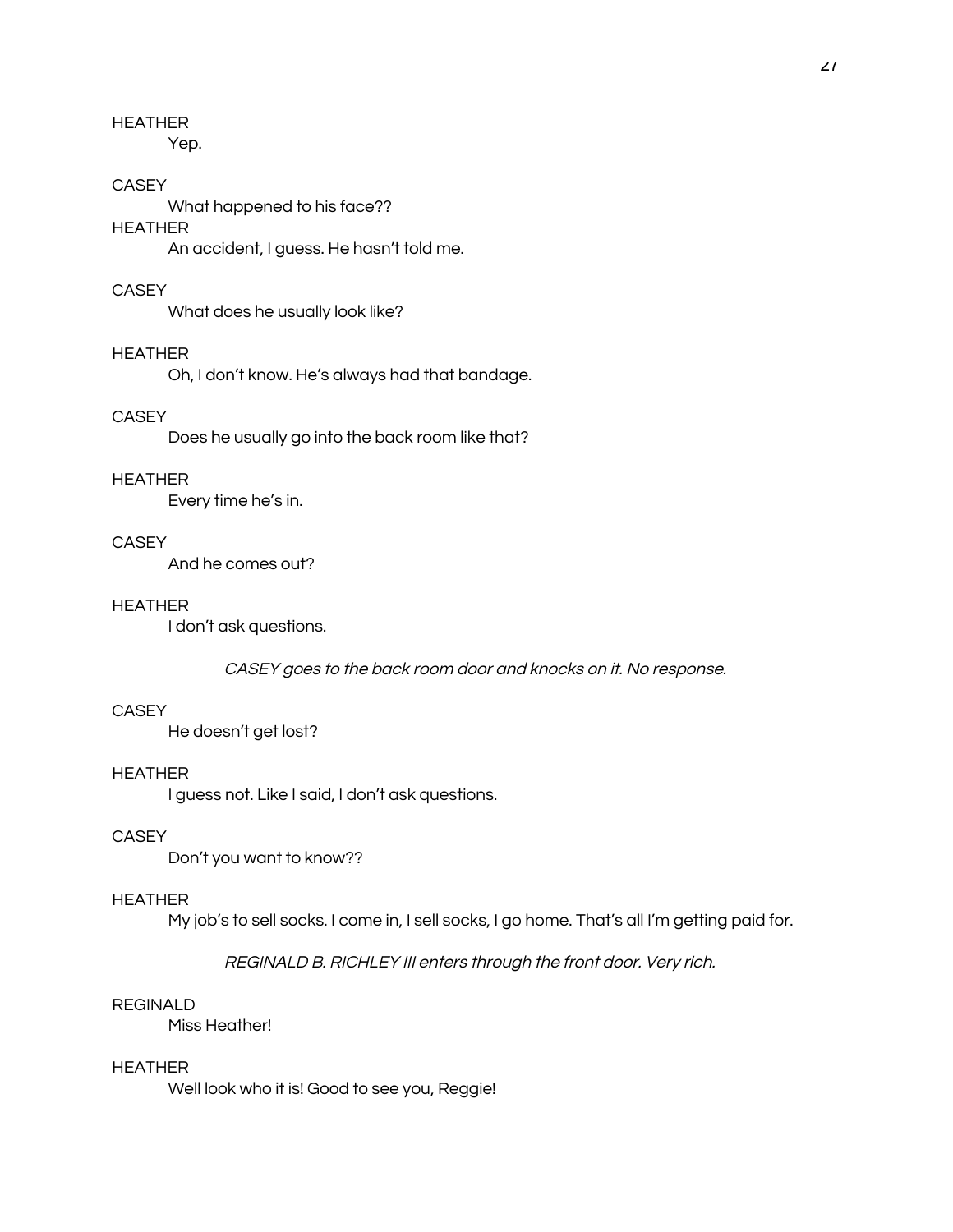Good to see you too, darling. I hope you've been well.

#### **HEATHER**

I'm doing just fine. How are you? How's the wife?

### **REGINALD**

She hated our trip to Milan.

#### **HEATHER**

Oh no!

#### **REGINALD**

She said it got boring after the first two months.

I told her that as long as she keeps spending my money on purses, I keep choosing the vacation spots. Ha ha!

#### **HEATHER**

Sounds like you two are doing great.

### **REGINALD**

We really are.

So, I came in today to whet my sock appetite once again. Got anything for me?

#### **HEATHER**

### Do II

Putting a pair of socks on the counter. Tell me this Gunmetal Grey isn't just delicious.

#### **REGINALD**

Beautiful! You know me too well, Heather.

### **HEATHER**

Hey, I'm just doing my job.

#### **REGINALD**

Your job apparently is to take money directly out of my pocket! They're my size?

#### **HEATHER**

11 right on, no more, no less.

#### **REGINALD**

I'll take them.

### **HEATHER**

\$540 after tax.

REGINALD B. RICHLEY III gives HEATHER cash.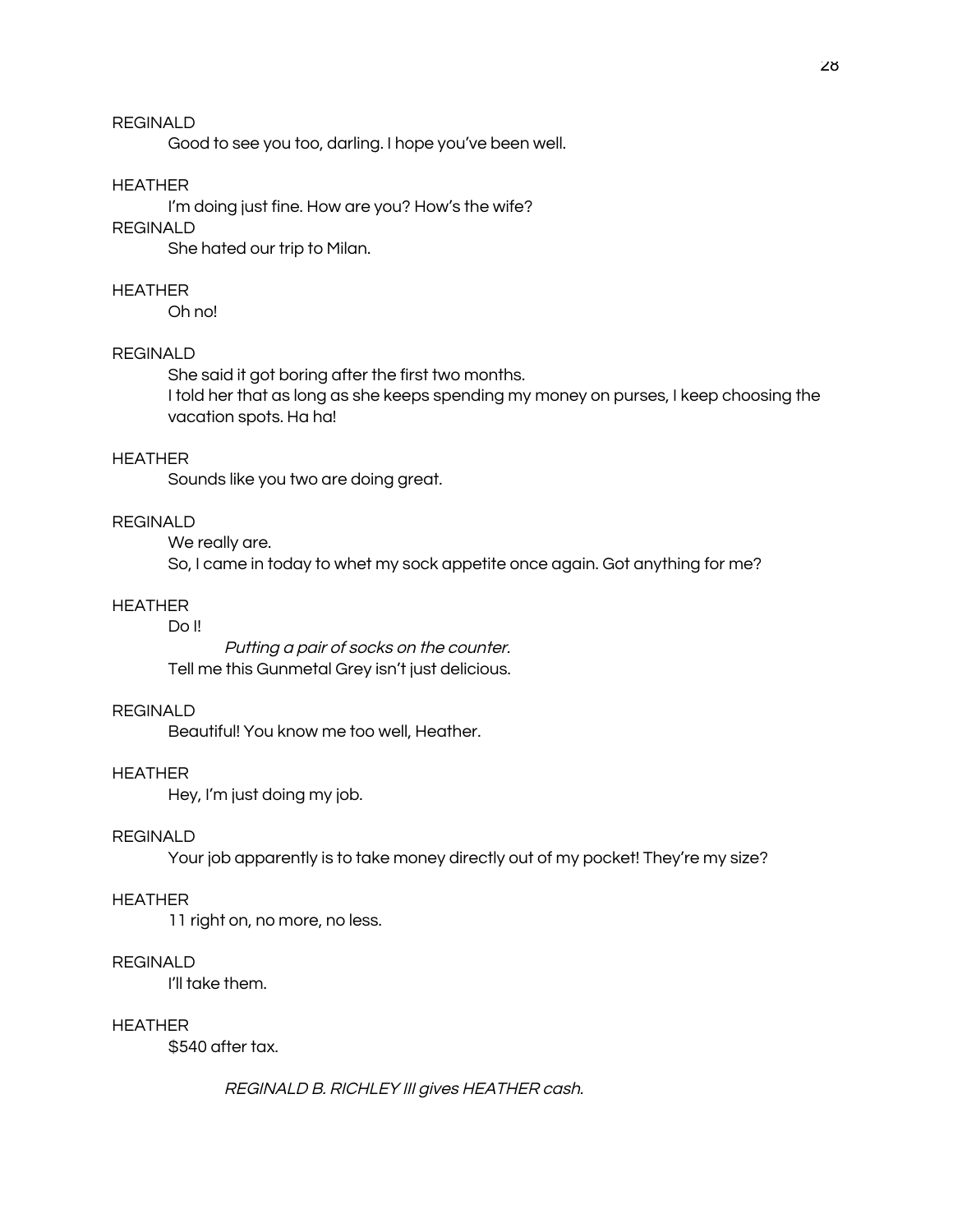Wonderful, Just wonderful.

#### **HEATHER**

Here, I'll box them up for you. HEATHER puts the socks in a box. And you're all set.

#### **REGINALD**

Great seeing you as always.

### **HEATHER**

Same to you! Give my best to the Mrs.

### **REGINALD**

Will do. REGINALD B. RICHLEY III notices CASEY. Ah! I see we've got a new face in here.

#### **HEATHER**

This is Casey, our newest hire.

### REGINALD extending a hand Reginald B. Richley III. A pleasure.

#### CASEY shaking his hand awkwardly Nice to meet you.

#### **HEATHER**

Mr. Richley's a world-renowned physics professor.

### **REGINALD**

Please, you flatter me.

#### **CASEY**

Physics? Really?

#### **REGINALD**

Physics, really.

#### **CASEY**

Can I ask you a quick question?

### **REGINALD**

Ask away.

### **CASEY**

Do you think parallel universes, or alternate dimensions, are probable?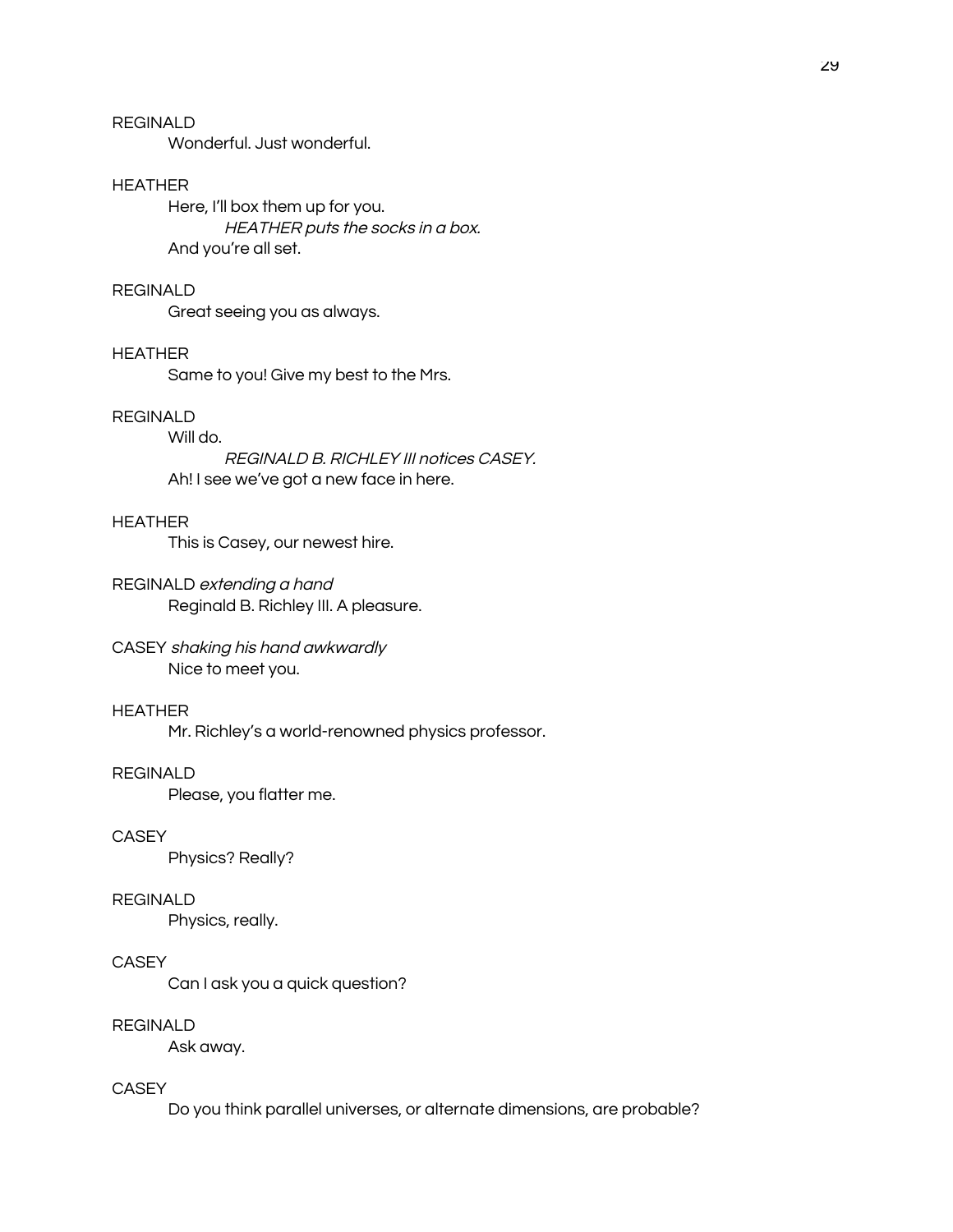#### **REGINALD**

They're possible, but I wouldn't say probable.

### **CASEY**

Would it be possible for a portal into one to exist on Earth?

#### **REGINALD**

I wouldn't know. A portal? Based on the current evidence, it's very very unlikely.

#### **CASEY**

Okay. I see. In that case, how would you explain - this!

CASEY opens the door to the back room. THE OWNER is standing there.

### **REGINALD**

Well, Casey, I'd have to say that's a door. Love an inquisitive mind, though. Keep it up! Nice to see you as always, Heather. Ta ta!

REGINALD B. RICHLEY III exits. THE OWNER steps out of the back room.

#### THE OWNER

Did somebody knock?

### **CASEY**

I did, a few minutes ago.

#### THE OWNER

Don't.

THE OWNER leaves the store.

#### **CASEY**

Do you think he has Roger trapped back there? CASEY opens the back room door.

Roger!

CASEY's voice echoes back, as if through a canyon.

### **HEATHER**

Oh that seems fun! HELLO!

HEATHER's voice echoes back.

#### **CASEY**

 $H$ eather  $-$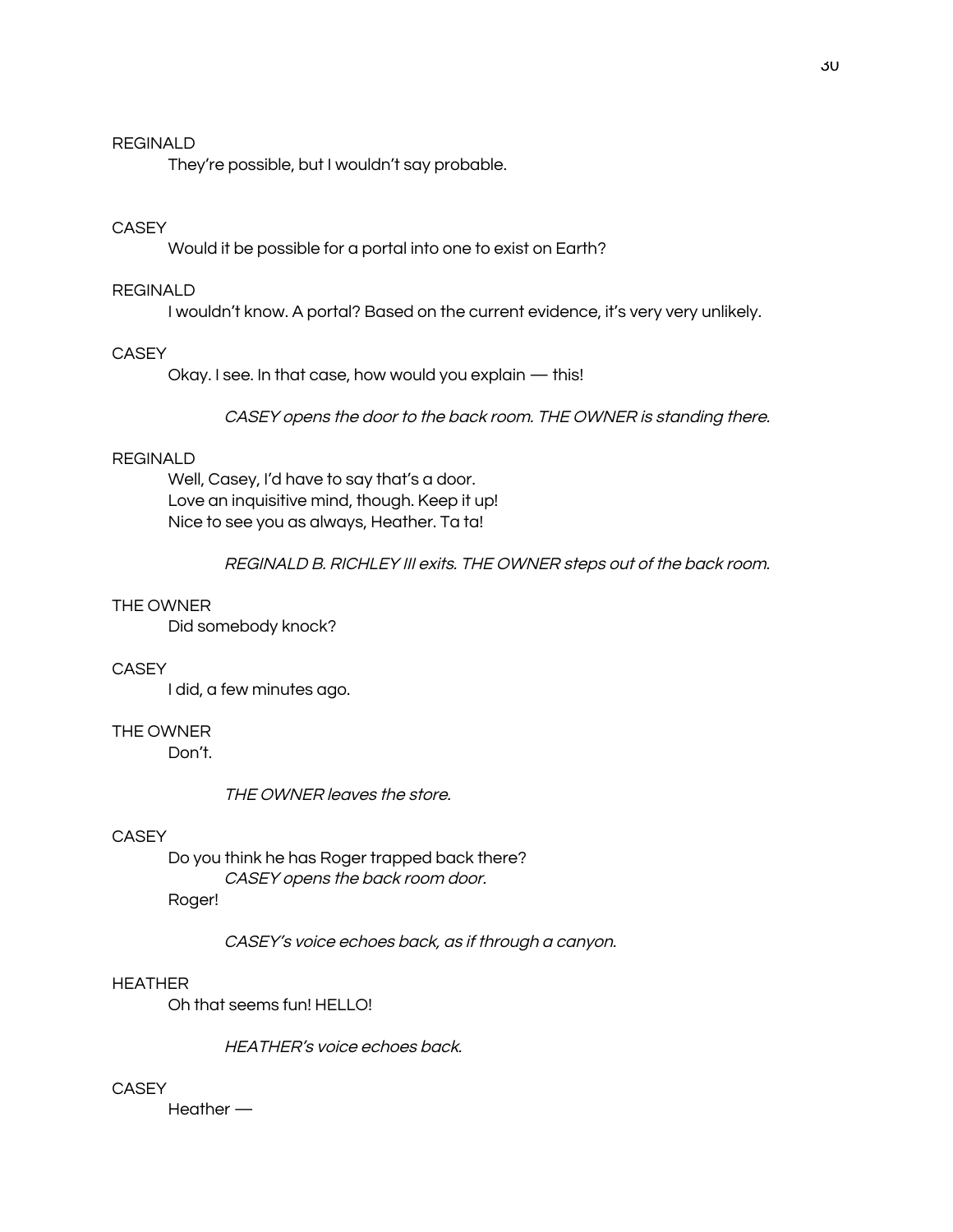**BUY SOME SOCKS!** HEATHER's voice echoes back. CASEY closes the door. What? I thought we might be able to get a sale out of it. Transition.

#### **Six**

The sock store. Evening. CASEY and HEATHER are closing up.

#### **CASEY**

Listen, I wanted to ask you about the owner -

#### **HEATHER**

You know where all the light switches are, right? I have a family thing I need to get to, so I kinda need to run.

#### **CASEY**

Yeah, I can take care of it. But do you have a minute to talk about -

### **HEATHER**

See you later, bye!!

HEATHER exits. CASEY locks the door behind her.

### **CASEY**

Something's up, something's up. CASEY turns off the lights in the store. CASEY pauses at the back room door. Are you in there, Roger?

DELIVERY DAN enters and knocks loudly at the locked front door, scaring

### CASEY.

**DELIVERY DAN** 

Let me in!

### **CASEY**

Christ, you scared me!

**DELIVERY DAN** Just unlock the door!

CASEY unlocking the door What's wrong? What's going on?

### **DELIVERY DAN**

The door was locked.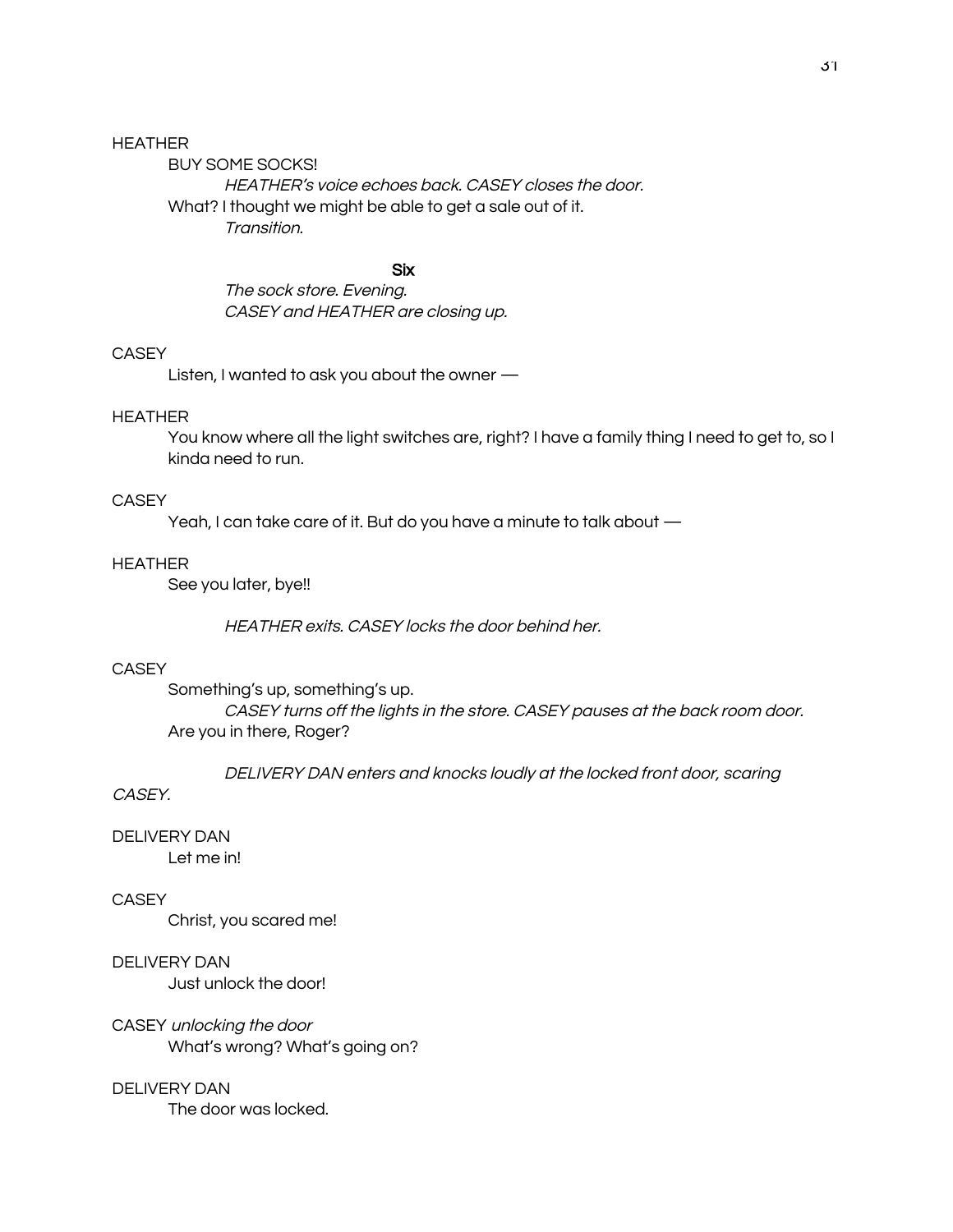Yeah, but is everything okay? Why were you yelling?

#### **DELIVERY DAN**

So you could hear me.

I was just looping back around to see if there were any more deliveries from the end of the day.

### CASEY

No, nothing.

#### **DELIVERY DAN**

Are you okay?

### **CASEY**

I'm fine, why?

#### **DELIVERY DAN**

You're, like, really jittery. Are you on something?

#### **CASEY**

#### I wish.

It's just this Roger thing is freaking me out. And I met the owner today, and that was... weird. I don't know.

### **DELIVERY DAN**

Damn, you met the owner already? I didn't meet him until I'd been working here for six months or something. He's really hard to get ahold of.

### **CASEY**

He gave me a super weird vibe. I feel like he's hiding something.

#### **DELIVERY DAN**

Besides his face?

#### **CASEY**

Yeah, other than that. He was really defensive about the back room.

#### **DELIVERY DAN**

Woah. That's so crazy.

Maybe he's, like, a space traveler and the back room is his ship! Or he might be a crazy alien creature, which is why he keeps his face covered.

### **CASEY**

Wow, I - I really hope not.

#### **DELIVERY DAN**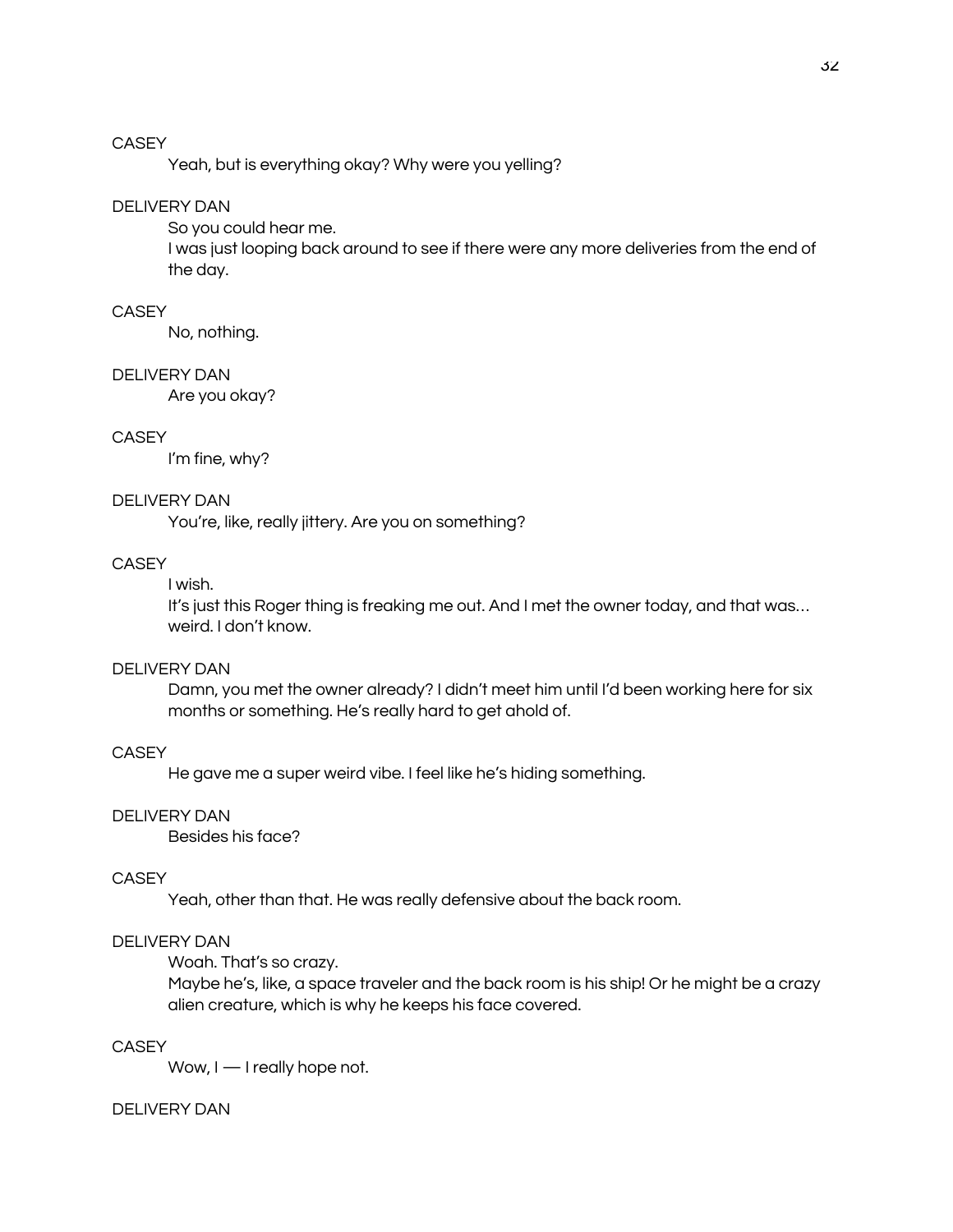But maybe! Can't you let a guy dream that his boss is an alien??

#### **CASEY**

I don't think that should be my problem.

#### **DELIVERY DAN**

You know what you need to do, right.

### CASEY

No, I'm completely confused about all of this.

#### **DELIVERY DAN**

Is Heather's moral support not helping?

### **CASEY**

What do you think?

#### **DELIVERY DAN**

Honestly, man, I think moral support is key. But here's what you need to do: you need to confront the owner.

#### **CASEY**

Yeah, no, I'm not doing that.

#### **DELIVERY DAN**

You have to! You need to get some answers!

#### **CASEY**

What would I even say? "Are you an alien?"

### **DELIVERY DAN**

I don't know! You just have to grill the guy. Throw him off. Maybe you can get some information.

### **CASEY**

How do you expect me to do that? Like you said, he's really hard to get ahold of.

#### **DELIVERY DAN**

You're right about that. You'll have to trap him or something.

A CONFUSED PERSON appears outside the door and tries to get into the store. When they find the door locked, they start banging on it.

**CONFUSED PERSON** Hello? Hello??

### **CASEY**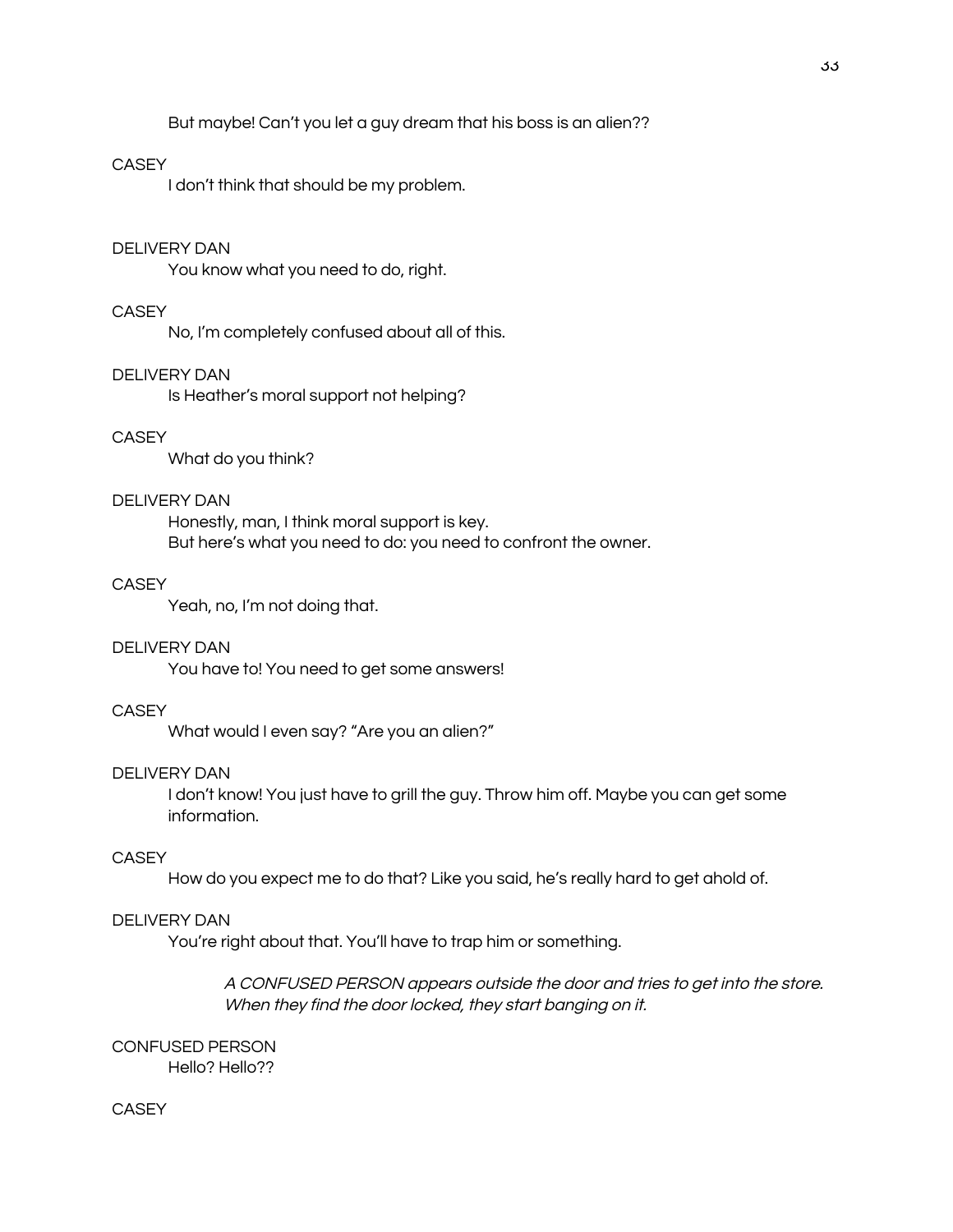### CONFUSED PERSON

Why's it locked??

### **CASEY**

We're closed - the lights are off!

### **CONFUSED PERSON**

Let me in! I want to look at the socks!

#### **CASEY**

You'll have to come back tomorrow!

### CONFUSED PERSON

What??

### **CASEY**

We're closed!

#### **CONFUSED PERSON**

Why won't you let me in?? Don't you want my business???

### **CASEY**

Oh my god.

#### **DELIVERY DAN**

Having fun?

#### **CONFUSED PERSON**  $Hello?$ ??

## **DELIVERY DAN**

Maybe if we stay really still, they'll go away.

#### CONFUSED PERSON

I see you in there!!!

### **DELIVERY DAN**

Well, it was worth a shot.

#### CONFUSED PERSON

What kind of a store doesn't let people in???

### **CASEY**

We need to get out of here.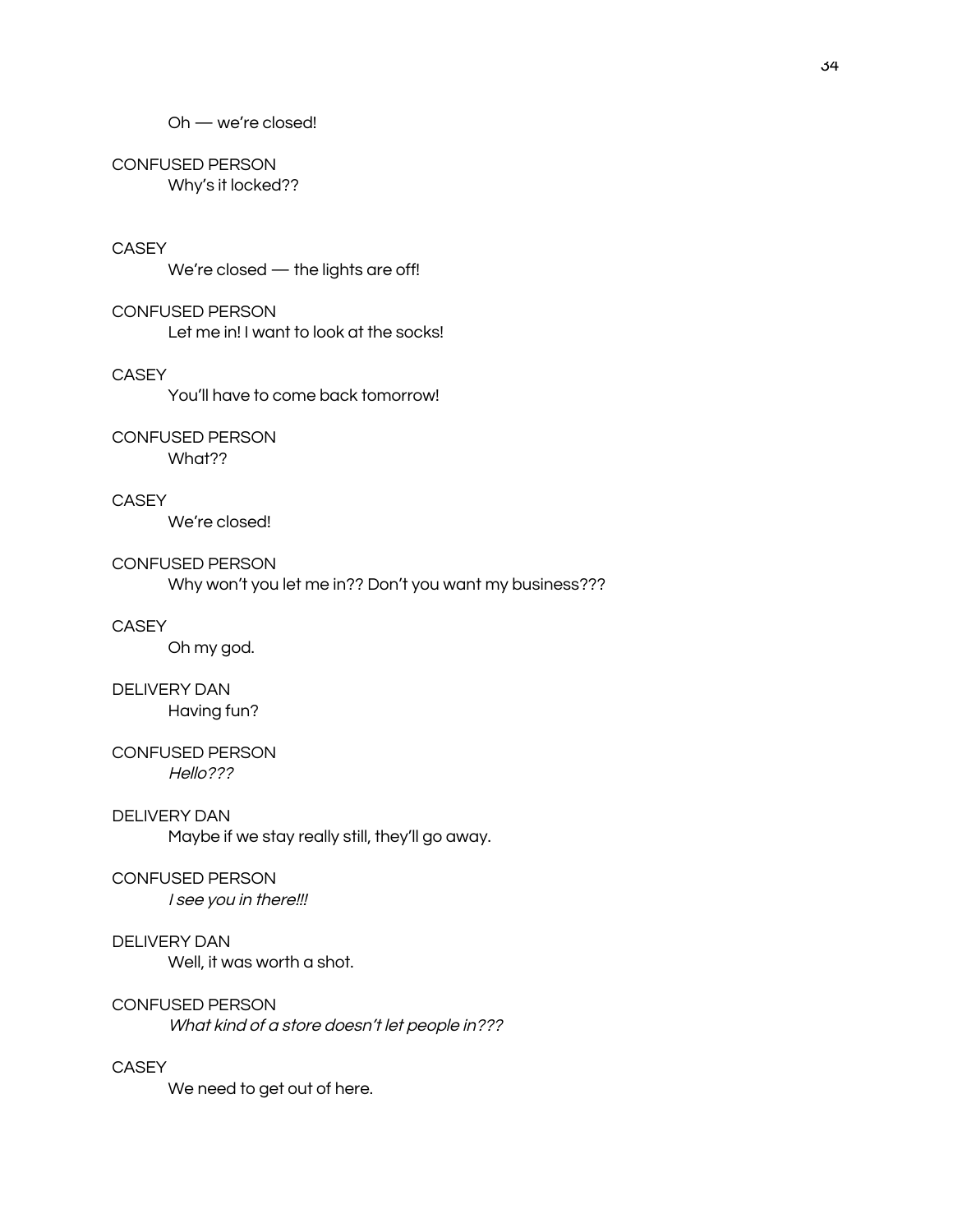They're blocking the door at the moment. And if we try to leave, they'll definitely try to get in here. We have to wait it out.

#### **CONFUSED PERSON**

### HELLO???

**CASEY** 

I don't think that'll work.

### **CONFUSED PERSON**

If you won't let me in, I'll never shop here!

#### **CASEY**

Sounds good to me!

#### **CONFUSED PERSON**

I hope you go out of business and starve!!!

The CONFUSED PERSON exits, furious.

#### **CASEY**

Geez, that's a bit severe.

#### **DELIVERY DAN**

You've gotta trap him like that.

### **CASEY**

What?

#### **DELIVERY DAN**

The owner. You've gotta trap him, like that person just trapped us in here. Just be freaking crazy about it.

#### CASEY thinking

They trapped us by blocking the door-Okay, I think I have an idea. Oh, this is not going to be good.

#### **DELIVERY DAN**

Proud of you, Case. You're doing great.

### **CASEY**

Watch it - moral support is Heather's job.

### **DELIVERY DAN**

Oh! Right. How could I forget? Speaking of Heather, did she ever show you the flashlight?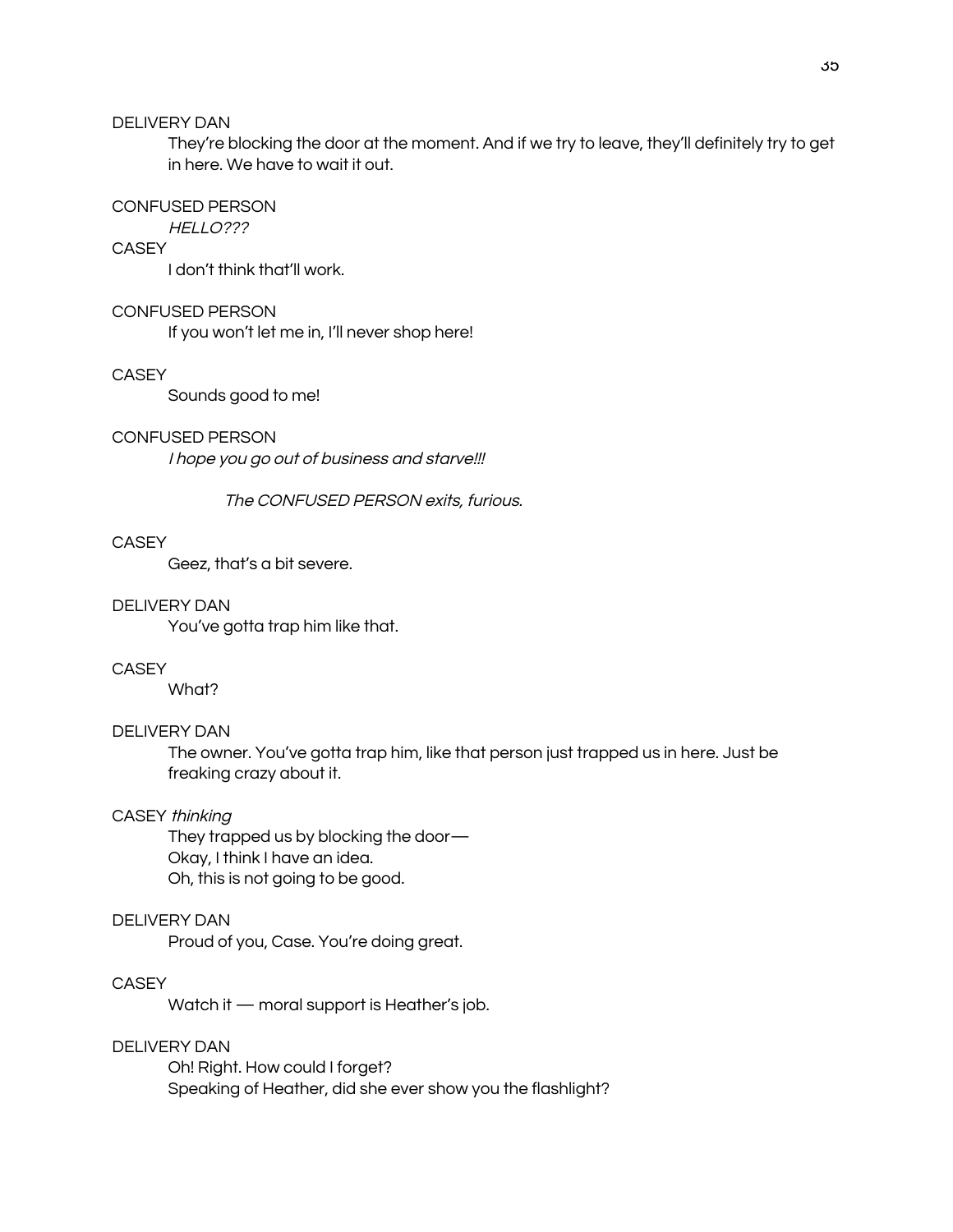What flashlight?

#### **DELIVERY DAN**

Roger's flashlight. The security guard.

### CASEY

No, she hasn't mentioned it.

#### **DELIVERY DAN**

Weird. I figured since you were working on this, she would've shown you. DELIVERY DAN goes behind the counter and pulls a flashlight out. When Roger disappeared, this flashlight is the only thing left. It was right here in the store. I guess we held onto it, but I don't know why. It doesn't work.

### **CASEY**

Can I see that?

DELIVERY DAN hands the flashlight over.

#### **DELIVERY DAN**

Like, what good's a flashlight that doesn't work?

#### **CASEY**

Why didn't she show me this?

#### **DELIVERY DAN**

I've put new batteries in it and everything. I think it's a piece of crap.

#### **CASEY**

Delivery Dan - can I hold onto this?

#### **DELIVERY DAN**

I was going to suggest we throw it out. But sure, if you want.

### **CASEY**

Thank you.

#### **DELIVERY DAN**

I guess you can use it to not see things in the dark.

### **CASEY**

-Sure. I maybe had other plans for it.

#### **DELIVERY DAN**

This flashlight is the perfect choice if you're in a dark room and you want it to stay that way.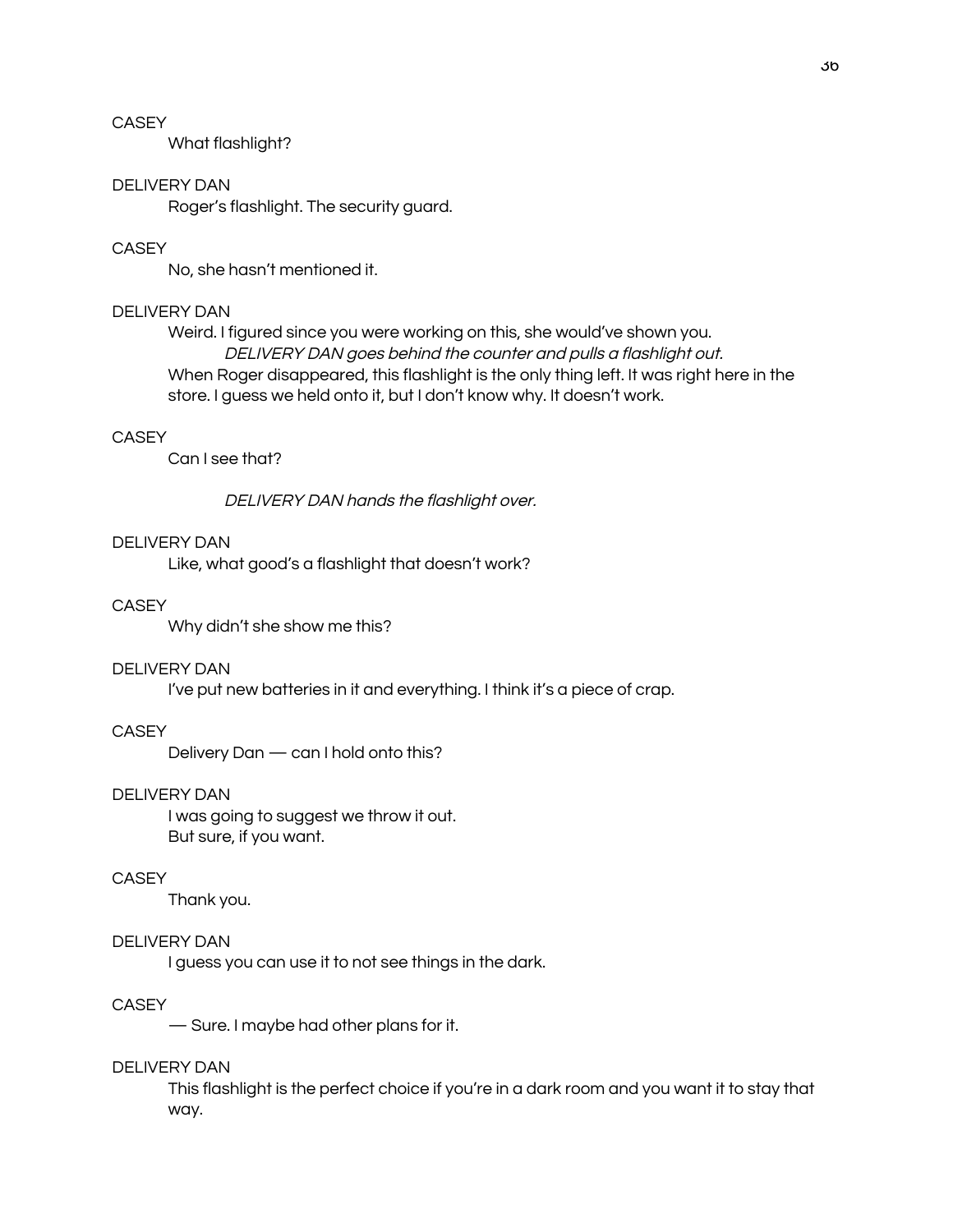You know, Dan? You're really really funny.

#### **DELIVERY DAN**

Hey. That's *Delivery* Dan to you. Transition.

#### Seven

The sock store. Later that night, around 2am. CASEY enters the store, holding the flashlight, making sure to lock the front door again once inside.

#### **CASEY**

Okay, Roger. We're figuring this out.

CASEY goes to the back room door and opens it. There is a CAVEMAN there, trying to light a fire.

Oh my god.

#### **CAVEMAN**

Hurgh.

### **CASEY**

Um, I'm sorry to bother you. Suddenly, the flashlight turns on, and light shines onto the CAVEMAN. The CAVEMAN stands up. Oh no, oh no, oh no.

#### **CAVEMAN**

Hurgh!!

The CAVEMAN starts to walk towards CASEY. CASEY drops the flashlight and shuts the back room door. Then, the sound of keys unlocking the front door. CASEY ducks behind the counter as THE OWNER enters.

#### THE OWNER

Socks, socks, socks.

THE OWNER picks up the flashlight, looks around the store, and opens the back room door to the lights and music of what sounds like a rave. He closes the door behind him.

### **CASEY**

Okay, Casey. Okay. Now's your chance. Trap the guy. Grill him. Like a steak. Grill him like a steak. Yum. I guess I'm hungry. CASEY waits, but THE OWNER does not come out. Any minute now...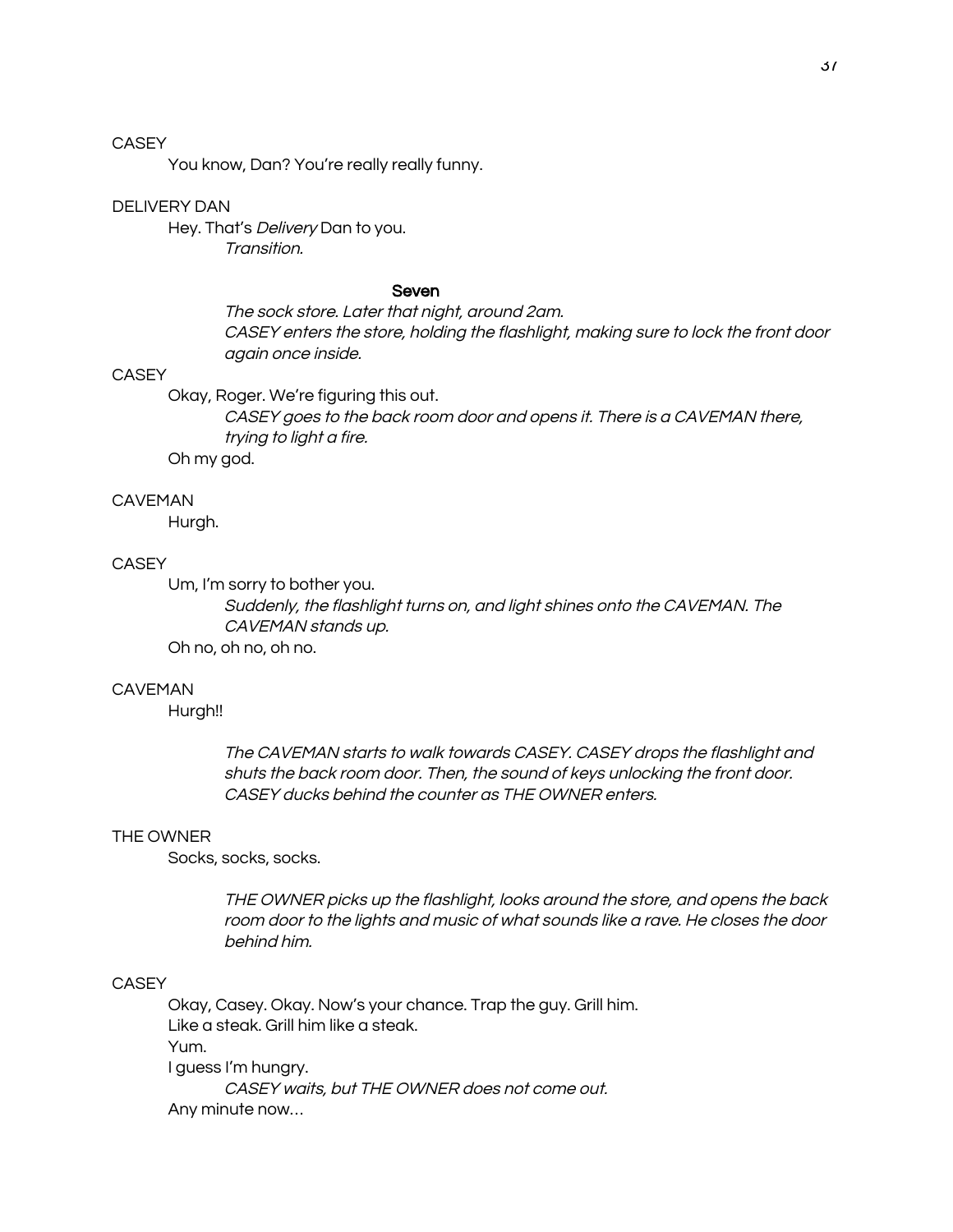Silence. THE OWNER does not come out. CASEY yawns. I guess I'm tired too. Maybe if I just close my eyes for a second -

> CASEY, eyes closed, soon falls asleep. Transition.

#### Eight

The sock store. The next morning. HEATHER enters the store to find CASEY, asleep.

### **HEATHER**

Casey! What are you doing?

CASEY wakes up.

### **CASEY**

Hm? What's going on?

#### **HEATHER**

Were you sleeping on the ground, in the store?

#### **CASEY**

Oh. Um - I guess I was.

#### **HEATHER**

Casey, you can't do that! I don't mop very often! Also, this is a luxury store and we can't have clients seeing employees on the ground like we're homeless or something. You have a home, right?

### **CASEY**

I have a home, Heather.

#### **HEATHER**

Then why aren't you sleeping there?

#### **CASEY**

I — I was working on the Roger thing.

### **HEATHER**

Honey, you need to leave work at work. Come on, get off the floor.

HEATHER helps CASEY up.

### **CASEY**

Sorry,  $I$  –

#### **HEATHER**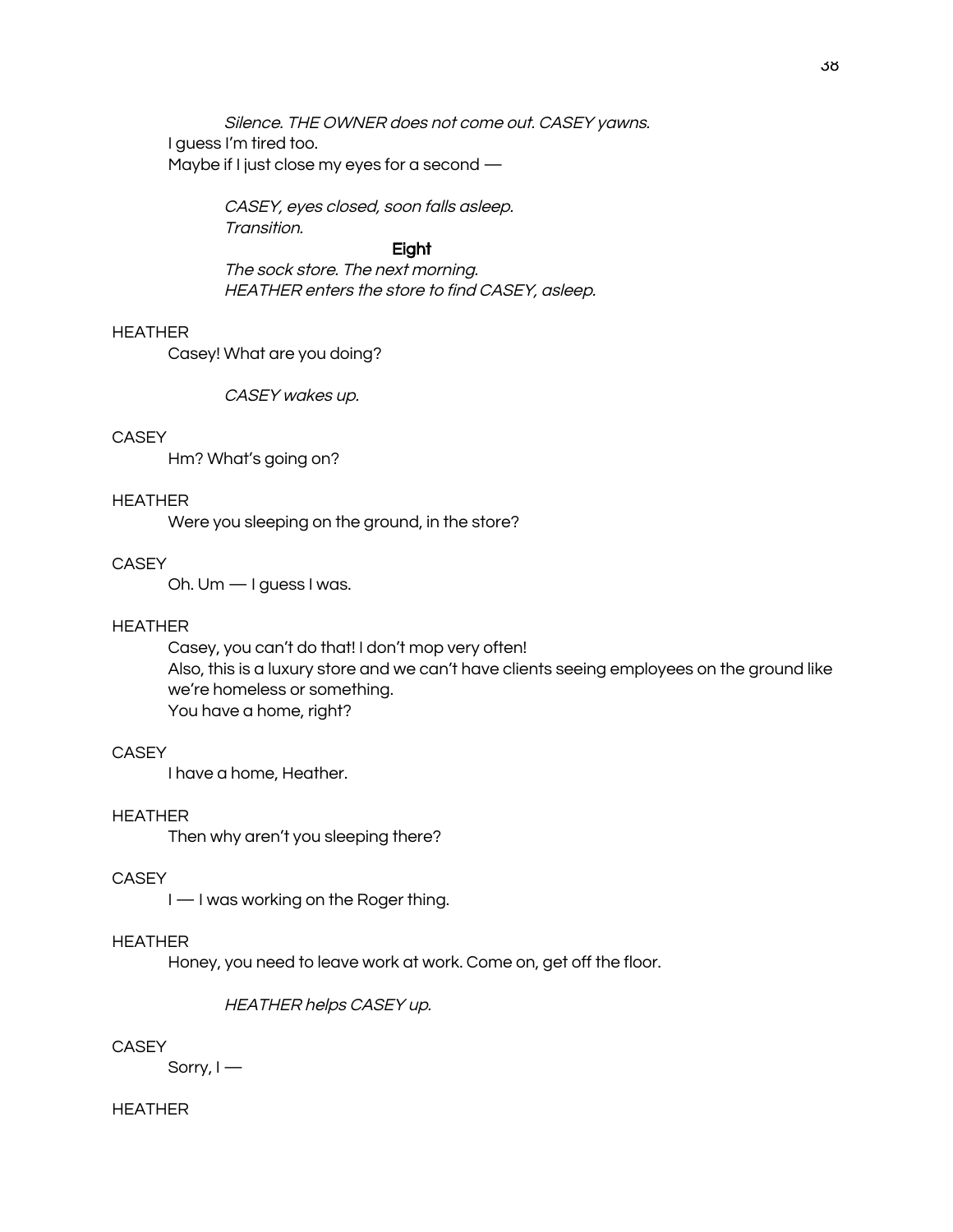No need to apologize. Just go home and get some rest. I'll cover the store today.

#### **CASEY**

No, I have to stay. I want to stay.

#### **HEATHER**

You need to relax. The bags under your eyes are so dark they're like — really dark bags.

### CASEY

Good simile.

#### **HEATHER**

Um, it's a metaphor.

### **CASEY**

Okay. Whatever. I just really need to figure this out.

#### **HEATHER**

I totally get it, and you're doing great! Sleep is helpful too, though.

#### **CASEY**

Can I stay for a little bit, at least? There's something I'm waiting for -

#### **HEATHER**

I wish I could say yes, I really do, but no. Nope. I can't have you in the store looking like this, it'll scare clients away.

### **CASEY**

Who's going to be scared away?

### **HEATHER**

People spending \$500 on socks. Rich people are easily frightened. Boo! CASEY doesn't flinch.

Yep, that's what I thought. Now go home and take a break! I'll see you tomorrow, okay?

### **CASEY**

Sure. Yeah. I'll see you tomorrow.

CASEY exits.

### **HEATHER** to herself

Oh, Casey. Will you ever be Assistant Manager material? Not if you're sleeping on the floor like that. Assistant Managers definitely do not sleep on floors.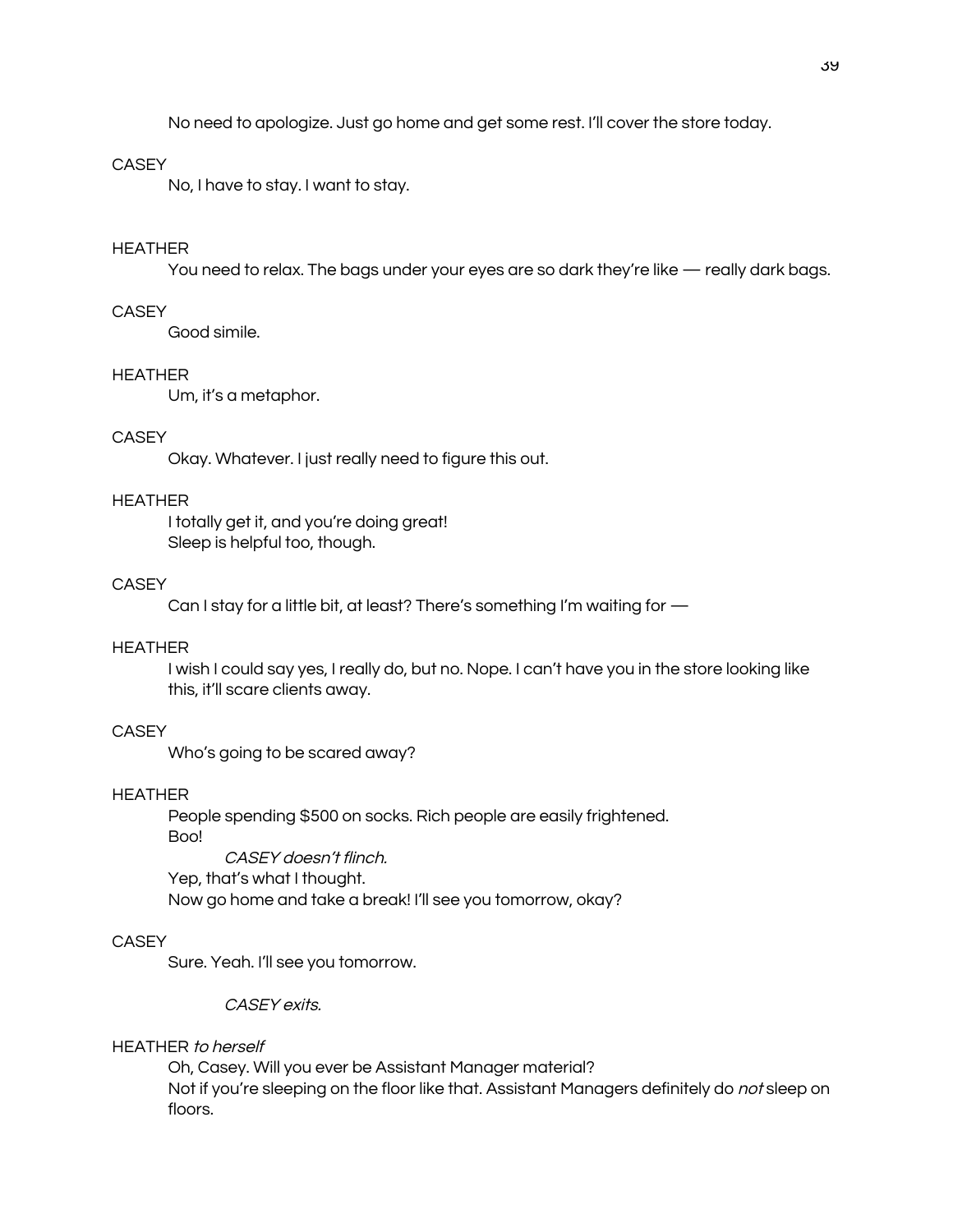**VICKI** enters.

### **VICKI**

Hi. Do you remember me?

#### **HEATHER**

Yes, you were in a few days ago. How are you doing?

### **VICKI**

I'm fine. Your helper, or whatever, didn't remember me when I came in again. Then they yelled at this nice old man, so I left and didn't buy the socks like I was planning.

### **HEATHER**

I'm sorry to hear that.

#### **VICKI**

You should fire them.

### **HEATHER**

Who? Casey?

### **VICKI**

Sure, whatever their name is. They were so rude.

#### **HEATHER**

Thanks for the feedback, I'll take that into consideration.

#### **VICKI**

Well, anyway, I'm here to buy those socks. I've decided to take them.

### **HEATHER**

Oh, great! Let me get those for you. HEATHER pulls out the red knee socks. Yep, we've still got one pair left of the Rustic Red knee socks in your size!

#### **VICKI**

It's the last pair?

#### **HEATHER**

Until more are made, yes. Being a custom store, most of our inventory are samples.

### **VICKI**

Oh. Well, since they're the last ones, can I get a discount?

#### **HEATHER**

No, we don't offer discounts.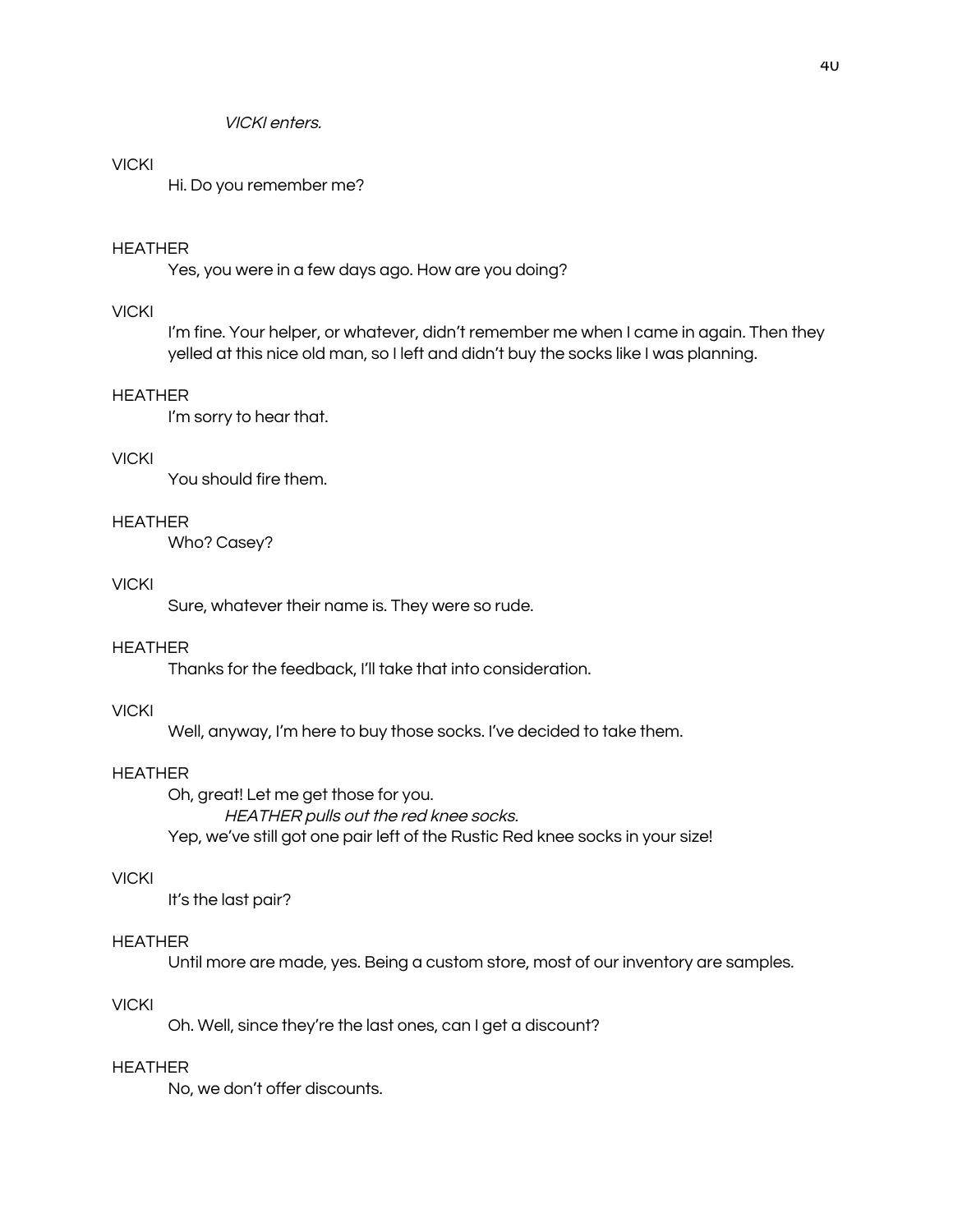### **VICKI**

Even if they're the last ones?

#### **HEATHER**

They're not the last ones, we just have to make  $-$ 

### **VICKI**

So you'd rather not sell them at all, than accept a lower price?

### **HEATHER**

That's not the case, we just don't offer any discounts.

### **VICKI**

Hm. That's interesting.

### **HEATHER**

It's just policy.

### **VICKI**

Fine. Whatever. That doesn't make any sense. I'm so sick of arguing with you guys.

### **HEATHER**

I'm sorry if you feel -

### **VICKI**

Um, I'm still going to buy them though. How much was it again?

#### **HEATHER**

\$540 after tax.

### **VICKI**

Ugh. That's ridiculous for socks.

### **HEATHER**

They are made from premium materials and they'll last  $-$ 

#### **VICKI**

Yeah, I know, I know. I've heard the spiel. Can you just take my payment?

### **HEATHER**

Sure, Cash or card?

### **VICKI**

Card.

#### **HEATHER**

You can swipe here. VICKI swipes a card.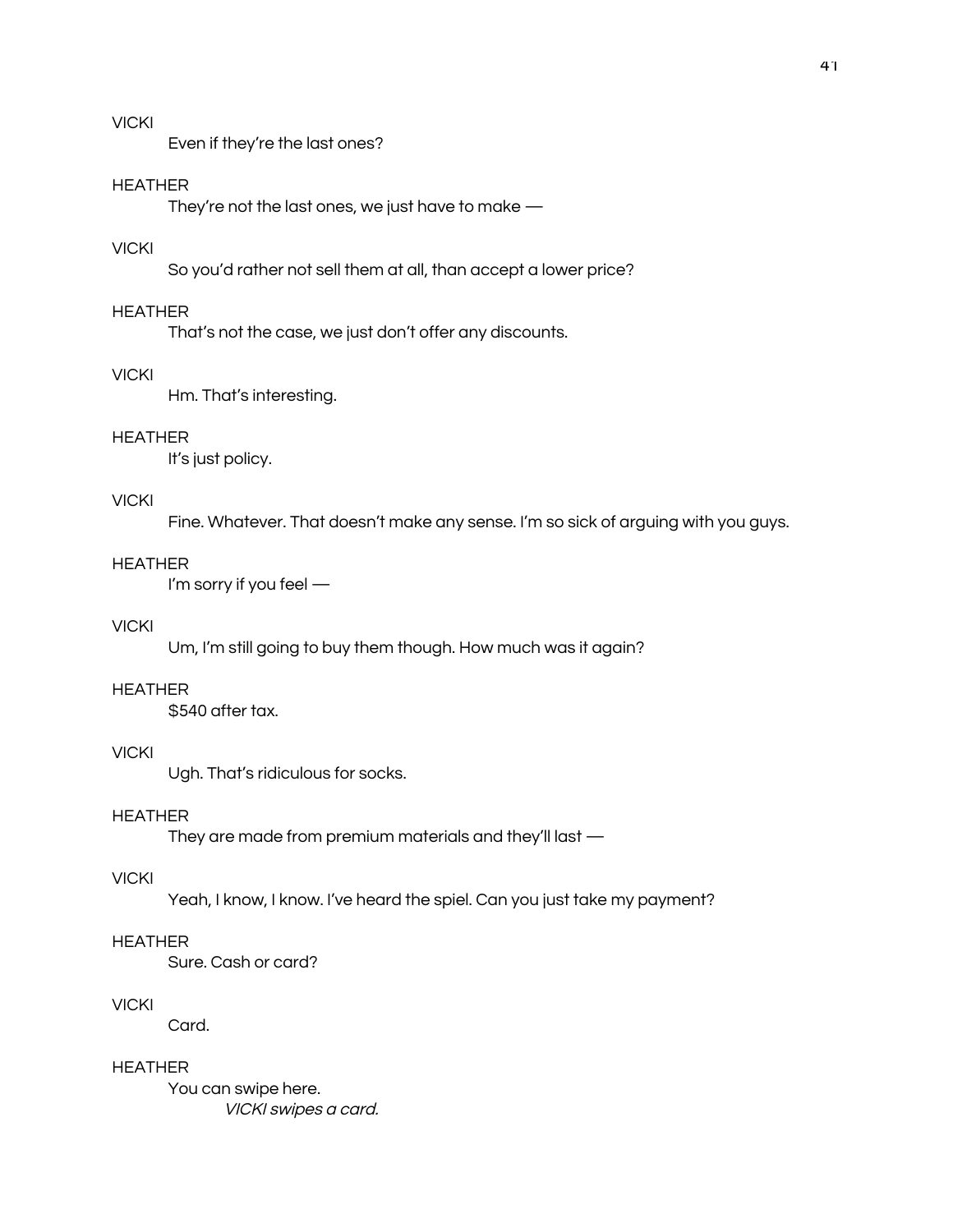And let me box these up for you.

### **VICKI**

It's fine. I'll just take them.

### **HEATHER**

Oh! Alright. Here you go! Thanks so much.

### **VICKI**

Okay, bye.

VICKI takes the socks and exits. HEATHER takes a deep breath.

### **HEATHER**

"Um, can I get a discount?" Geez.

THE OWNER enters from the back room, flashlight in hand.

#### THE OWNER

Hello.

### **HEATHER**

Oh, hi! I didn't know you were back there.

#### THE OWNER

### I was.

Where is the new person?

THE OWNER sets the flashlight down on the counter.

#### **HEATHER**

Casey had to take a sick day.

#### THE OWNER

Casey. Yes.

#### **HEATHER**

But they're doing really well so far! Except for the fact that I found them sleeping on the floor here this morning.

#### THE OWNER

They shouldn't do that.

### **HEATHER**

I know.

#### THE OWNER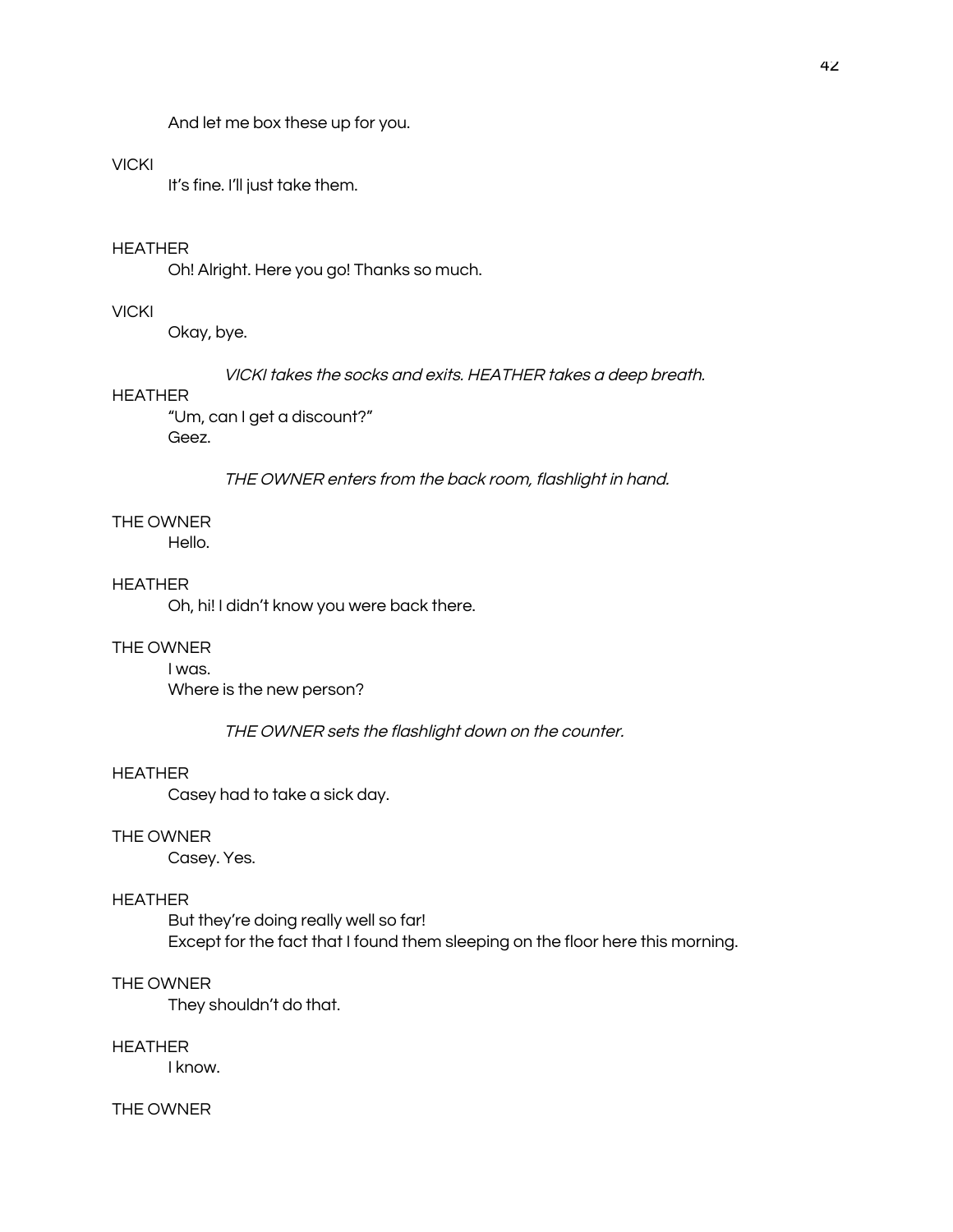If they mess up again, we can't have them working for us. That isn't in line with the Socks & Coluxury image.

#### **HEATHER**

Don't worry, I told them. But like I said, they're doing really well so far other than that!

#### THE OWNER

Yes, Yes, Good,

### **HEATHER**

You alright?

#### THE OWNER

Why?

### **HEATHER**

You seem distracted. Like, more distracted than usual.

#### THE OWNER

I'm fine. My work back there is getting to my head. You are selling lots of socks?

#### **HEATHER**

Just made a sale, before you came in.

### THE OWNER

Good. These are the best socks, you know.

#### **HEATHER**

I know! I tell all of our customers that.

#### THE OWNER

Ever made.

#### **HEATHER**

There's a reason they're \$500! Haha.

#### THE OWNER doesn't laugh.

#### THE OWNER

I hope you take this product as seriously as I do.

### **HEATHER**

Of course. Could I ask you, what is it you're doing back there?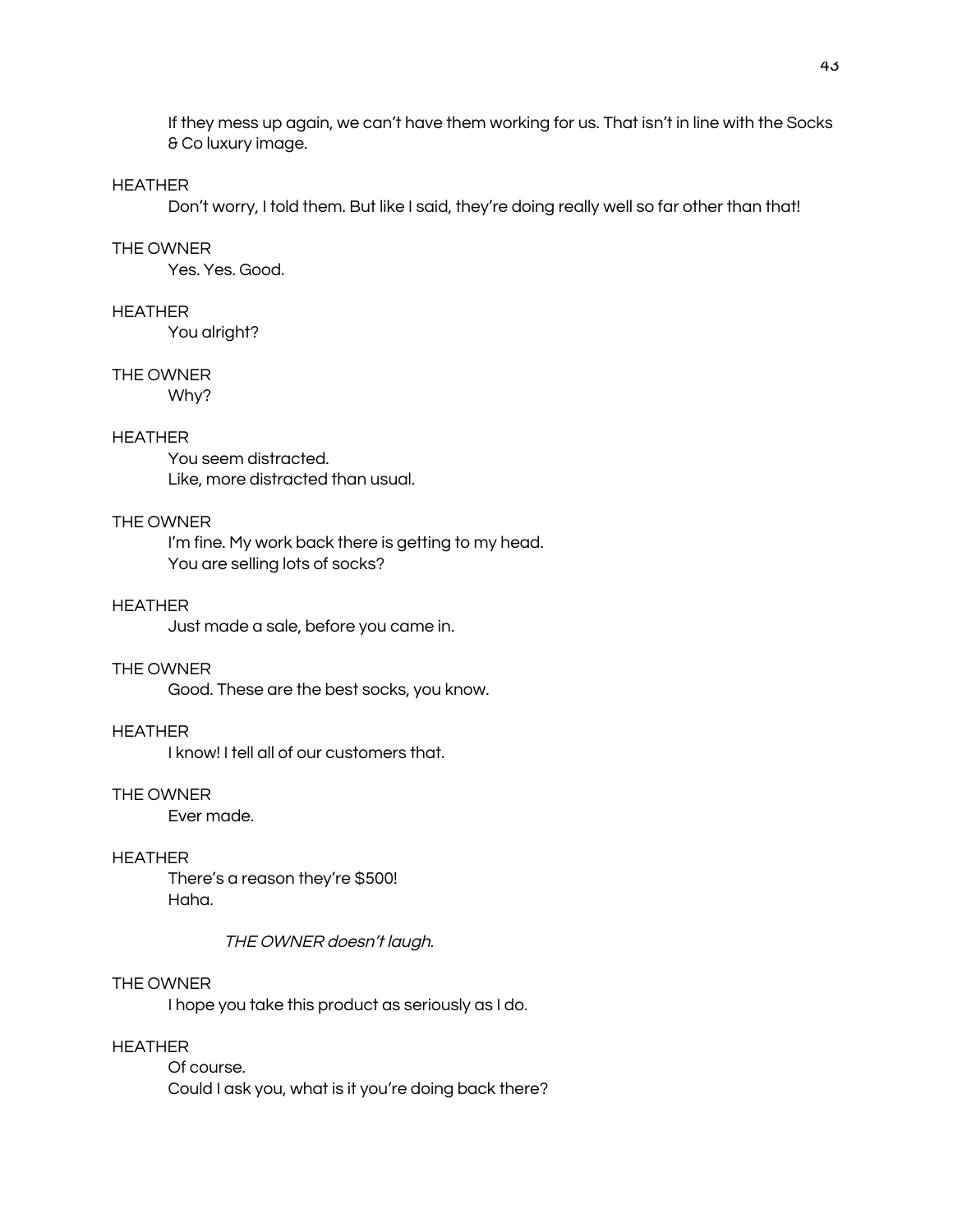### THE OWNER

Your only concern should be selling these socks. I have to get going now.

#### **HEATHER**

Sorry, don't let me keep you! THE OWNER You won't.

THE OWNER exits out the front door. HEATHER takes another deep breath.

### **HEATHER**

What is going on today?

Transition.

### **Nine**

The sock store. The next day. CASEY is inspecting the flashlight. DELIVERY DAN enters.

#### **DELIVERY DAN**

Heyo. Heard you had a sick day yesterday. You feeling okay?

#### **CASEY**

What? Oh, yeah. Is that what Heather told you? I actually fell asleep in the store.

### **DELIVERY DAN**

- Do you need a place to sleep, Casey?

#### **CASEY**

I'm all set, thanks.

Well, for now. The rent on my apartment went up again and I can barely afford it, so I might have to take you up on that! Fun!

### **DELIVERY DAN**

Geez, that sucks. You okay?

### **CASEY**

I'm fine. Don't worry about me. Anyway, after you gave me the flashlight the other night, the Owner came in so I stayed behind to try and confront him.

### **DELIVERY DAN**

Oh man! Did you? What happened?

#### **CASEY**

- No. I fell asleep.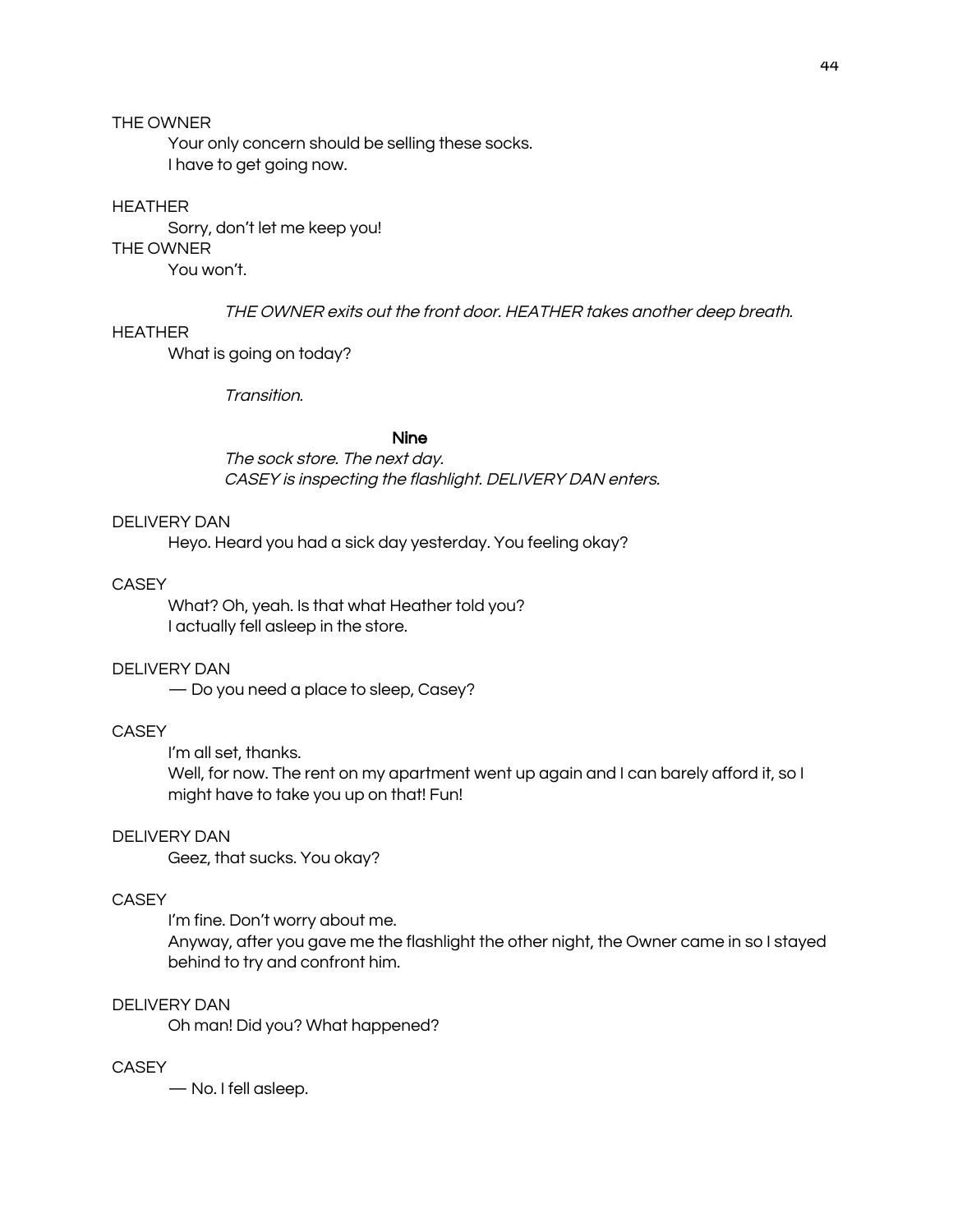Oh. Right.

#### **CASEY**

But he took the flashlight with him into the back room. So I'm trying to figure that out.

### **DELIVERY DAN**

Slow day in here, then?

### CASEY

Heather's been on lunch for an hour and a half, and no one's come in.

#### **DELIVERY DAN**

Hey, at least you have time to, um  $-$ What do you guys even do in here all day?

### **CASEY**

Oh! I didn't even tell you the most interesting part from the other night!

#### **DELIVERY DAN**

Besides you falling asleep?

#### **CASEY**

Yes, besides that. Shut up.

I opened the door to the back room before the Owner showed up, and there was a caveman back there! Like, an actual caveman! So maybe it is a time machine and you're super wrong.

#### **DELIVERY DAN**

Damn, really? Okay, that's awesome.

### **CASEY**

And the flashlight started working. So there's gotta be something about the back room that makes it work.

### **DELIVERY DAN**

I think we should test it out. Mainly because I really want to meet a caveman.

#### DELIVERY DAN starts toward the back room. MR, HORNE enters the store.

#### MR. HORNE

Where's Miss Heather today?

#### **CASEY**

Oh, come on. Not today, Mr. Horne. You know you're not allowed in here.

#### MR. HORNE

I'm having a looksie. I'm considering a purchase.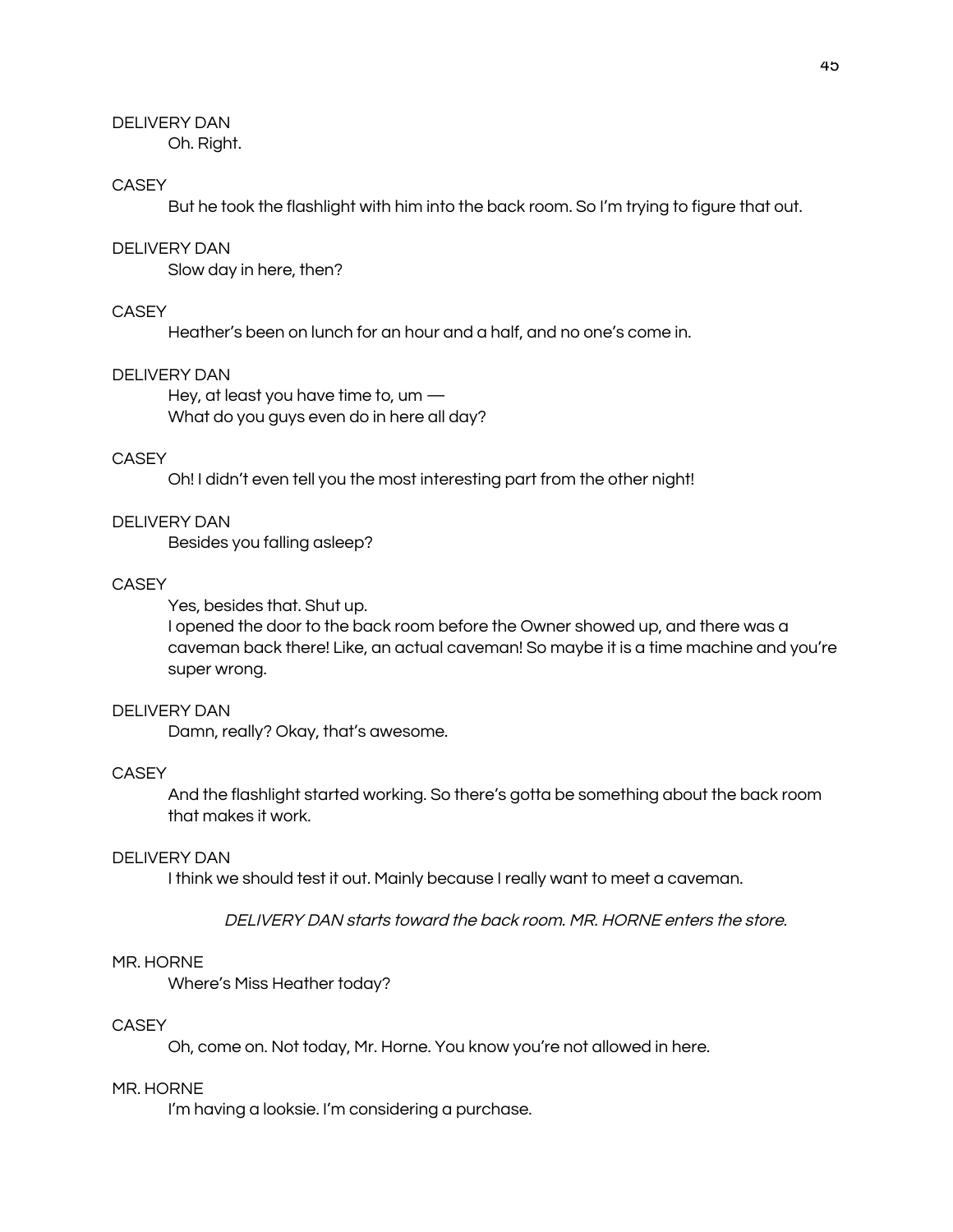Hey man, you gotta get out of here.

#### MR. HORNE

You can't tell me what to do. You don't work here. **DELIVERY DAN** I do, I'm the delivery - never mind.

### **CASEY**

Are you actually here to purchase today?

#### MR. HORNE

I am.

### **CASEY**

Why should I believe you?

MR. HORNE slaps a wad of cash onto the counter.

#### **DELIVERY DAN**

Casey, get him out of the store. He's just here for trouble.

#### MR. HORNE

I'm looking for something blue.

### **CASEY**

Well, um, this is the shade of blue we're running this year.

CASEY shows MR. HORNE a pair of blue socks.

#### MR. HORNE

I'm a size 9. Do you have something in blue in a size 9?

#### **CASEY**

We have crew, calf, quarter, low cut, but we don't have knee socks in blue in that size right now.

#### MR. HORNE

I like calf.

### **CASEY**

You're looking at them.

MR. HORNE picks up the socks.

## MR. HORNE

Mmm. Nice.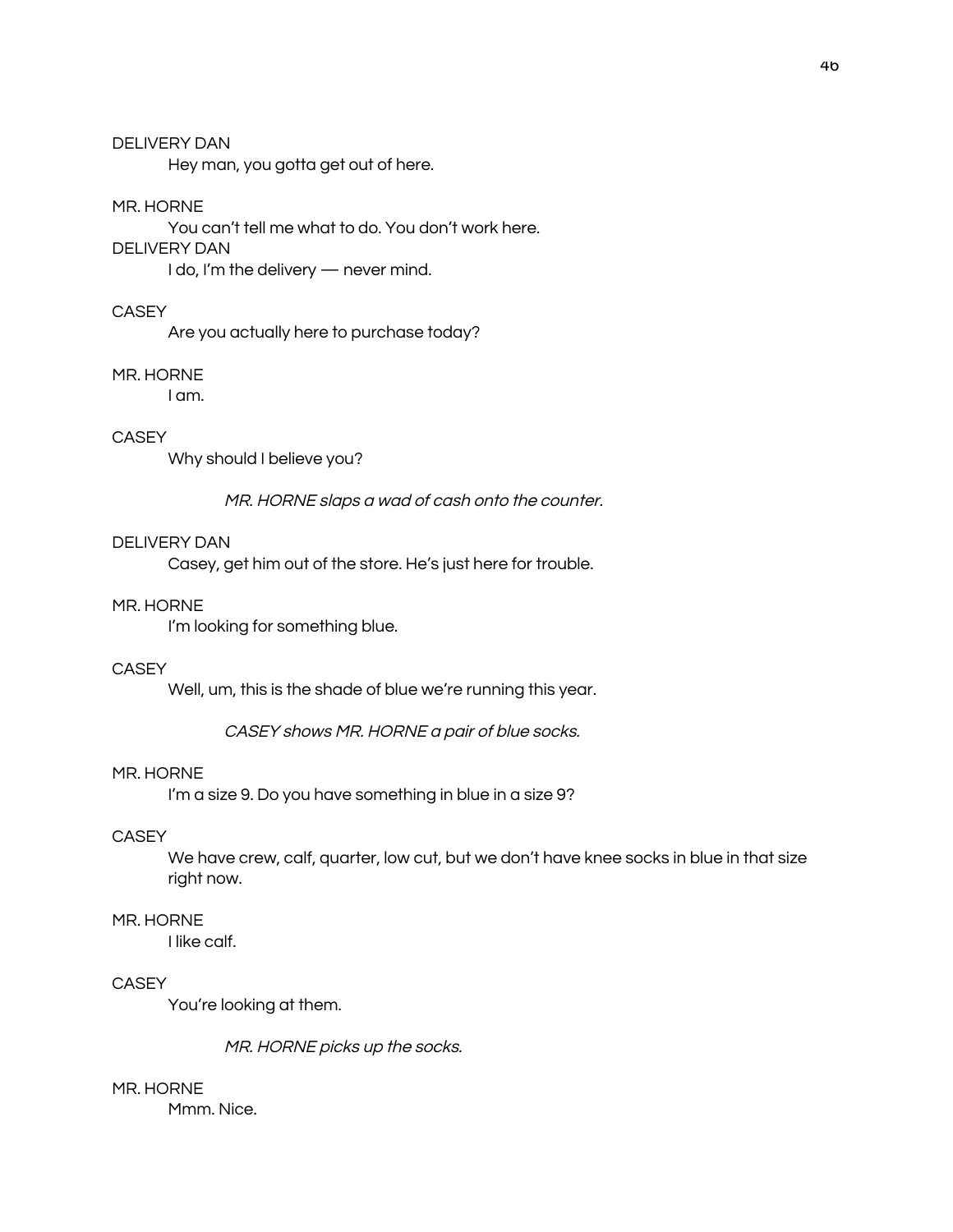$Casey -$ 

### **CASEY**

It's okay, I got it. MR. HORNE These are very nice socks.

### **CASEY**

They'll last forever. No holes either.

### MR. HORNE

I like how soft they are.

### **CASEY**

Yes, they're very soft. Do you want to buy them?

### MR. HORNE

I would like to buy them.

### **CASEY**

Great! I can ring you up. They come to \$540 after tax.

MR. HORNE gesturing to the cash It's exact.

### CASEY to DELIVERY DAN See?

CASEY takes the cash into the register and takes out a box to package the

### socks.

### MR. HORNE

Thank you. Now, I'm buying them on only one condition.

### **CASEY**

- What's that?

### MR. HORNE

I'm buying them for you to wear. So you have to wear them. It's a gift.

### **CASEY**

- Um. No thank you.

### **DELIVERY DAN**

Hell no, man. That's not happening.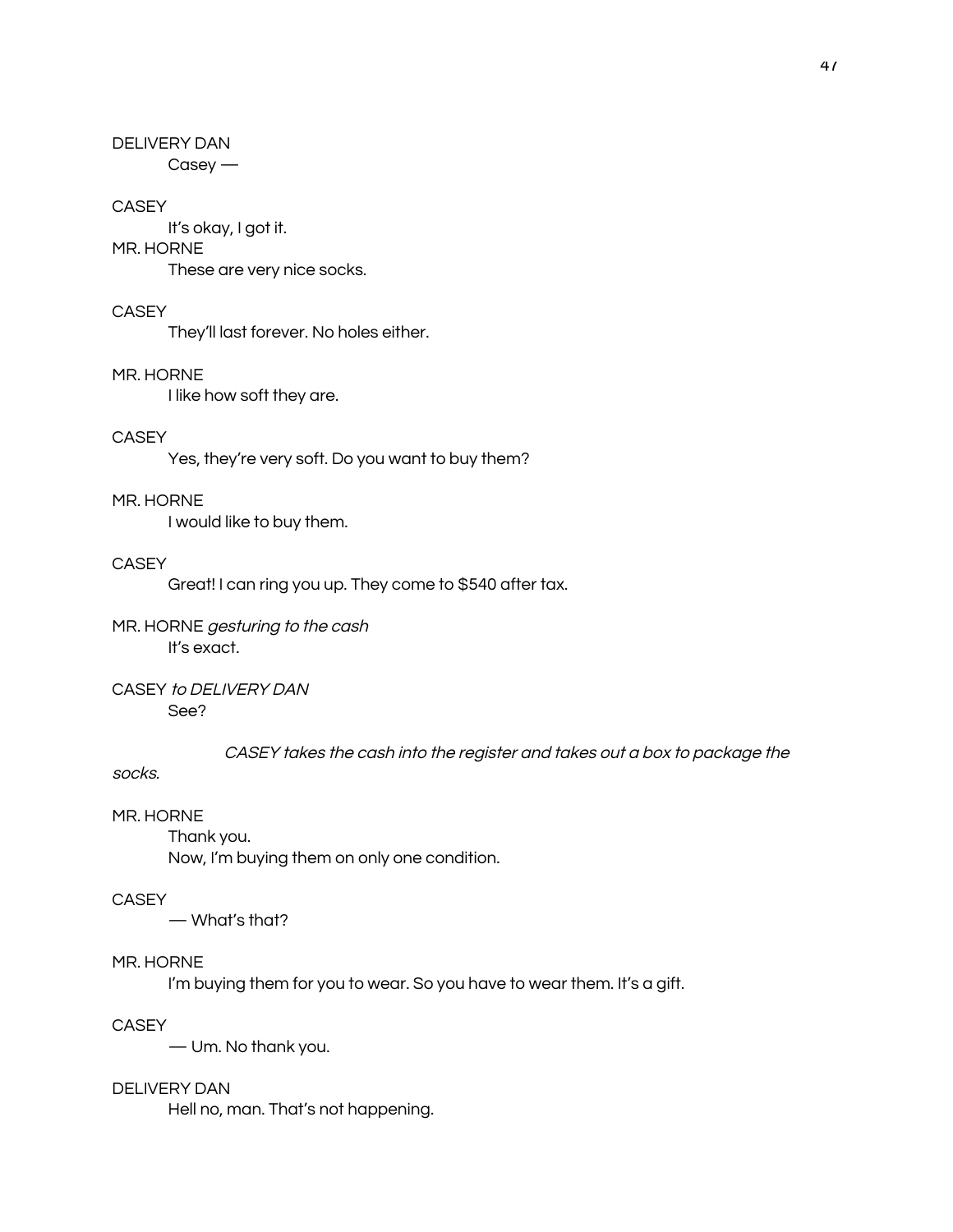#### MR. HORNE

But I paid good money for these! You have to.

### CASEY

I don't want to.

#### **DELIVERY DAN**

Nope, no way. You get out now.

### MR. HORNE trying to grab CASEY over the counter, waving the socks Put these socks on! Put them on!

### **CASEY**

Woah!

## **DELIVERY DAN**

Hands off, man!

### DELIVERY DAN lunges and pushes MR. HORNE away.

### MR. HORNE

It's my right!!

#### **DELIVERY DAN**

Nope, you're out. Time to go.

#### DELIVERY DAN pushes MR. HORNE toward the exit.

#### MR. HORNE

You can't do this! This is an outrage!

#### **DELIVERY DAN**

You bet I can. Casey, keys.

#### **CASEY**

What?

### DELIVERY DAN struggling with MR. HORNE Toss me your keys!

### **CASEY**

Oh! Okay!

CASEY fumbles in a couple pockets before finding the keys and throwing them to DELIVERY DAN. The keys don't make it very far. Shoot, sorry.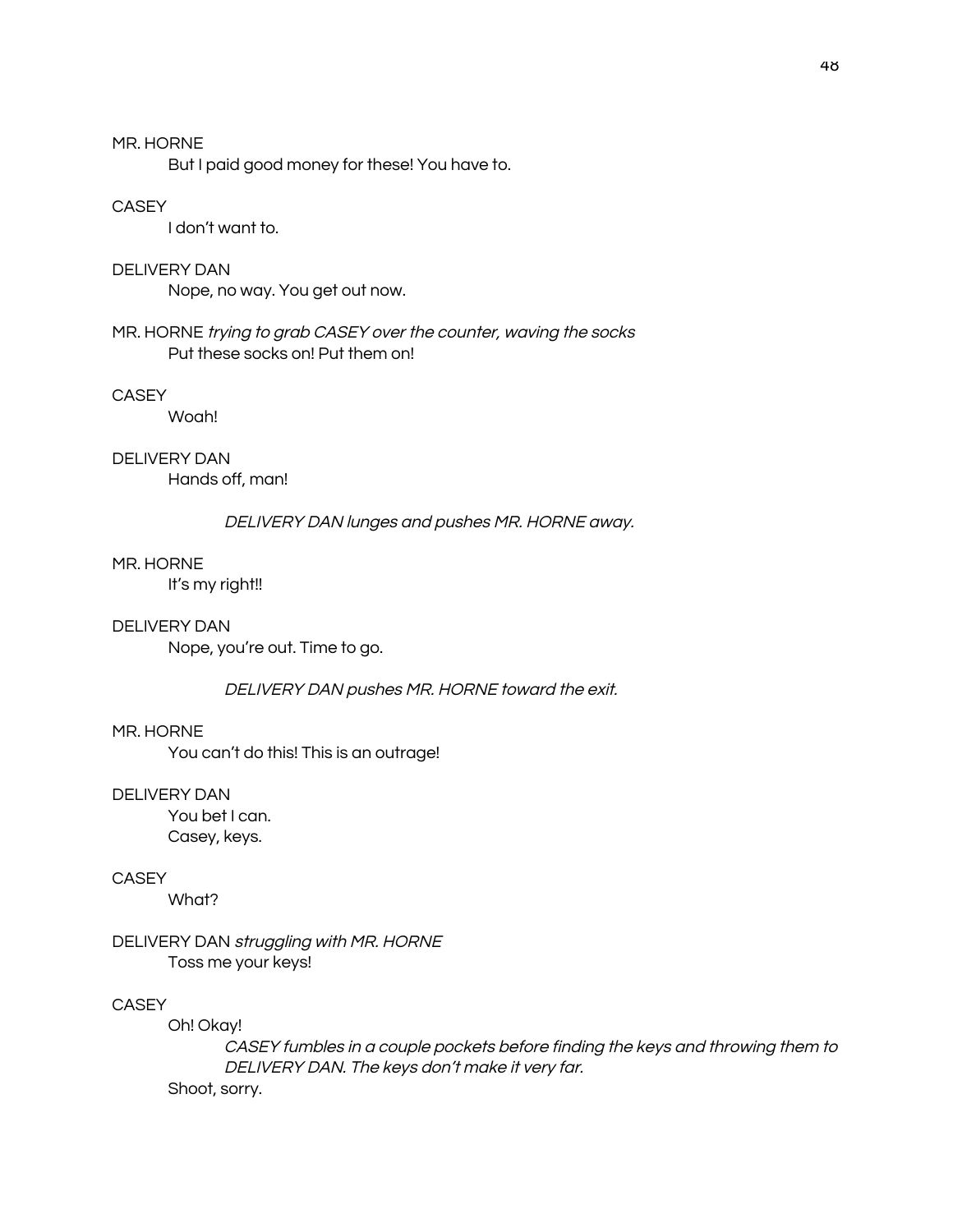Okay, never mind, hold on a second.

#### MR. HORNE

I am a paying customer!!!

#### **DELIVERY DAN**

You shut up! DELIVERY DAN manages to push MR. HORNE out the door and hold it closed. MR. HORNE tries to push his way back into the store. Alright, keys now.

#### **CASEY**

Got it, got it.

CASEY gives DELIVERY DAN the keys. DELIVERY DAN locks the door. MR. HORNE pounds on the door, trying to get in.

#### **DELIVERY DAN**

What a creep.

#### MR. HORNE

Open the door!

#### **CASEY**

Go away, Mr. Horne!

#### MR. HORNE

You can't do this to me!!!

#### **CASEY**

You can't force people to put socks on for you!

#### MR. HORNE

It's a free country!

#### MR. HORNE storms away. CASEY slumps to the floor.

#### **DELIVERY DAN**

You okay?

### CASEY

I'm fine. Thank you.

#### **DELIVERY DAN**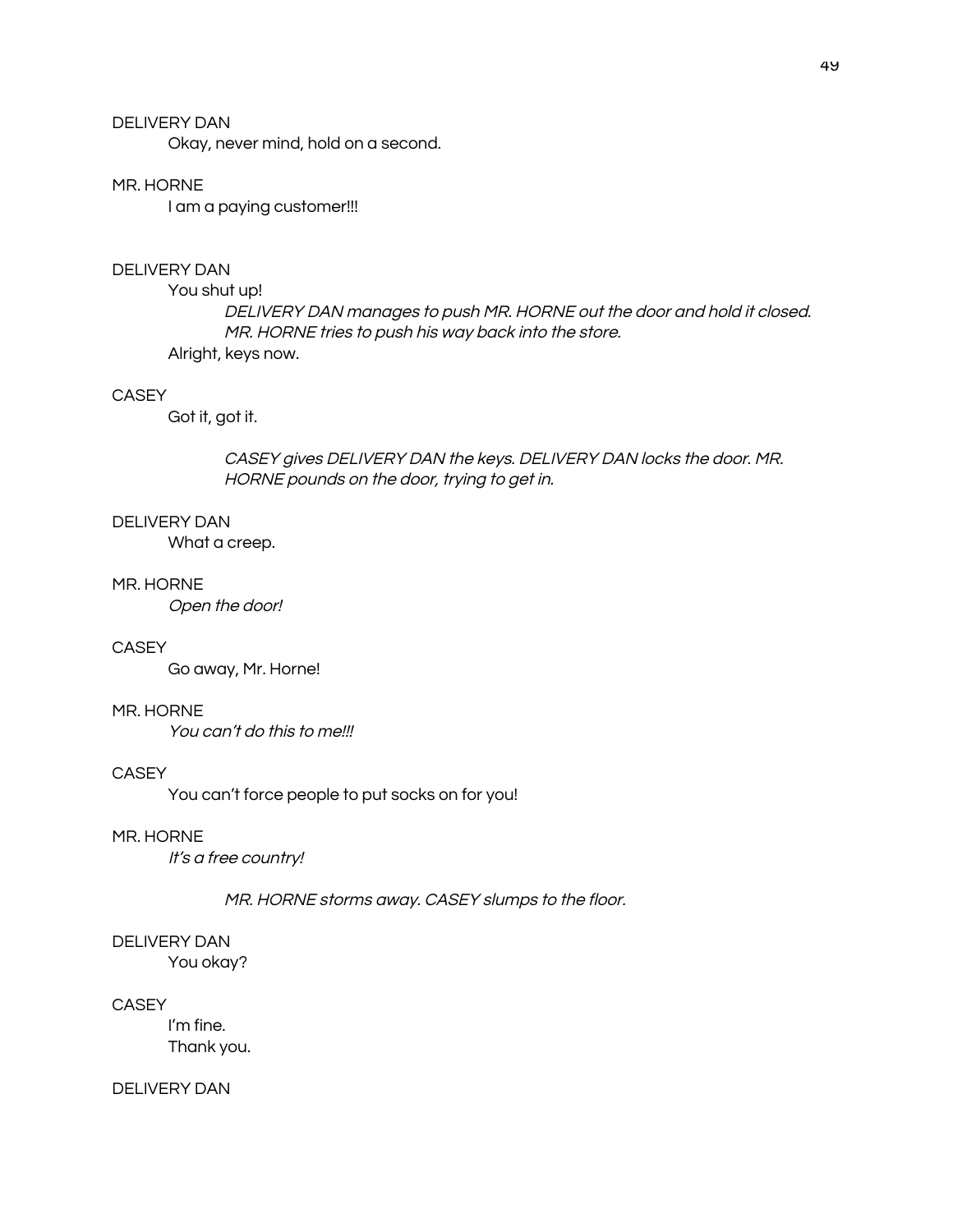I know that was a pretty messed up thing to experience, so now probably isn't the best time to say this, but  $-1$  told you so.

**DELIVERY DAN sits** 

#### **CASEY**

Wow. Thank you, Delivery Dan.

### **DELIVERY DAN**

Call me Dan.

HEATHER appears at the door and finds it locked.

### **HEATHER**

Casey! Why is the door locked?? And I thought we talked about not being on the floor! I still haven't mopped!

### **DELIVERY DAN**

I'll let her in.

DELIVERY DAN unlocks the door and HEATHER enters.

#### **HEATHER**

Casey, what's going on with you? This type of behavior is not approved by the Socks & Co. Employee Handbook. Did you read the handbook? TO DELIVERY DAN. Do we have a handbook?

#### **DELIVERY DAN**

If we do, I didn't read it.

### CASEY standing

I'm sorry, Heather. I -

#### **HEATHER**

Everybody's been acting weird lately. You, the clients, the Owner — well, I guess clients are always weird  $-$ 

#### **CASEY**

I think the Owner has something to do with Roger going missing.

### **HEATHER**

Does he have something to do with you always being on the ground, too? - Wait, with Roger going missing? You think so?

#### **CASEY**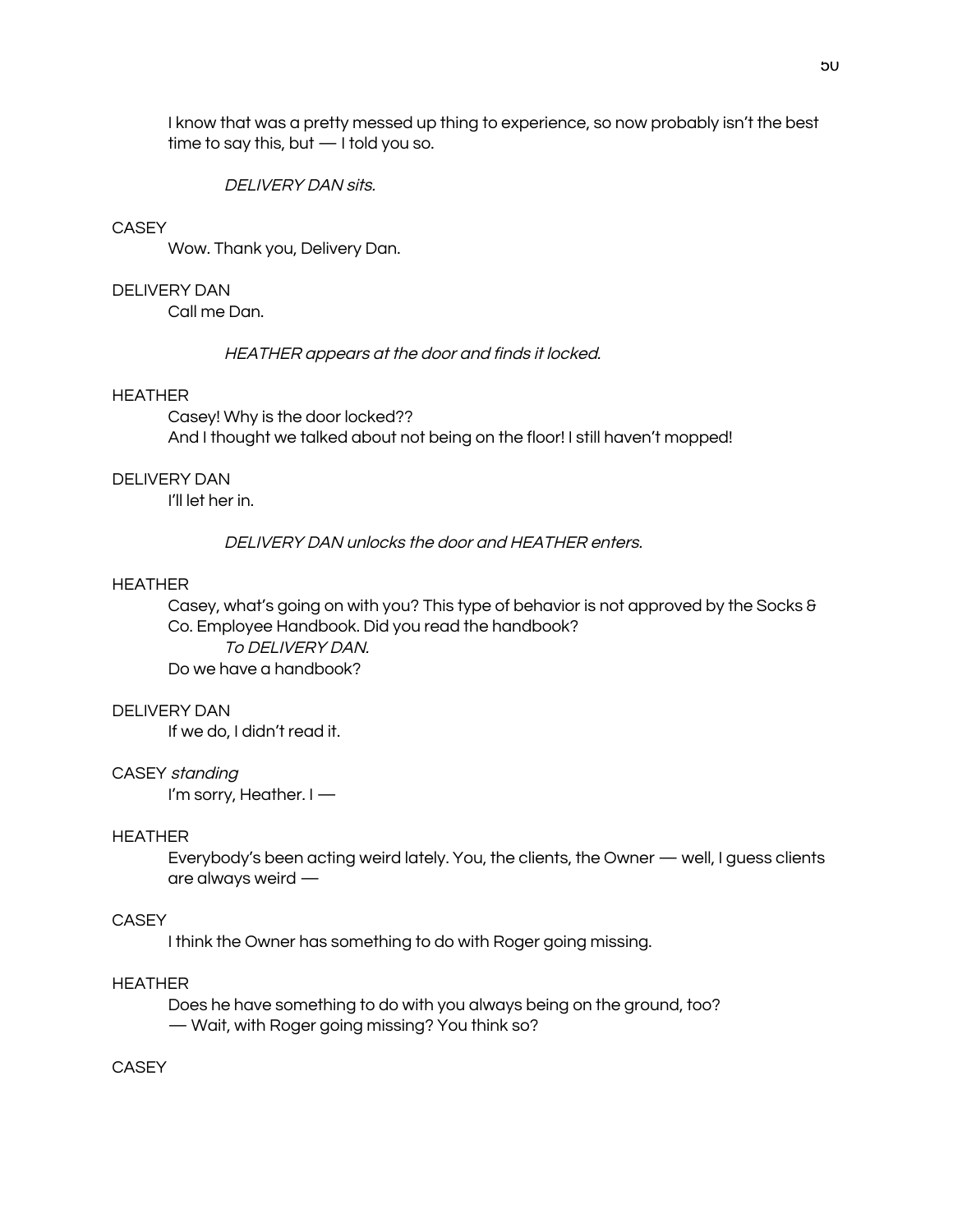Absolutely. The Owner is the only person I've seen go into the back room and come out of it without getting lost in whatever goes on back there. He's got some sort of control over it, so he must have the answer about Roger.

#### **HEATHER**

He did come out of that room very distracted last time I spoke to him. Maybe something is going on here.

### **DELIVERY DAN**

We're going to confront him. Casey and I. Ask him some questions.

### **CASEY**

We?

### **DELIVERY DAN**

Yeah! I'm really curious now, and I don't want to be left out of the interrogation.

#### **HEATHER**

Wait wait wait. You're planning on staging an interrogation?

### **DELIVERY DAN**

An intervention of sorts.

#### **CASEY**

Well, not really.

### **TO HEATHER**

We need to find Roger. He's been missing for too long.

#### **HEATHER**

How do you expect to get the Owner to answer your questions? He's really hard to get ahold of.

### **CASEY**

I know. And that's what we still need to figure out. Do you have any ideas on what to do?

THE OWNER enters.

#### **HEATHER**

My idea is to not do it!

#### THE OWNER

Hello.

### **CASEY**

Wait, why not?

### **DELIVERY DAN**

Oh my god, it's happening. Go for it, Case.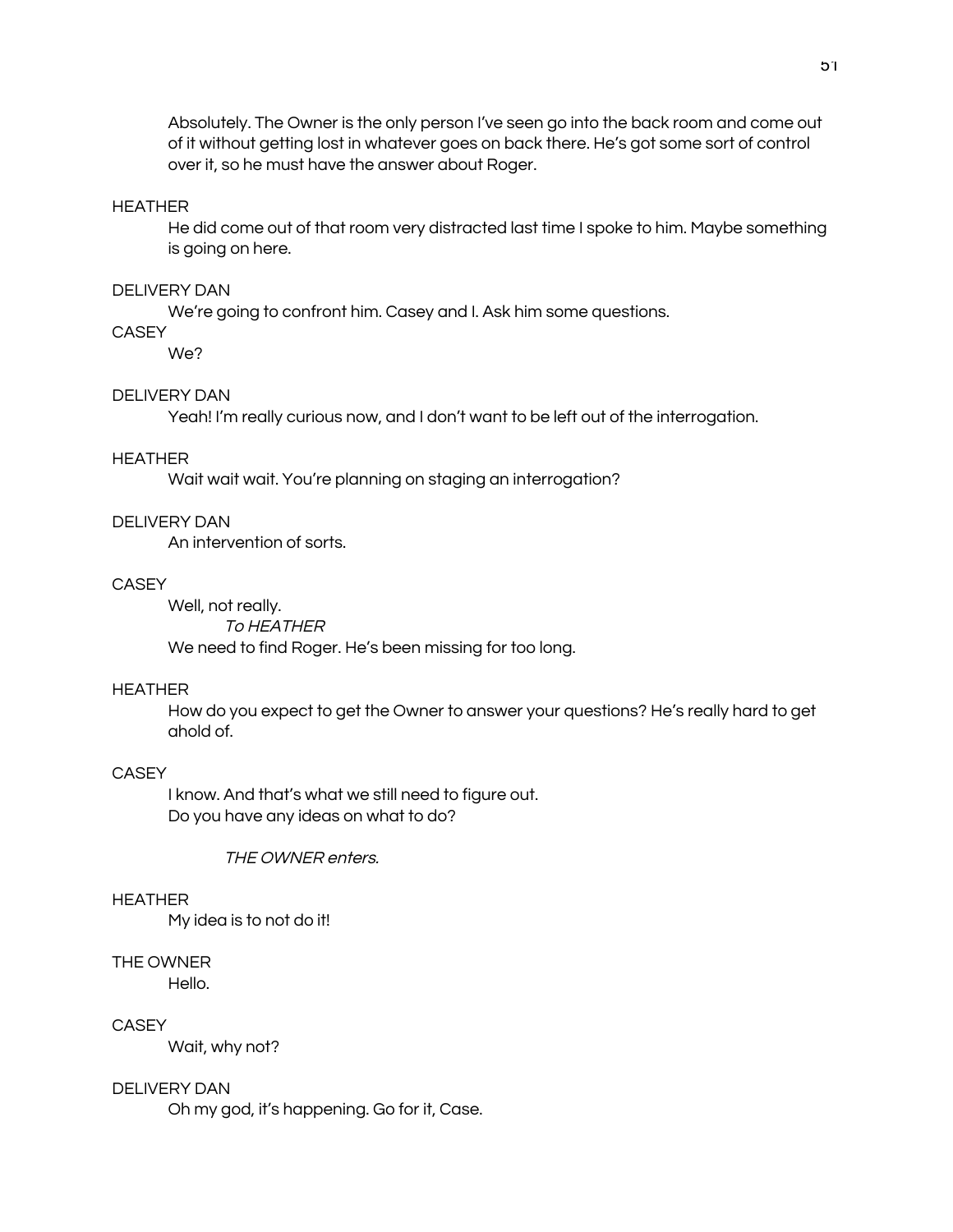Excuse me, sorry, sir.

### THE OWNER

Yes? Who are you?

#### **CASEY**

I'm Casey?

### **HEATHER**

That's the new hire. You've met Casey.

#### THE OWNER

Right. Casey. Of course.

### **CASEY**

Before you go back there, I have a few questions to ask you.

#### **DELIVERY DAN**

We have a few questions to ask you.

### THE OWNER

I'm happy to answer your questions, Casey.

### **CASEY**

Okay. Great. Number one: what are you doing in the back room?

#### THE OWNER

Skip. Next?

#### **CASEY**

Um. What is the back room? Why are there always strange things happening back there?

#### THE OWNER

Two questions in one. Skip.

### **CASEY**

Hold on, you can't skip the questions. That's against the rules.

### **DELIVERY DAN**

Not cool, man. You gotta answer the questions.

#### THE OWNER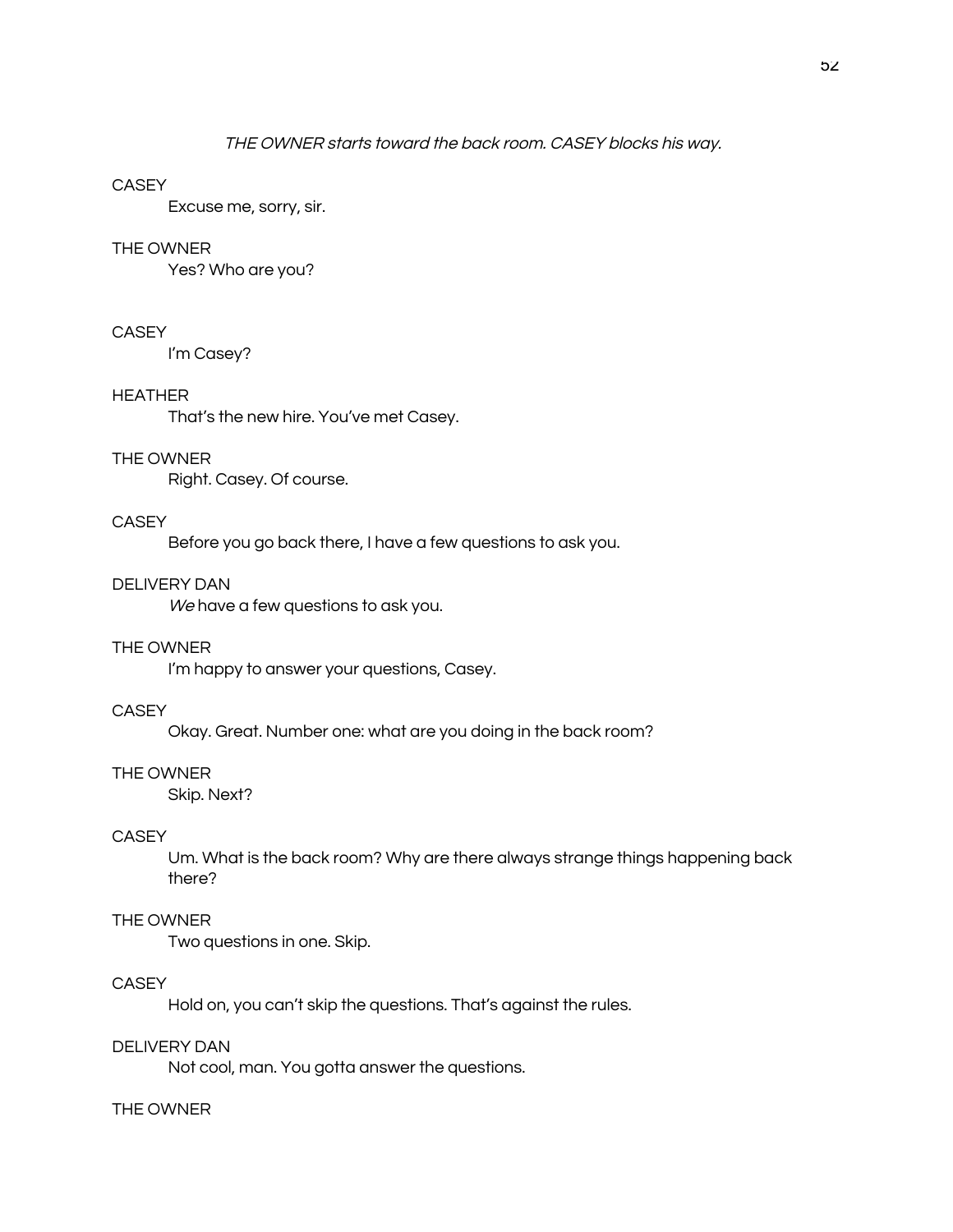Then ask me a question I want to answer.

### **CASEY**

Where's Roger? What did you do with him?

### THE OWNER

Who?

#### **HEATHER**

Roger. The security guard for the building? He went into the back room and got lost. I told you about this.

#### THE OWNER

I didn't do anything to Roger. I don't know Roger.

### **CASEY**

Why should we believe you when there's something different in the back room every time I open the door?

#### THE OWNER

I'm taking care of it.

#### **DELIVERY DAN**

How about you answer Casey's question?

#### THE OWNER

How about Casey doesn't open the back room? That's an owners-only room.

#### **CASEY**

I'm trying to find someone who's missing!

#### THE OWNER

I'm not trying to be mean here. I have to get to work. You all should consider it too.

#### **DELIVERY DAN**

Casey's trying to be a good person and you can help, there's no need to be such a jerk!

#### THE OWNER

You don't know what you're talking about.

#### **DELIVERY DAN**

And do you? Huh?

DELIVERY DAN is getting dangerously close to THE OWNER.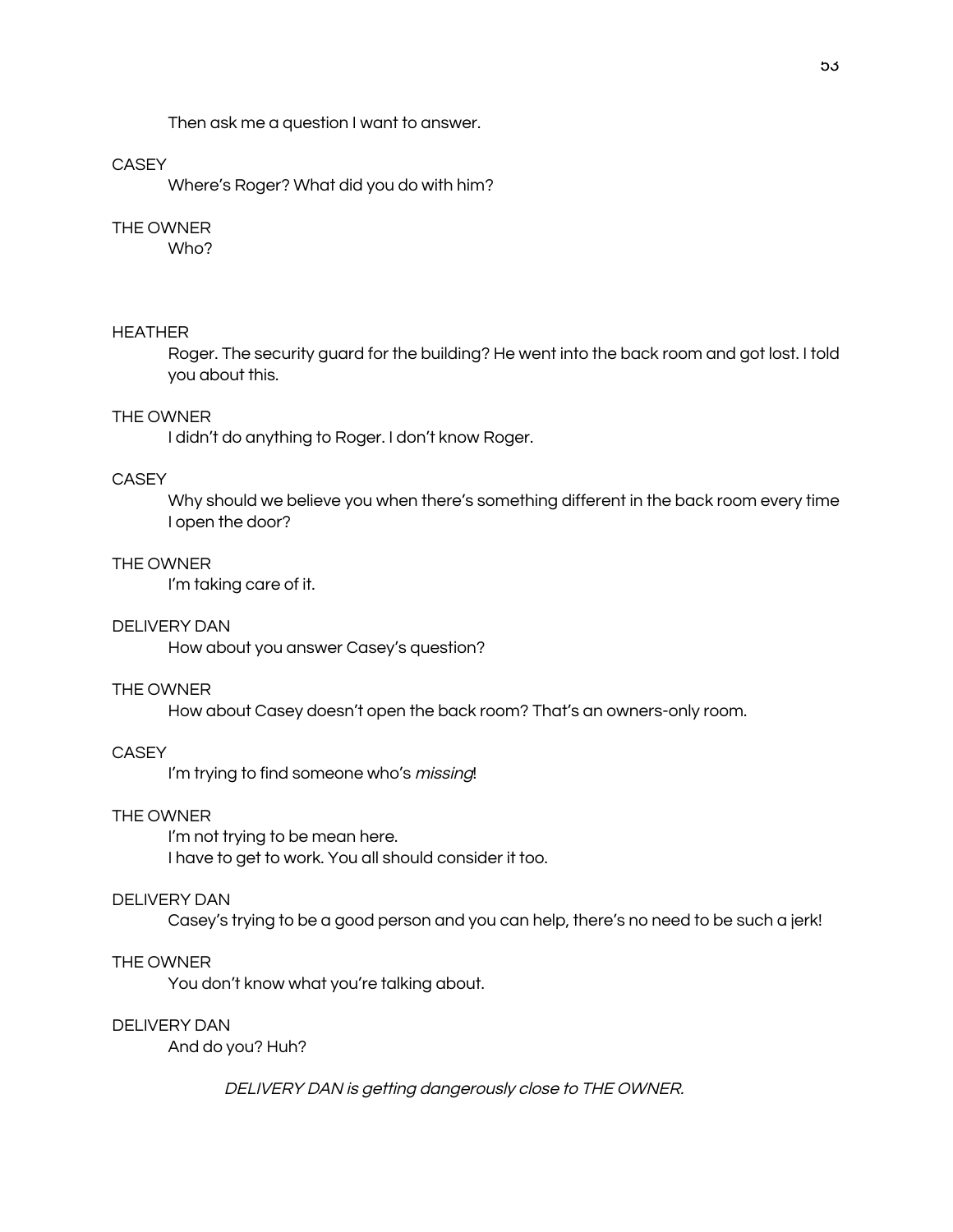Here's a question you should answer: can you explain this?

CASEY opens the door to the back room. There are sounds of heavy wind and snow is blowing around. The top of a mountain.

#### THE OWNER

Don't open that!

#### **CASEY**

What is going on here? What are you hiding from us??

#### **DELIVERY DAN**

Answer the question!

#### **HEATHER**

Guys  $-$ 

### THE OWNER

I'm taking care of it!

#### **DELIVERY DAN**

Yeah? Well take care of this!

DELIVERY DAN pushes THE OWNER into the back room and slams the door

### shut.

**CASEY** 

Dan!

### **HEATHER**

What did you do??

#### **DELIVERY DAN**

He wasn't answering the questions.

### **CASEY**

Okay. It's fine, it's fine. He goes in there and always comes out. So we've got him cornered. He'll have to answer us.

CASEY opens the door to the back room. There are two PEOPLE FENCING, dressed in 18th-century attire. They look up. CASEY closes the door.

Um.

CASEY immediately opens the door again to the lights and faint music of a rave.

#### **HEATHER**

What's going on?